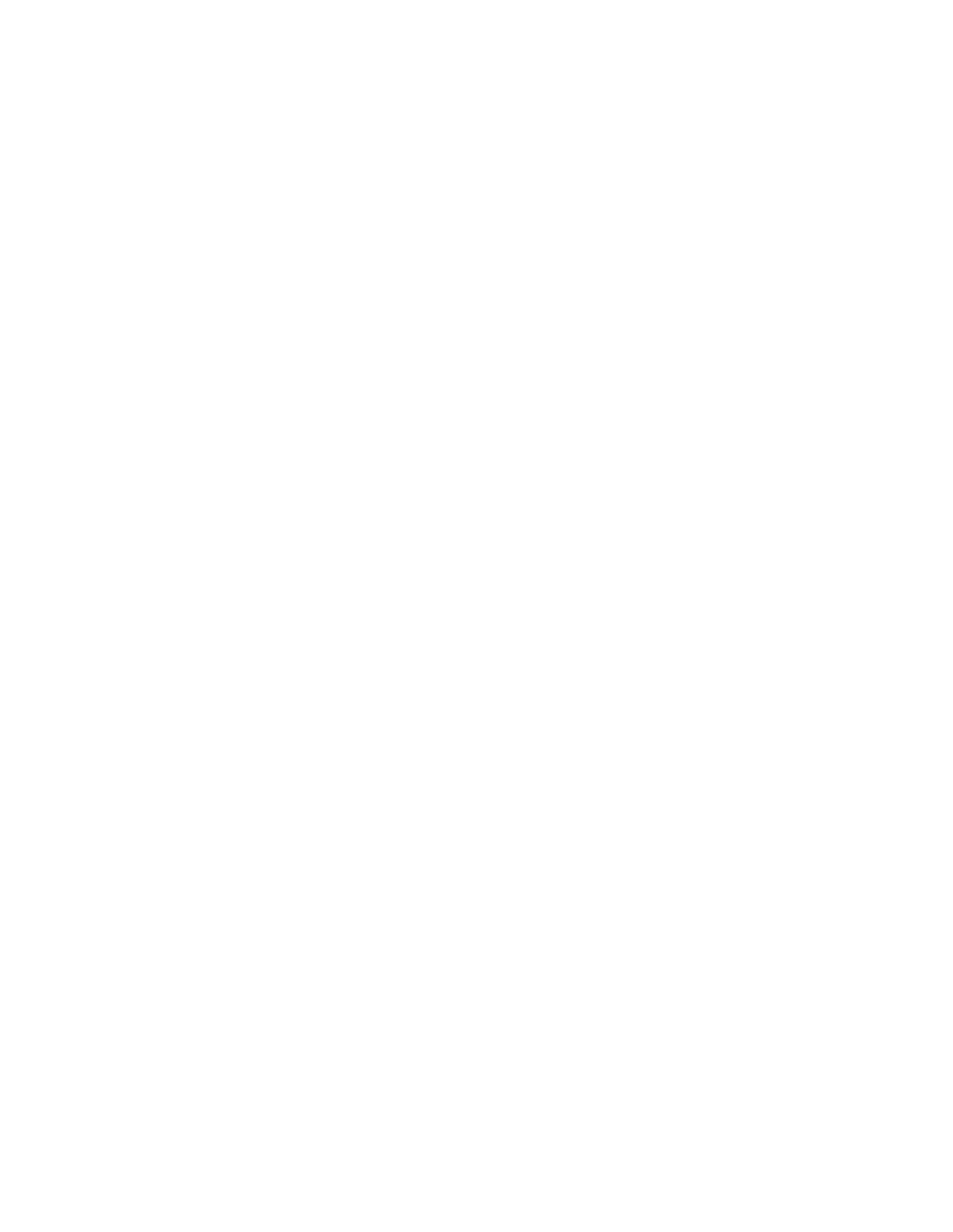

## **PacifiCare SignatureValue<sup>SM</sup> (HMO) Dental**

*Featuring low-cost preventive care and a great choice of dentists*

s a PacifiCare SignatureValue dental plan member, you have access to a large network of dentists. You may ask to be assigned to any dental Provider Group listed, unless it is closed to new membership*.* If your Provider Group of choice is closed to new members, please call Member Service for further assistance. PacifiCare Dental is proud to feature one of the **largest dental HMO networks in California**. That means you're sure to find a dentist close to ass<br>
ass<br>
chome.<br>
The feature of the set of the set of the set of the set of the set of the set of the set of the set of the set of the set of the set of the set of the set of the set of the set of the set of the set of th

### **Quality standards you can count on**

All of our dentists are prescreened to meet our quality standards and regularly audited to maintain them. And we reward those dentists who excel in service to our members.

### **How to select or change dentists**

Simply enter the office's Provider Group number in the box provided on our Enrollment Application. To change provider offices, contact PacifiCare Dental Member Service prior to the 20th of the month, and the change will take effect the first of the following month. *(Any current dental treatments should be completed before a change in provider offices is made.)*

Should the provider office you select be unavailable, PacifiCare Dental will be happy to assign you to another provider office.

Some provider offices may have been added or deleted since this list was printed. If you want to find out if there are any new provider offices in your area, please phone our Member Service department at **1-800-228-3384** for the most current listing. Be sure to mention that you are a PacifiCare SignatureValue dental plan member. Or for the latest provider updates, visit our Web site at **www.pacificare-dental.com** and click on *Dentist Directory.*

And always remember to present your dental ID card to your dentist's office at the time of service.

### **Specialist referrals**

When you need to visit a specialist, your assigned general dental Provider Group will complete a written referral tracking form and submit it to PacifiCare Dental. We will then refer you to a contracted specialist in your area.

### **Member Service**

PacifiCare Dental Member Service is available between the hours of 7 a.m. and 6 p.m., Pacific Time, Monday through Friday at **1-800-22-TEETH** (1-800-228-3384).

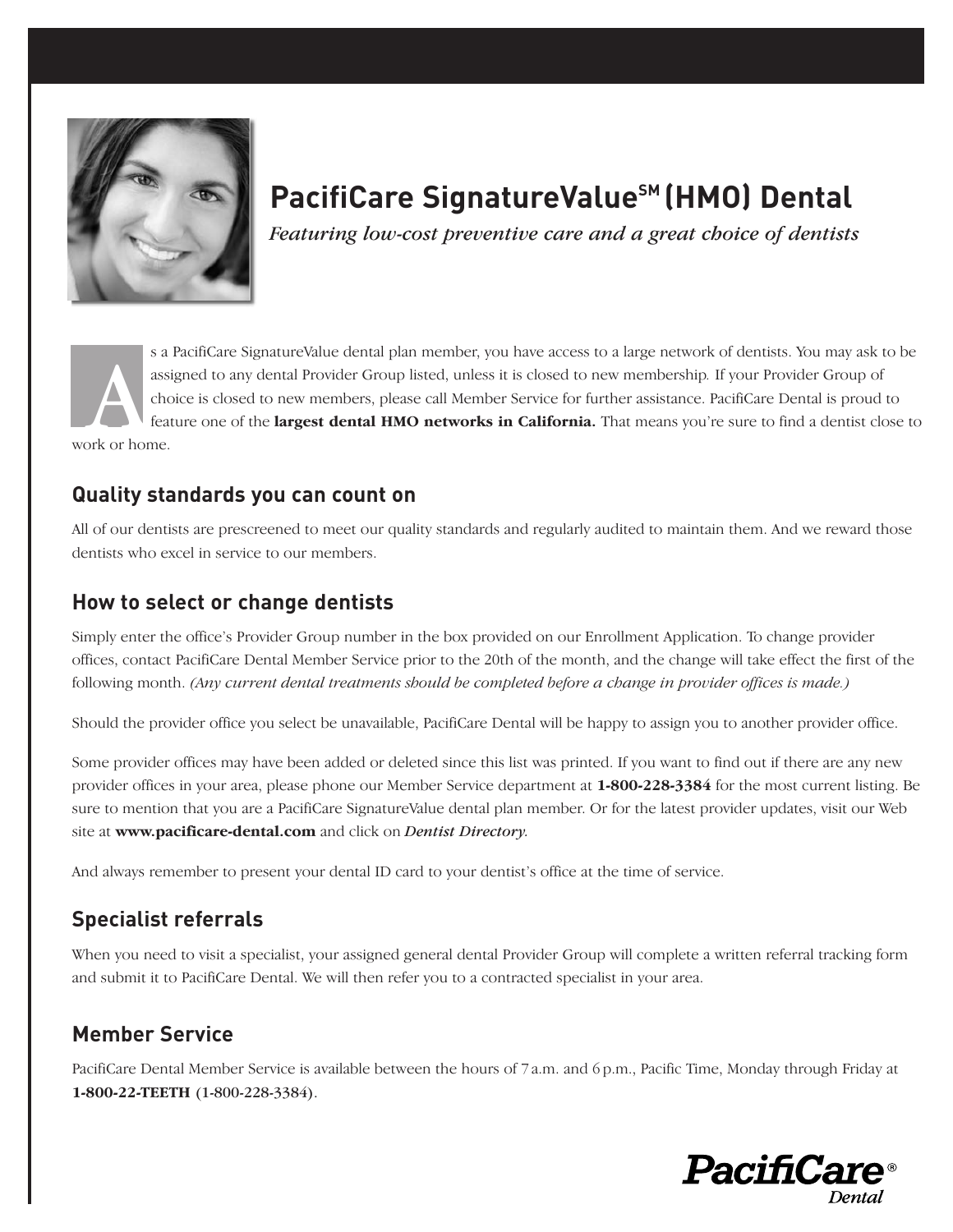# **Quick Reference**

### **ALAMEDA**

| $A \cup A$ |  |
|------------|--|
|            |  |
|            |  |
|            |  |
|            |  |
|            |  |
|            |  |
|            |  |

### **BUTTE**

### **CONTRA COSTA**

### **FRESNO**

### **KERN**

### **LOS ANGELES**

| CASTAIC |  |
|---------|--|
|         |  |
|         |  |
|         |  |

| EAST LOS ANGELES4      |  |
|------------------------|--|
|                        |  |
|                        |  |
|                        |  |
|                        |  |
|                        |  |
|                        |  |
| HACIENDA HEIGHTS 5     |  |
|                        |  |
| HAWAIIAN GARDENS5      |  |
|                        |  |
|                        |  |
| HUNTINGTON PARK5       |  |
|                        |  |
|                        |  |
|                        |  |
|                        |  |
|                        |  |
|                        |  |
|                        |  |
|                        |  |
|                        |  |
|                        |  |
|                        |  |
|                        |  |
| MANHATTAN BEACH7       |  |
|                        |  |
|                        |  |
|                        |  |
|                        |  |
|                        |  |
|                        |  |
| NORTH HOLLYWOOD 8      |  |
|                        |  |
|                        |  |
|                        |  |
|                        |  |
|                        |  |
|                        |  |
|                        |  |
|                        |  |
|                        |  |
|                        |  |
|                        |  |
|                        |  |
| ROLLING HILLS ESTATES9 |  |
|                        |  |
|                        |  |
|                        |  |
|                        |  |
|                        |  |
|                        |  |
|                        |  |

| SOUTH PASADENA10                             |
|----------------------------------------------|
|                                              |
|                                              |
|                                              |
|                                              |
|                                              |
|                                              |
|                                              |
|                                              |
|                                              |
|                                              |
|                                              |
|                                              |
|                                              |
| WEST HOLLYWOOD 11                            |
| WEST LOS ANGELES11                           |
|                                              |
|                                              |
|                                              |
|                                              |
| WOODLAND HILLS12                             |
|                                              |
|                                              |
| MADERA <b>MADERA</b>                         |
|                                              |
| <b>MARIN</b>                                 |
|                                              |
|                                              |
|                                              |
| MERCED <b>MERCED</b>                         |
| <b>MONTEREY</b>                              |
|                                              |
|                                              |
| <b>NAPA</b>                                  |
| <u> 1989 - Johann Barn, fransk politik (</u> |
|                                              |
| <b>ORANGE</b>                                |
|                                              |
|                                              |
|                                              |
|                                              |
|                                              |
|                                              |
|                                              |
|                                              |
|                                              |
|                                              |
|                                              |
| HUNTINGTON BEACH14                           |
|                                              |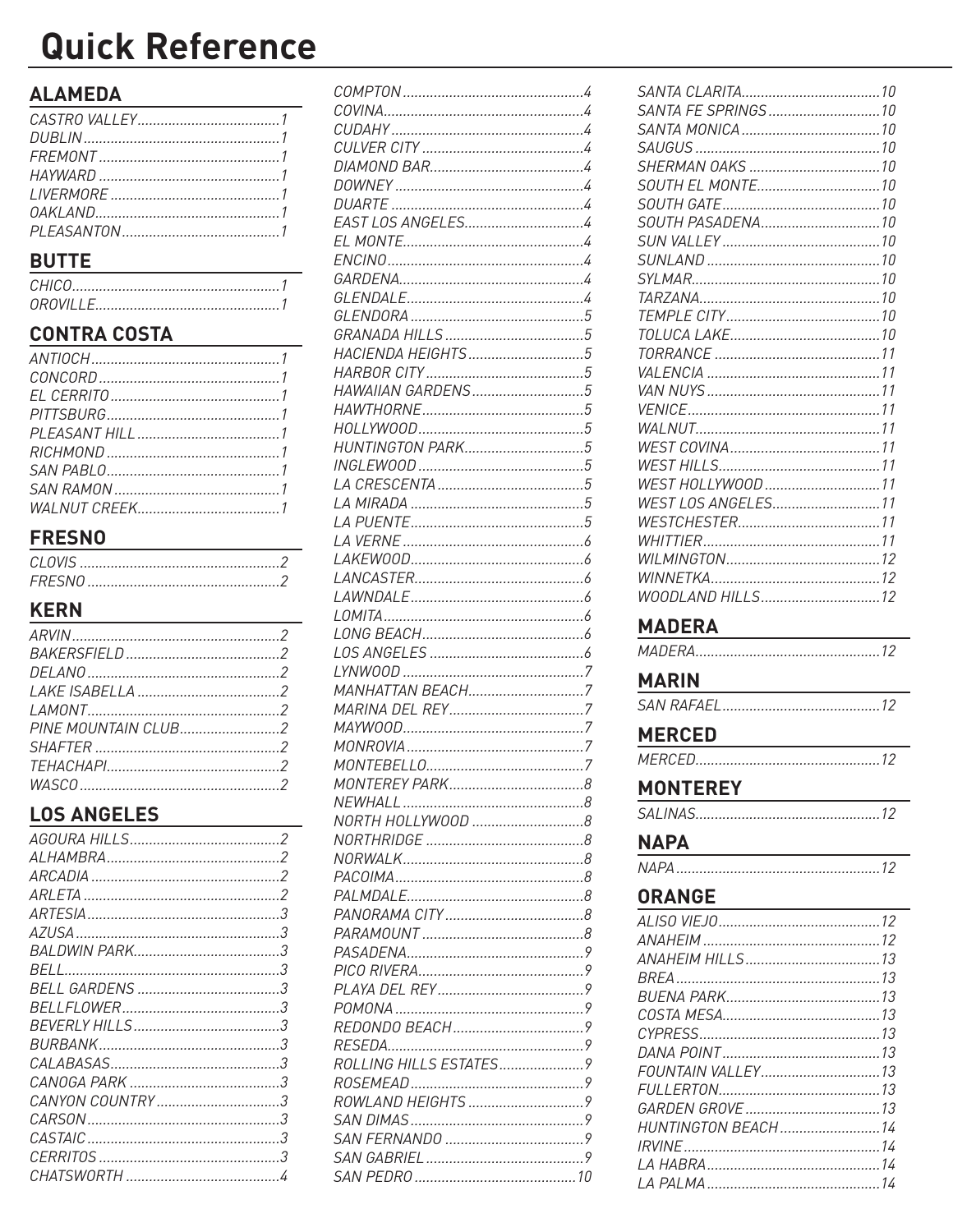| RANCHO SANTA MARGARITA15 |  |
|--------------------------|--|
|                          |  |
| SAN JUAN CAPISTRANO 15   |  |
|                          |  |
|                          |  |
|                          |  |
|                          |  |
|                          |  |
|                          |  |

#### **PLACER**

#### **RIVERSIDE**

#### **SACRAMENTO**

### **SAN BERNARDINO**

| RANCHO CUCAMONGA19 |  |
|--------------------|--|
|                    |  |
|                    |  |
|                    |  |
|                    |  |
|                    |  |
|                    |  |
|                    |  |

#### **SAN DIEGO**

### **SAN FRANCISCO**

| SAN FRANCISCO 22 |
|------------------|
|------------------|

#### **SAN JOAQUIN**

#### **SAN LUIS OBISPO**

| SAN LUIS 0BISP0 23 |  |
|--------------------|--|

#### **SAN MATEO**

### **SANTA BARBARA**

### **SANTA CLARA**

| the control of the control of the control of the control of the control of the control of the control of the control of the control of the control of the control of the control of the control of the control of the control |  |
|-------------------------------------------------------------------------------------------------------------------------------------------------------------------------------------------------------------------------------|--|
|                                                                                                                                                                                                                               |  |
|                                                                                                                                                                                                                               |  |
|                                                                                                                                                                                                                               |  |
|                                                                                                                                                                                                                               |  |
|                                                                                                                                                                                                                               |  |
|                                                                                                                                                                                                                               |  |
|                                                                                                                                                                                                                               |  |
|                                                                                                                                                                                                                               |  |
|                                                                                                                                                                                                                               |  |

#### **SANTA CRUZ**

#### **SHASTA**

#### **SOLANO**

| $\frac{1}{2}$ |  |
|---------------|--|

#### **SONOMA**

### **STANISLAUS**

#### **TULARE**

#### **VENTURA**

| THOUSAND 0AKS25    |  |
|--------------------|--|
|                    |  |
| WESTLAKE VILLAGE25 |  |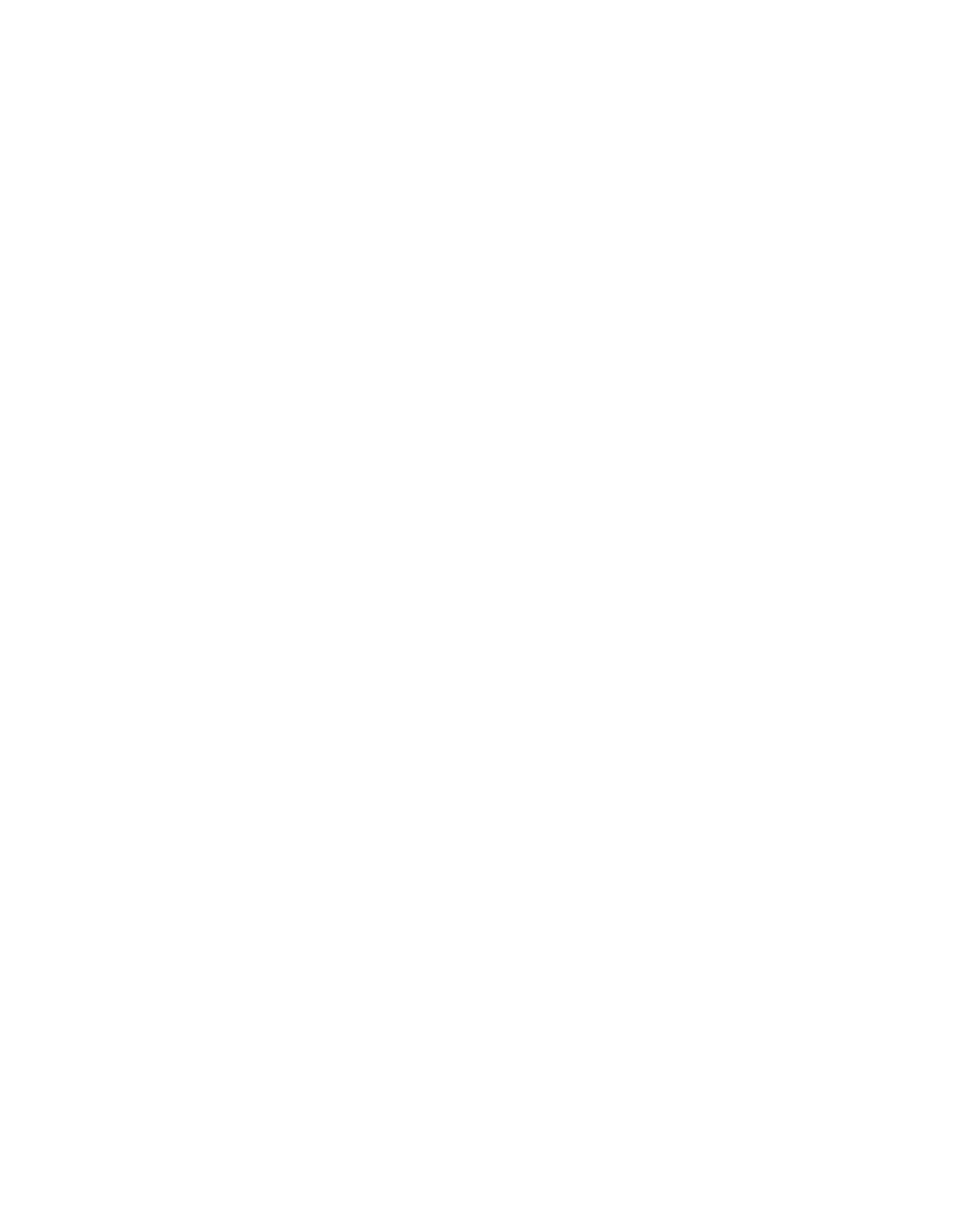| <b>LAMEI</b><br>A. |
|--------------------|
|--------------------|

| <b>CASTRO VALLEY</b><br>LA DUE, STEPHEN F DDS **                                                                                                                                                    | 20406 REDWOOD RD STE H                                                                                                                                       | (510) 581-1991                                                                                                                 | Provider Group # 2062                                                                                                                                                           |
|-----------------------------------------------------------------------------------------------------------------------------------------------------------------------------------------------------|--------------------------------------------------------------------------------------------------------------------------------------------------------------|--------------------------------------------------------------------------------------------------------------------------------|---------------------------------------------------------------------------------------------------------------------------------------------------------------------------------|
| <b>DUBLIN</b><br>GRASSO JR, JOSEPH A DDS <sup>+</sup><br>STINE, LEIDA DDS INC                                                                                                                       | 11860 DUBLIN BLVD<br>7950 DUBLIN BLVD STE 101                                                                                                                | (925) 829-7277<br>(925) 828-9993                                                                                               | Provider Group # 7061<br>Provider Group # 25664                                                                                                                                 |
| <b>FREMONT</b><br>BROOKVALE FAMILY DENTAL<br>LUM JR, KARL G DDS **<br>ODDEN, HARLEY DDS INC/HILLVIEW DENTAL GROUP<br>PANNU, DALVIR DDS INC<br>PATEL, HEMA <sup>+</sup><br>WANG, JEFFREY DDS INC +   | 39236 ARGONAUT WAY<br>39572 STEVENSON PL STE 223<br>40739 GRIMMER BLVD<br>38062 MARTHA AVE<br>2191 MOWRY AVE STE 600 B<br>34420 FREMONT BLVD STE C           | $(510)$ 739-0701<br>[510] 792-3286<br>[510] 651-1440<br>(510) 792-9292<br>(510) 796-1656<br>$(510)$ 791-2080                   | Provider Group # 8782<br>Provider Group # 7174<br>Provider Group # 6933<br>Provider Group # 42434<br>Provider Group # 24740<br>Provider Group # 42439                           |
| <b>HAYWARD</b><br>DENTAL SOLUTIONS/SHTULMAN, ISABELLA DDS *<br><b>GENTLE DENTAL HAYWARD</b>                                                                                                         | 19682 HESPERIAN BLVD STE 101<br>24239 HESPERIAN BLVD                                                                                                         | [510] 782-9942<br>[510] 786-2587                                                                                               | Provider Group # 7377<br>Provider Group # 2278                                                                                                                                  |
| <b>LIVERMORE</b><br>LIVERMORE DENTAL *                                                                                                                                                              | 2978 PACIFIC AVE                                                                                                                                             | $(925)$ 243-6491                                                                                                               | Provider Group # 24116                                                                                                                                                          |
| <b>OAKLAND</b><br><b>BAY AREA DENTAL</b><br>BULLARD, RONALD E DDS *<br>EAST BAY FAMILY DENTAL CENTER<br>ELEGANT SMILES<br><b>GENTLE DENTAL OAKLAND</b><br>HAN, TIMOTHY H DDS<br>WALDMAN, GENE DDS + | 475 8TH ST<br>2844 SUMMIT ST STE 205<br>3040 E 9TH ST STE D<br>3301 E 12TH ST STE 165<br>1624 FRANKLIN ST STE 615<br>320 13TH ST STE 301<br>1708 FRANKLIN ST | $(510)$ 828-2121<br>(510) 444-4215<br>(510) 534-0706<br>(510) 533-5500<br>$(510)$ 451-7881<br>(510) 839-2045<br>(510) 893-3611 | Provider Group # 42435<br>Provider Group # 10273<br>Provider Group # 2194<br>Provider Group # 42480<br>Provider Group # 42390<br>Provider Group # 8532<br>Provider Group # 2072 |
| <b>PLEASANTON</b><br>CHINTA, SUDAH DDS *<br>TEHRANIAN, MASSOUD DDS                                                                                                                                  | 4466 BLACK AVE STE J<br>173 SPRING ST STE 110                                                                                                                | $(925)$ 485-1172<br>(925) 600-9006                                                                                             | Provider Group # 2292<br>Provider Group # 42476                                                                                                                                 |
| <b>BUTTE</b>                                                                                                                                                                                        |                                                                                                                                                              |                                                                                                                                |                                                                                                                                                                                 |
| <b>CHICO</b><br>CHICO DENTAL ASSOCIATES                                                                                                                                                             | 236 W EAST AVE STE H                                                                                                                                         | (530) 892-1218                                                                                                                 | Provider Group # 9531                                                                                                                                                           |
| <b>OROVILLE</b><br>KEARBEY, ROBERT E DDS *                                                                                                                                                          | 2690 OLIVE HWY                                                                                                                                               | [530] 533-0200                                                                                                                 | Provider Group # 7139                                                                                                                                                           |
| <b>CONTRA COSTA</b>                                                                                                                                                                                 |                                                                                                                                                              |                                                                                                                                |                                                                                                                                                                                 |
| <b>ANTIOCH</b><br>CROSSINGS DENTAL CARE *<br>DENTAL CARE OF ANTIOCH                                                                                                                                 | 3379 DEER VALLEY RD<br>3700 SUNSET LN STE 7 (925) 754-2145                                                                                                   | (925) 706-0775                                                                                                                 | Provider Group # 2179<br>Provider Group # 8290                                                                                                                                  |
| <b>CONCORD</b><br>DENTAL CENTER AT SEARS *<br>FRONTIER DENTAL CARE                                                                                                                                  | 1001 SUN VLY BLVD<br>1855 WILLOW PASS RD STE A                                                                                                               | (925) 682-3434<br>(925) 671-8970                                                                                               | Provider Group # 8533<br>Provider Group # 9590                                                                                                                                  |
| <b>EL CERRITO</b><br>KIM, RODNEY DDS +                                                                                                                                                              | 11100 SAN PABLO AVE STE 107                                                                                                                                  | (510) 233-9022                                                                                                                 | Provider Group # 6841                                                                                                                                                           |
| <b>PITTSBURG</b><br>RAMOS, RAYMOND DMD INC                                                                                                                                                          | 2931 HARBOR ST STE I                                                                                                                                         | (925) 727-9496                                                                                                                 | Provider Group # 42458                                                                                                                                                          |
| <b>PLEASANT HILL</b><br>DIABLO VALLEY DENTAL CARE *                                                                                                                                                 | 30 C GOLF CLUB RD                                                                                                                                            | $(925)$ 685-8633                                                                                                               | Provider Group # 6798                                                                                                                                                           |
| <b>RICHMOND</b><br>RUBIO DENTAL CARE/RUBIO, EDGARDO DDS <sup>+</sup>                                                                                                                                | 2442 HILLTOP MALL RD                                                                                                                                         | (510) 223-7955                                                                                                                 | Provider Group # 6863                                                                                                                                                           |
| <b>SAN PABLO</b><br>MCKETHEN, ROBERT L DDS *                                                                                                                                                        | 13908 SAN PABLO AVE STE 100                                                                                                                                  | (510) 237-5570                                                                                                                 | Provider Group # 2166                                                                                                                                                           |
| <b>SAN RAMON</b><br>COUNTRY FAIR DENTAL *                                                                                                                                                           | 12111 ALCOSTA BLVD                                                                                                                                           | (925) 829-3111                                                                                                                 | Provider Group # 24115                                                                                                                                                          |
| <b>WALNUT CREEK</b><br>BERDICHEVSKY, MIKHAIL DDS *<br><b>HORIZONS DENTAL</b>                                                                                                                        | 120 LA CASA VIA STE 105<br>1479 YGNACIO VALLEY RD STE 107                                                                                                    | (925) 933-9820<br>(925) 945-7977                                                                                               | Provider Group # 2311<br>Provider Group # 42442                                                                                                                                 |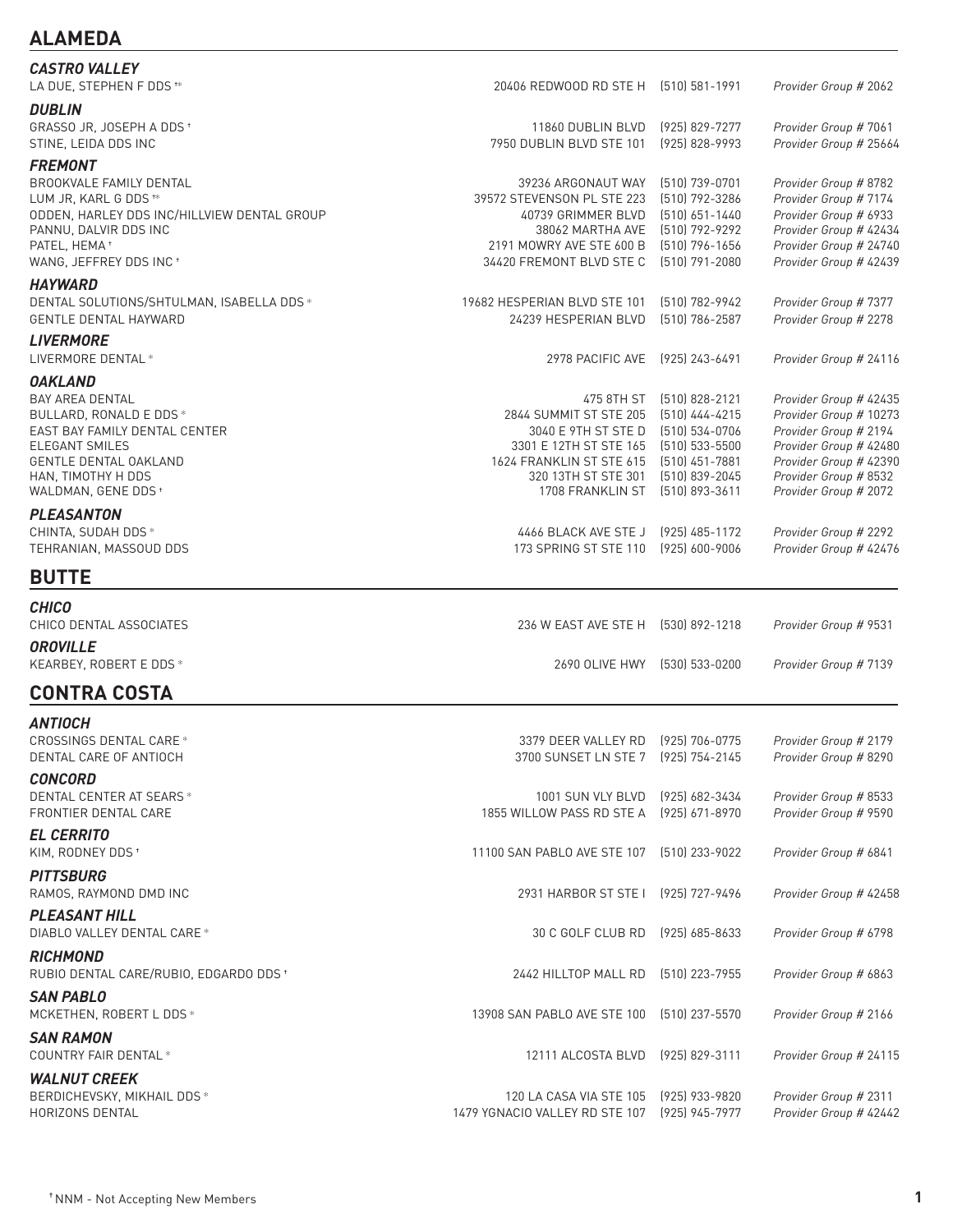### **FRESNO**

| <b>CLOVIS</b>                              |                                    |                                  |                                                 |
|--------------------------------------------|------------------------------------|----------------------------------|-------------------------------------------------|
| MANN JOHN DDS INC *                        | 200 W SHAW AVE STE 110             | $(559)$ 325-6161                 | Provider Group # 22510                          |
| PHAM, HIEN N DDS *                         | 145 SHAW AVE STE B1                | (559) 299-9556                   | Provider Group # 8204                           |
| WARD, MICHAEL R DDS **                     | 375 BULLARD STE 3                  | (559) 298-7424                   | Provider Group # 6731                           |
| <b>FRESNO</b>                              |                                    |                                  |                                                 |
| BOGGESS, THOMAS C DDS +                    | 5731 N FRESNO ST STE 103           | [559] 432-1512                   | Provider Group # 7000                           |
| GALLO DENTAL CORPORATION                   | 5690 N FRESNO ST STE 101           | (559) 436-3470                   | Provider Group # 6877                           |
| JK DENTAL CLINIC *                         | 2100 E CLINTON AVE                 | (559) 224-5988                   | Provider Group # 10226                          |
| MAK, HOMERO A &, WOO, FRANK J DDS *        | 4615 N FIRST ST (559) 243-1115     |                                  | Provider Group # 2250                           |
| <b>KERN</b>                                |                                    |                                  |                                                 |
| <b>ARVIN</b>                               |                                    |                                  |                                                 |
| DEDICATED DENTAL MOUNTAIN VIEW             | 734 BEAR MTN BLVD                  | $(661)$ 854-5210                 | Provider Group # 24114                          |
| GONG, SANDRA J DDS *                       | 101 COMANCHE DR                    | (661) 854-5558                   | Provider Group # 13242                          |
| <b>BAKERSFIELD</b>                         |                                    |                                  |                                                 |
| BAKERSFIELD DENTAL GROUP                   | 5120 STOCKDALE HWY STE D           | (661) 324-5442                   | Provider Group # 42469                          |
| CROSSTOWN FAMILY DENTISTRY *               | 2415 G ST                          | (661) 323-2527                   | Provider Group # 6897                           |
| DEDICATED DENTAL CALIFORNIA CENTER         | 3400 WIBLE RD                      | (661) 835-8672                   | Provider Group # 24112                          |
| DEDICATED DENTAL PANAMA*                   | 3150 PANAMA LN STE I               | (661) 396-0156                   | Provider Group # 7348                           |
| DEDICATED DENTAL TOWN & COUNTRY *          | 8200 STOCKDALE HWY STE M9          | (661) 834-5511                   | Provider Group # 7078                           |
| DR HOUTAN HOSSEINI DENTAL OFFICE **        | 2016 E STREET                      | (661) 873-9511                   | Provider Group # 13241                          |
| FATTOUCH DENTAL CORPORATION *              | 4850 COMMERCE DR                   | (661) 327-7878                   | Provider Group # 24488                          |
| <b>G STREET FAMILY DENTISTRY*</b>          | 2611 G ST                          | (661) 859-0192                   | Provider Group # 11883                          |
| HOME CARE DENTAL<br>KENIEN, EDWARD R DDS * | 5917 NILES STE 3<br>3723 WILSON RD | (661) 366-6527<br>(661) 834-4334 | Provider Group # 18403<br>Provider Group # 2081 |
| MING AND H FAMILY DENTISTRY *              | 1621 S H ST                        | (661) 833-1556                   | Provider Group # 6663                           |
| NEW IMAGE DENTISTRY                        | 1801 26TH ST                       | $(661)$ 322-8860                 | Provider Group # 2283                           |
| NILES POINT FAMILY DENTISTRY               | 2217 NILES POINT                   | (661) 323-2871                   | Provider Group # 24113                          |
| <b>DELANO</b>                              |                                    |                                  |                                                 |
| DEDICATED DENTAL DELANO*                   | 2232 GIRARD ST                     | (661) 725-4690                   | Provider Group # 2160                           |
| TOLENTINO, LETICIA DDS *                   | 1626 MAIN ST STE C                 | (661) 725-9393                   | Provider Group # 8222                           |
|                                            |                                    |                                  |                                                 |
| <b>LAKE ISABELLA</b>                       |                                    |                                  |                                                 |
| MILLIKIN, NEIL *                           | 3615 WAGON WHEEL (760) 379-2964    |                                  | Provider Group # 2064                           |
| <b>LAMONT</b>                              |                                    |                                  |                                                 |
| HOLLINGSEAD II, MARSHALL C DDS **          | 8003 ALICANTE ST                   | (661) 845-2246                   | Provider Group # 2115                           |
| <b>PINE MOUNTAIN CLUB</b>                  |                                    |                                  |                                                 |
| COLLINS, THOMAS A DDS A PROF CORP          | 16233 PINE VALLEY LN STE 203       | (661) 242-3704                   | Provider Group # 7314                           |
| <b>SHAFTER</b>                             |                                    |                                  |                                                 |
| SHAFTER FAMILY DENTAL CARE *               |                                    | 410 JAMES ST [661] 746-4067      | Provider Group # 9525                           |
| <b>TEHACHAPI</b>                           |                                    |                                  |                                                 |
| DEDICATED DENTAL VALLEY *                  | 20300 VLY BLVD (661) 822-1134      |                                  | Provider Group # 6665                           |
| <b>WASCO</b>                               |                                    |                                  |                                                 |
| <b>WASCO FAMILY DENTISTRY</b>              | 1414 SEVENTH ST (661) 758-7955     |                                  | Provider Group # 25644                          |
|                                            |                                    |                                  |                                                 |
| <b>LOS ANGELES</b>                         |                                    |                                  |                                                 |

#### *AGOURA HILLS*

| AGUURA HILLS<br>SEABREEZE DENTAL CARE                                                                                                                                                                             | 29525 CANWOOD ST STE 250                                                                                                                                                 | (818) 991-9852                                                                                               | Provider Group # 7251                                                                                                                                |
|-------------------------------------------------------------------------------------------------------------------------------------------------------------------------------------------------------------------|--------------------------------------------------------------------------------------------------------------------------------------------------------------------------|--------------------------------------------------------------------------------------------------------------|------------------------------------------------------------------------------------------------------------------------------------------------------|
| <b>ALHAMBRA</b><br>ALHAMBRA GARFIELD DENTAL<br>LEE & YEE DDS *<br>LIN, WILLIAM W DDS                                                                                                                              | 747 S GARFIELD AVE<br>157 N GARFIELD AVE<br>1028 S GARFIELD AVE                                                                                                          | (626) 289-6815<br>$(626)$ 284-5113<br>(626) 282-4548                                                         | Provider Group # 6906<br>Provider Group # 137<br>Provider Group # 6732                                                                               |
| <i><b>ARCADIA</b></i><br>ARCADIA DENTAL GROUP/KELLEY, DAVID L DDS *<br>DENTAL CENTER OF ARCADIA<br>FANG, BINGZHONG DMD<br>FIFTH AVENUE DENTAL CARE<br>HOUSTON, WILLIAM R DDS *<br>KING, SCOTT E DDS <sup>+*</sup> | 111 E LIVE OAK AVE<br>75 N SANTA ANITA AVE STE 215<br>25 N SANTA ANITA AVE STE K<br>51 N FIFTH AVE STE 203<br>25 N SANTA ANITA AVE STE E<br>1215 HUNTINGTON DR STE 1 & 2 | $(626)$ 445-1181<br>(626) 447-5126<br>(626) 254-9066<br>[562] 357-6132<br>$(626)$ 254-1948<br>(626) 796-5593 | Provider Group # 7730<br>Provider Group # 6928<br>Provider Group # 43068<br>Provider Group # 43104<br>Provider Group # 7046<br>Provider Group # 6870 |
| <b>ARLETA</b><br>AZIZIAN, S DDS/OSBORNE DENTAL OFFICE *<br>BOOSTANFAR, SIMA DMD *<br>SONRISAS LATINAS DENTAL OFFICE                                                                                               | 13205 OSBORNE STE F<br>9069 1/2 WOODMAN AVE<br>8648 WOODMAN AVE                                                                                                          | (818) 890-2426<br>(818) 893-8799<br>(818) 830-2866                                                           | Provider Group # 10276<br>Provider Group # 7155<br>Provider Group # 42437                                                                            |
| 2                                                                                                                                                                                                                 |                                                                                                                                                                          |                                                                                                              | * Spanish Speaking                                                                                                                                   |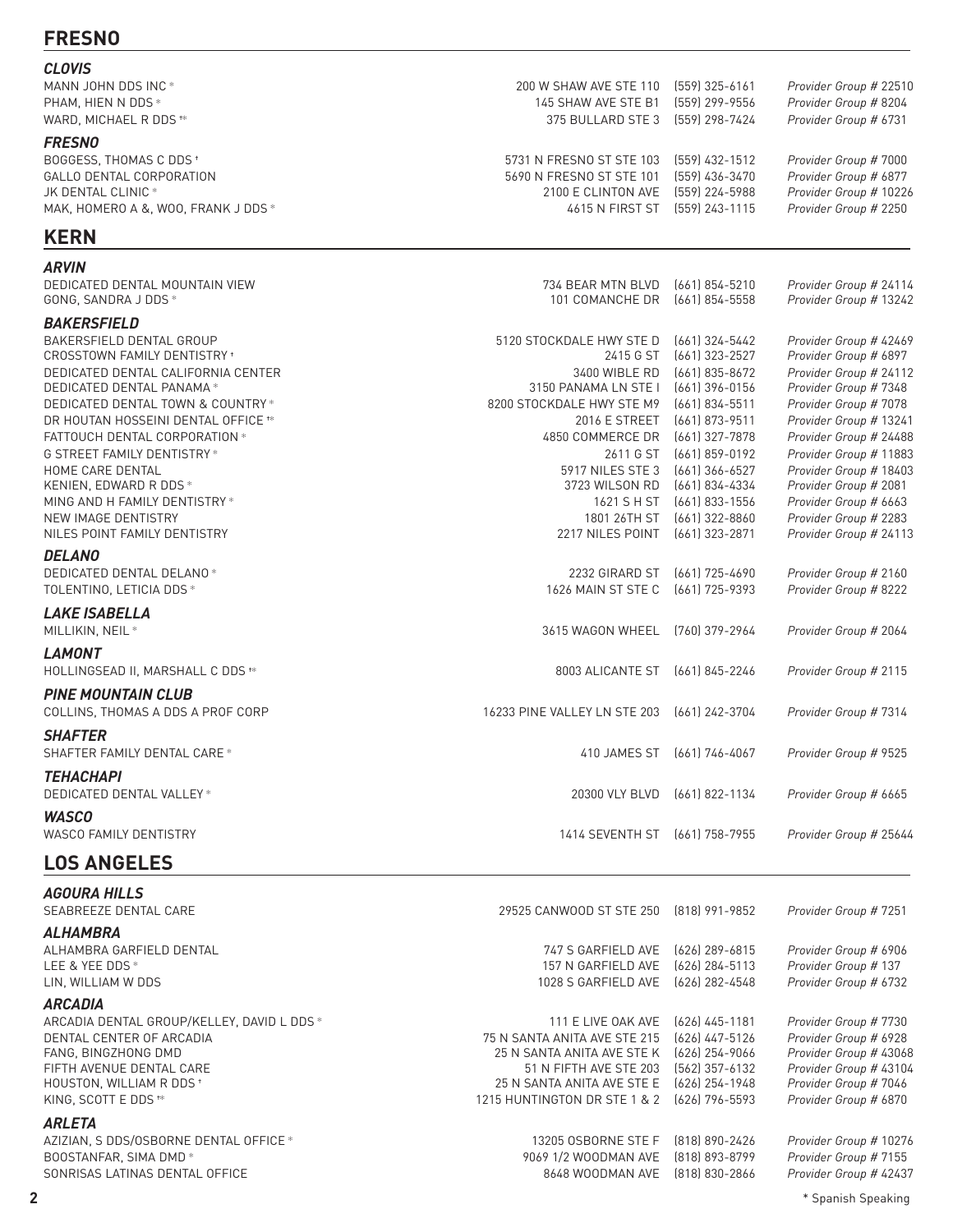| <b>ARTESIA</b>                                                                |                                                   |                                  |                                                 |
|-------------------------------------------------------------------------------|---------------------------------------------------|----------------------------------|-------------------------------------------------|
| AGRA, ANTONIO F DMD INC *                                                     | 17613 PIONEER BLVD                                | (562) 809-8482                   | Provider Group # 633                            |
| BEST CARE DENTAL/EGARI, GAZAL DDS *                                           | 18011 PIONEER BLVD STE C                          | (562) 402-4492                   | Provider Group # 411                            |
| ONG, SIOE H DDS *                                                             | 17906 S PIONEER BLVD STE 100                      | (562) 860-9612                   | Provider Group # 95                             |
| <b>AZUSA</b>                                                                  |                                                   |                                  |                                                 |
| AHN FAMILY DENTISTRY *                                                        | 315 E GLADSTONE ST                                | (626) 969-6728                   | Provider Group # 65                             |
| KATTAR, JEAN M DDS                                                            | 1141 E ALOSTA AVE                                 | (626) 335-8000                   | Provider Group # 7391<br>Provider Group # 6694  |
| TRIVEDI, KIRAN DDS <sup>+</sup>                                               | 958 E ALOSTA AVE                                  | (626) 969-7777                   |                                                 |
| <b>BALDWIN PARK</b>                                                           |                                                   |                                  |                                                 |
| GILL, HARPREET DDS *                                                          | 14607 RAMONA BLVD STE B                           | $(626)$ 960-5108                 | Provider Group # 6994                           |
| KUTNER, DAVID DDS<br>PATEL, PRAKASH P DDS *                                   | 13734 RAMONA BLVD                                 | (626) 960-6616<br>(626) 960-6395 | Provider Group # 6770<br>Provider Group # 6888  |
|                                                                               | 4138 N MAINE AVE STE N3                           |                                  |                                                 |
| <b>BELL</b>                                                                   |                                                   |                                  |                                                 |
| <b>BELL PLAZA DENTAL</b>                                                      | 6343 S ATLANTIC AVE STE C                         | (323) 771-7226                   | Provider Group # 428                            |
| BITAR, NICHOLAS M DDS<br>BRIGHT NOW DENTAL - LAVENE, RYAN M DDS               | 6334 ATLANTIC BLVD<br>6633 ATLANTIC BLVD          | (323) 560-3646<br>(323) 773-1000 | Provider Group # 213<br>Provider Group # 13244  |
| HAKIM, KAMRAN DDS/A DENTAL CORPORATION *                                      | 6815 EASTERN AVE STE A1                           | (323) 560-2595                   | Provider Group #383                             |
| ST MARY AND ST GEORGE DENTAL GROUP                                            | 6905 1/2 S ATLANTIC AVE                           | (323) 773-5029                   | Provider Group # 43092                          |
| <b>BELL GARDENS</b>                                                           |                                                   |                                  |                                                 |
| CHU, JIN WEI DDS                                                              | 6526 EASTERN AVE                                  | [323] 771-3949                   | Provider Group # 6999                           |
|                                                                               |                                                   |                                  |                                                 |
| <b>BELLFLOWER</b>                                                             |                                                   |                                  |                                                 |
| A ALONDRA DENTAL GROUP *                                                      | 10106 ALONDRA STE B<br>16925 BELLFLOWER BLVD      | (562) 920-8324                   | Provider Group # 13246<br>Provider Group # 6752 |
| BELLFLOWER FAMILY DENTAL SERVICES *                                           | 17615 LAKEWOOD BLVD                               | (562) 866-9739<br>[562] 408-1447 |                                                 |
| BRIGHT NOW DENTAL- SHAFAJOO, HENRY<br>CALIFORNIA DENTAL GROUP OF BELLFLOWER * | 10106 ALONDRA STE A                               | (562) 867-5117                   | Provider Group # 13245<br>Provider Group # 7335 |
| GENE MEYER DENTAL CORPORATION *                                               | 9725 E FLOWER                                     | (562) 867-6196                   | Provider Group # 6924                           |
| LIM, JOHN S DMD *                                                             | 9202 ALONDRA BLVD                                 | (562) 920-6644                   | Provider Group # 8485                           |
| ROSECRANS DENTAL GROUP                                                        | 9222 ROSECRANS AVE                                | [562] 272-0222                   | Provider Group # 19563                          |
| SANDARG, GERALD W DDS *                                                       | 17024 S CLARK AVE STE C                           | (562) 925-7436                   | Provider Group # 7404                           |
| UNIVERSAL CARE DENTAL                                                         | 17660 LAKEWOOD BLVD                               | $(562)$ 461-1180                 | Provider Group # 11236                          |
| <b>BEVERLY HILLS</b>                                                          |                                                   |                                  |                                                 |
| ABDI, ROBERT NASSER DDS                                                       | 9301 WILSHIRE BLVD STE 407                        | $(310)$ 271-3225                 | Provider Group # 8319                           |
| AMERICAN DENTAL GROUP/KASHFIAN, KAMBIZ DDS INC                                | 50 N LA CIENEGA BLVD STE 206                      | (310) 659-7949                   | Provider Group # 83                             |
| BEVERLY HILLS COSMETIC DENTAL GROUP *                                         | 9400 BRIGHTON WAY STE 309                         | (310) 273-7397                   | Provider Group # 7179                           |
| BEVERLY HILLS DENTAL CENTER/DR SHAPIRO                                        | 8920 WILSHIRE BLVD STE 627                        | $(310)$ 659-7063                 | Provider Group # 637                            |
| DENTAL GROUP OF BEVERLY HILLS                                                 | 250 N ROBERTSON BLVD STE 412                      | [310] 271-3003                   | Provider Group # 6904                           |
| GOLDY, STEVEN DDS *                                                           | 416 N BEDFORD DR STE 409                          | $(310)$ 550-1511                 | Provider Group # 7005                           |
| PACIFIC DENTAL CARE/MOFTAKHAR, FRASHAD DDS                                    | 9025 WILSHIRE BLVD STE 315                        | (310) 274-7485                   | Provider Group # 6582                           |
| <b>BURBANK</b>                                                                |                                                   |                                  |                                                 |
| BURBANK GLENDALE DENTAL GROUP *                                               | 216 E ALAMEDA AVE (818) 848-3026                  |                                  | Provider Group # 22750                          |
| BURBANK/GLENDALE DENTAL GROUP *                                               | 500 E OLIVE AVE STE 430                           | (818) 567-4662                   | Provider Group # 6723                           |
| CASTLE DENTAL CENTER OF BURBANK                                               | 140 N VICTORY BLVD STE 101                        | [818] 841-1634                   | Provider Group # 9580                           |
| GHOTANIAN, RENE DDS *                                                         | 500 E OLIVE AVE STE 460                           | (818) 846-2600                   | Provider Group # 8812                           |
| MATHESON, JAMES E DDS                                                         | 2720 W MAGNOLIA BLVD                              | (818) 842-4879                   | Provider Group # 6957                           |
| WANG, CHENG JER DDS *                                                         | 500 E OLIVE AVE STE 620                           | (818) 841-2919                   | Provider Group # 6710                           |
| YEKIKIAN, JOHN DDS & ASSOCIATES *                                             | 2601 W ALAMEDA AVE STE 406                        | (818) 843-7841                   | Provider Group # 623                            |
| <b>CALABASAS</b>                                                              |                                                   |                                  |                                                 |
| CALABASAS DENTAL GROUP *                                                      | 26500 W AGOURA RD STE 114                         | $(818)$ 871-0680                 | Provider Group # 403                            |
| <b>CANOGA PARK</b>                                                            |                                                   |                                  |                                                 |
| ODEIMI, NINA K DDS *                                                          | 22030 SHERMAN WAY STE 217                         | (818) 704-4822                   | Provider Group # 10395                          |
| WEST HILLS DENTAL GROUP *                                                     | 22323 SHERMAN STE 19 & 20                         | $(818) 884 - 8110$               | Provider Group # 6975                           |
| <b>WEST VALLEY DENTAL</b>                                                     | 6543 TOPANGA CANYON BLVD                          | (818) 883-7979                   | Provider Group # 7148                           |
| WESTSIDE DENTAL CARE                                                          | 20832 ROSCOE BLVD STE 101                         | (818) 998-7645                   | Provider Group # 22580                          |
| <b>CANYON COUNTRY</b>                                                         |                                                   |                                  |                                                 |
| LIBERMAN, ANNA DDS                                                            | 18507 SOLEDAD CYN RD                              | $(661)$ 252-0020                 | Provider Group # 6890                           |
| <b>CARSON</b>                                                                 |                                                   |                                  |                                                 |
| ALKOV, MICHAEL DDS *                                                          | 550 E CARSON ST STE C                             | (310) 835-7884                   | Provider Group # 181                            |
| LUM, RANDOLPH DDS                                                             | 21847 S AVALON                                    | (310) 549-9710                   | Provider Group # 10386                          |
| STRONG, GEORGE C DDS *                                                        | 301 W CARSON ST                                   | (310) 787-7053                   | Provider Group # 292                            |
| TOLENTINO, LETICA DMD*                                                        | 860 E CARSON ST STE 106                           | $(310)$ 522-9769                 | Provider Group # 8305                           |
| <b>CASTAIC</b>                                                                |                                                   |                                  |                                                 |
| CASTAIC DENTAL CENTER                                                         | 31886 N CASTAIC RD                                | $(661)$ 257-2300                 | Provider Group # 7175                           |
|                                                                               |                                                   |                                  |                                                 |
| <b>CERRITOS</b>                                                               |                                                   |                                  |                                                 |
| BLOOMFIELD DENTAL CENTER/DR GUERGUIS *<br>CERRITOS DENTAL CENTER              | 12657 166TH ST<br>11135 E 183RD ST [562] 860-9639 | (562) 926-6502                   | Provider Group # 8557<br>Provider Group # 103   |
|                                                                               |                                                   |                                  |                                                 |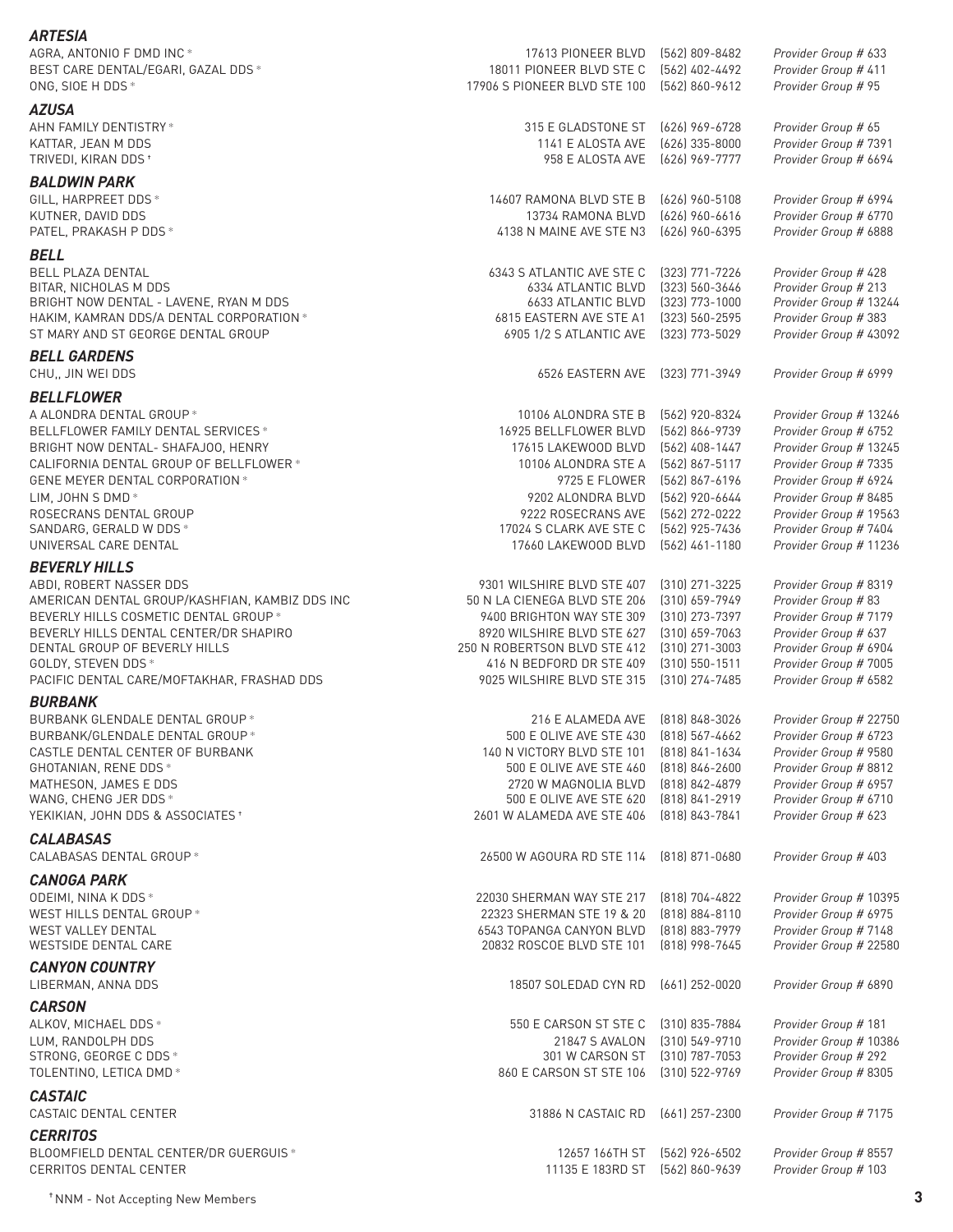| <b>CHATSWORTH</b><br>DEVONSHIRE PLAZA DENTAL GROUP *               | 10230 CANOGA AVE                                       | $(818)$ 341-8400                     | Provider Group # 209                            |
|--------------------------------------------------------------------|--------------------------------------------------------|--------------------------------------|-------------------------------------------------|
| DILL, DOUGLAS DDS                                                  | 10242 CANOGA AVE                                       | (818) 882-5252                       | Provider Group # 192                            |
| <b>COMPTON</b>                                                     |                                                        |                                      |                                                 |
| CHO, SANG W DDS *                                                  | 402 S LONG BEACH BLVD                                  | $(310)$ 637-6187                     | Provider Group # 19892                          |
| COBB, RODNEY DDS **                                                | 818 W ALONDRA BLVD                                     | $(310)$ 632-2113                     | Provider Group # 6682                           |
| COMPTON FAMILY DENTAL PRACTICE **<br>PARIKH, SHAILESH S DDS *      | 1315 N BULLIS RD STE 3<br>2001 E COMPTON BLVD          | $(310)$ 639-5330<br>$(310)$ 639-7970 | Provider Group # 7008<br>Provider Group # 6713  |
|                                                                    |                                                        |                                      |                                                 |
| <b>COVINA</b><br>COLLEGE STREET FAMILY DENTAL CENTER *             | 153 W COLLEGE ST                                       | (626) 339-9085                       | Provider Group # 7332                           |
| DENTAL GROUP OF COVINA *                                           | 1406 N AZUSA AVE STE C                                 | $(626)$ 858-9940                     | Provider Group # 19285                          |
| MACK, JOHN F DDS *                                                 | 558 W BADILLO ST                                       | (626) 331-0506                       | Provider Group # 386                            |
| MAJEED, M A DDS INC *                                              | 661 S SECOND AVE                                       | $(626)$ 966-3571                     | Provider Group # 6895                           |
| <b>OAK TREE DENTAL</b>                                             | 626 S 2ND AVE STE A                                    | (626) 331-0779                       | Provider Group # 362                            |
| <b>CUDAHY</b>                                                      |                                                        |                                      |                                                 |
| CUDAHY FAMILY DENTAL GROUP *                                       | 8003 S ATLANTIC AVE                                    | $(323) 560 - 6000$                   | Provider Group # 8516                           |
| <b>CULVER CITY</b>                                                 |                                                        |                                      |                                                 |
| A CULVER CITY FAMILY DENTISTRY *                                   | 4909 S SEPULVEDA BLVD                                  | (310) 313-3100                       | Provider Group # 12690                          |
| KAUFMAN, WARREN E DDS **<br>SMILE DENTAL                           | 10760 WASHINGTON BLVD<br>10920 VENICE BLVD             | $(310)$ 838-7780<br>$(310)$ 204-6661 | Provider Group # 6966<br>Provider Group # 43101 |
| SMILES R US *                                                      | 12756 WASHINGTON BLVD                                  | $(310)$ 574-8574                     | Provider Group # 18374                          |
| WIRTSCHAFTER, GARY DDS **                                          | 3855 HUGHES AVE STE 201                                | $(310)$ 839-8033                     | Provider Group # 6972                           |
| <b>DIAMOND BAR</b>                                                 |                                                        |                                      |                                                 |
| <b>GRAND AVENUE DENTISTRY*</b>                                     | 1111 S GRAND AVE STE F                                 | (909) 396-7474                       | Provider Group # 6956                           |
| OH, JACK B DDS **                                                  | 1200 S DIAMOND BAR BLVD # 212                          | $(909) 860 - 5788$                   | Provider Group # 636                            |
| SAMAAN, ANGELA DDS <sup>+*</sup>                                   | 750 N DIAMOND BAR BLVD STE 216                         | $(909) 860 - 3111$                   | Provider Group # 10274                          |
| SMILE SELECT DENTAL OFFICE                                         | 1370 S VALLEY VISTA DR STE 101                         | (909) 860-2244                       | Provider Group # 43094                          |
| <b>DOWNEY</b>                                                      |                                                        |                                      |                                                 |
| AZER, SOHEIR S DDS *                                               | 10800 PARAMOUNT BLVD STE 307                           | [562] 923-3714                       | Provider Group # 11219                          |
| DOWNEY DENTAL CENTER/LASCOE, NEAL DDS<br>FAMILY DENTAL CENTER      | 8515 FLORENCE AVE STE 200<br>10501 LAKEWOOD BLVD STE A | [562] 869-4532<br>[562] 862-2341     | Provider Group # 7071<br>Provider Group # 6843  |
| FAMILY DENTISTRY/SHAH, P G DDS                                     | 8029 E IMPERIAL HWY                                    | (562) 862-6979                       | Provider Group # 344                            |
| STUCKEN, CHARLES R DDS *                                           | 8847 IMPERIAL HWY STE C2                               | (562) 861-4011                       | Provider Group # 422                            |
| WU YING DDS *                                                      | 12651 LAKEWOOD BLVD STE 101                            | $(562)$ 904-1150                     | Provider Group # 44000                          |
| <b>DUARTE</b>                                                      |                                                        |                                      |                                                 |
| DUARTE FAMILY DENTISTRY *                                          | 924 BUENA VISTA STE 102                                | (626) 357-2254                       | Provider Group # 6783                           |
| HUNTINGTON DENTAL CARE *                                           | 1183 HUNTINGTON DR                                     | (626) 357-7722                       | Provider Group # 140                            |
| KHOE, NATHANIEL DDS **<br>KHOLAKI'S DENTAL OFFICE *                | 1016 HUNTINGTON DR<br>1230 HUNTINGTON DR STE 5         | $(626)$ 305-1320<br>(626) 301-4220   | Provider Group #76<br>Provider Group # 508      |
|                                                                    |                                                        |                                      |                                                 |
| <b>EAST LOS ANGELES</b><br><b>GENTLE CARE DENTAL INC*</b>          | 3500 E WHITTIER BLVD STE 101                           | (323) 264-8834                       | Provider Group # 6660                           |
| LOTFY, LILIAN DDS <sup>+*</sup>                                    | 4777 FISHER STREET                                     | (323) 268-3395                       | Provider Group # 1744                           |
| <b>EL MONTE</b>                                                    |                                                        |                                      |                                                 |
| CHEUNG, MATTHEW C DDS **                                           | 10946 E RAMONA BLVD                                    | $(626)$ 444-2913                     | Provider Group # 6766                           |
| DURFEE DENTAL GROUP *                                              | 1723 DURFEE AVE                                        | (626) 443-3915                       | Provider Group # 6860                           |
| EL MONTE DENTAL GROUP *                                            | 3701 SANTA ANITA AVE                                   | $(626)$ 442-4582                     | Provider Group # 1450                           |
| GEORGESCU, IONEL DDS                                               | 9060 TELSTAR AVE STE 206                               | $(626)$ 571-5975                     | Provider Group # 6796                           |
| LOWER AZUSA DENTAL *                                               | 10755 LOWER AZUSA RD                                   | (626) 448-2040                       | Provider Group # 8287                           |
| MARTIN, VICTOR A DDS *                                             | 3564 SANTA ANITA AVE STE F                             | (626) 401-9808                       | Provider Group # 7376                           |
| MERCED DENTAL CENTER/DR FAYNGOR *<br>MOUNTAIN VIEW DENTAL GROUP ** | 9939 E GARVEY AVE STE D<br>4639 N PECK RD              | $(626)$ 444-2227<br>$(626)$ 444-9281 | Provider Group # 6855<br>Provider Group # 1965  |
|                                                                    |                                                        |                                      |                                                 |
| <b>ENCINO</b><br>A ONE DENTAL OFFICE OF DR FARHADIAN, ARASH        | 17175 VENTURA BLVD ENCINO                              | (818) 788-3488                       | Provider Group # 43098                          |
| EBRAMI, IRAJ DDS INC *                                             | 16311 VENTURA BLVD STE 640                             | $(818)$ 905-8337                     | Provider Group # 6831                           |
| ENCINO FAMILY DENTAL GROUP                                         | 15720 VENTURA BLVD STE 322                             | $(818)$ 788-7060                     | Provider Group # 6838                           |
| GHOTANIAN, RENE DDS *                                              | 5363 BALBOA BLVD STE 346                               | (818) 990-3551                       | Provider Group # 6848                           |
| MANUEL, DALE P DDS A DENTAL CORPORATION                            | 15720 VENTURA STE 300                                  | $(818)$ 788-6684                     | Provider Group # 6745                           |
| <b>GARDENA</b>                                                     |                                                        |                                      |                                                 |
| CITY DENTAL CENTER INC<br>PLAZA DENTAL/RIDEAU, ENRICO J DDS        | 1300 W 155TH ST STE 208<br>14240 S VERMONT AVE         | $(310)$ 715-2723<br>$(310)$ 515-5511 | Provider Group #372<br>Provider Group # 8335    |
|                                                                    |                                                        |                                      |                                                 |
| <b>GLENDALE</b><br>ARAKELIAN, MELINEH DDS *                        | 411 N CENTRAL AVE STE 120                              | (818) 956-7137                       | Provider Group # 8303                           |
| ARROYO VERDUGO FAMILY DENTAL CARE/SAHABI, KAMRAN *                 | 3465 N VERDUGO RD                                      | $(818)$ 249-1819                     | Provider Group # 8231                           |
| CALIFORNIA DENTAL GROUP/SAHABI, KAMRAN DDS *                       | 609 S GLENDALE AVE                                     | $[818]$ 543-3222                     | Provider Group # 674                            |
| GLENDALE DENTAL ARTS/GAZARIAN, JOHN DDS INC *                      | 230 N MARYLAND STE 205                                 | $(818) 502 - 9990$                   | Provider Group # 424                            |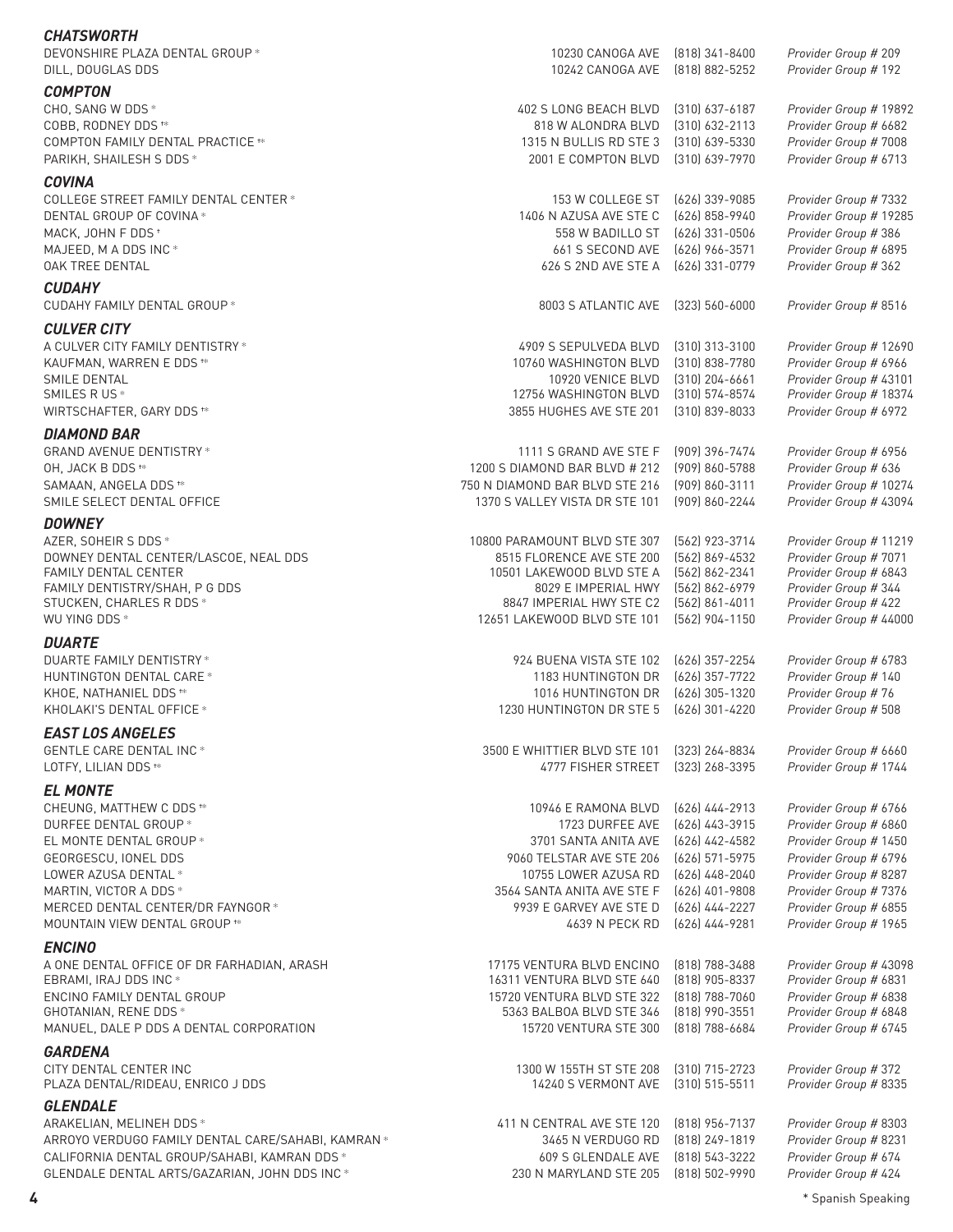| JAVIER, MA LOURDES ANDRES DMD<br>KOLESAR, JERRY W DDS *<br>MONTROSE DENTAL GROUP<br>SHAPIRO CENTER FOR COSMETIC DENTISTRY<br>SIMTCHEVA & RHAYEM DENTAL CORP<br>TAHERI KAVEH DDS * | 1140 E CHEVY CHASE DR<br>1122 N BRAND BLVD STE 102<br>3600 OCEAN VIEW BLVD STE 6<br>330 N CENTRAL AVE<br>819 N PACIFIC AVE<br>1010 N GLENDALE AVE STE 207 | (818) 247-3387<br>(818) 242-2667<br>$(818)$ 541-9010<br>(818) 242-2990<br>(818) 240-1760<br>$(818)$ 548-0752 | Provider Group # 11940<br>Provider Group # 6666<br>Provider Group # 18413<br>Provider Group # 6951<br>Provider Group # 7040<br>Provider Group # 6750 |
|-----------------------------------------------------------------------------------------------------------------------------------------------------------------------------------|-----------------------------------------------------------------------------------------------------------------------------------------------------------|--------------------------------------------------------------------------------------------------------------|------------------------------------------------------------------------------------------------------------------------------------------------------|
| <b>GLENDORA</b><br>GLENDORA DENTAL CENTER/ASSAF, JAFAR DDS *                                                                                                                      | 130 W ALOSTA AVE STE 316                                                                                                                                  | (626) 335-7727                                                                                               | Provider Group # 69                                                                                                                                  |
| <b>GRANADA HILLS</b>                                                                                                                                                              |                                                                                                                                                           |                                                                                                              |                                                                                                                                                      |
| ALFONSO, CATHERINE A DDS *                                                                                                                                                        | 16917 DEVONSHIRE ST                                                                                                                                       | (818) 360-0957                                                                                               | Provider Group # 7398                                                                                                                                |
| BOSAK JR, JOHN E DDS *                                                                                                                                                            | 10727 WHITE OAK AVE STE 213                                                                                                                               | $(818)$ 368-5676                                                                                             | Provider Group #352                                                                                                                                  |
| KNOLLWOOD DENTAL<br>RAFIE, KAMRAN DDS *                                                                                                                                           | 11856 1/8 BALBOA BLVD<br>10144 BALBOA BLVD                                                                                                                | $(818)$ 366-0001<br>(818) 363-0200                                                                           | Provider Group # 18414<br>Provider Group # 6551                                                                                                      |
|                                                                                                                                                                                   |                                                                                                                                                           |                                                                                                              |                                                                                                                                                      |
| <b>HACIENDA HEIGHTS</b><br>APPLE DENTAL CENTER/CHOU, STEVEN DDS *                                                                                                                 | 2219 S HACIENDA BLVD STE 102                                                                                                                              | (626) 369-5225                                                                                               | Provider Group # 6882                                                                                                                                |
| COMFORT SMILE FAMILY DENTISTRY *                                                                                                                                                  | 15724 E GALE AVE                                                                                                                                          | (626) 333-5244                                                                                               | Provider Group # 10250                                                                                                                               |
| HACIENDA PROFESSIONAL PLAZA DENTAL/DR ISKAROUS *                                                                                                                                  | 2440 S HACIENDA BLVD STE 233                                                                                                                              | (626) 968-0052                                                                                               | Provider Group # 7007                                                                                                                                |
| SMILE SELECT DENTAL OFFICE                                                                                                                                                        | 17188 E COLIMA RD STE B                                                                                                                                   | (626) 581-7878                                                                                               | Provider Group # 43095                                                                                                                               |
| SMILES ON COLIMA DENTISTRY                                                                                                                                                        | 16388 E COLIMA RD STE 201                                                                                                                                 | (626) 937-6453                                                                                               | Provider Group # 43076                                                                                                                               |
| TSAY, MATTHEW C DDS INC                                                                                                                                                           | 17138 COLIMA RD STE C                                                                                                                                     | (626) 854-1826                                                                                               | Provider Group # 6696                                                                                                                                |
| <b>HARBOR CITY</b>                                                                                                                                                                |                                                                                                                                                           |                                                                                                              |                                                                                                                                                      |
| BAY HARBOR DENTAL OFFICE                                                                                                                                                          | 1537 W LOMITA BLVD                                                                                                                                        | $(310)$ 530-5252                                                                                             | Provider Group # 6829                                                                                                                                |
| <b>HAWAIIAN GARDENS</b>                                                                                                                                                           |                                                                                                                                                           |                                                                                                              |                                                                                                                                                      |
| CAO, ANTHONY DDS A PROF CORP<br>KOTHARI, RAMESH DDS INC *                                                                                                                         | 12531 E CARSON ST<br>12144 E CARSON ST STE E                                                                                                              | [562] 924-2448<br>[562] 982-1380                                                                             | Provider Group # 43079<br>Provider Group # 452                                                                                                       |
| NEWPORT DENTAL *                                                                                                                                                                  | 21714 PIONEER BLVD                                                                                                                                        | [562] 421-3737                                                                                               | Provider Group # 6809                                                                                                                                |
| <b>HAWTHORNE</b>                                                                                                                                                                  |                                                                                                                                                           |                                                                                                              |                                                                                                                                                      |
| ABDELMALEK, ABDELMALEK DDS *                                                                                                                                                      | 3929 W ROSECRANS AVE                                                                                                                                      | $(310) 644 - 4648$                                                                                           | Provider Group #7110                                                                                                                                 |
| CASTLE DENTAL-HAWTHORNE                                                                                                                                                           | 13220 S HAWTHORNE BLVD                                                                                                                                    | $(310)$ 679-9019                                                                                             | Provider Group # 6927                                                                                                                                |
| CHOICE DENTAL GROUP *                                                                                                                                                             | 12730 HAWTHORNE BLVD STE D                                                                                                                                | $(310) 644 - 4000$                                                                                           | Provider Group # 18245                                                                                                                               |
| HAWTHORNE DENTAL CARE/ KAHN, PICCUS, TOOVY DDS                                                                                                                                    | 4477 W 118TH ST STE 500                                                                                                                                   | (310) 970-9255                                                                                               | Provider Group # 423                                                                                                                                 |
| HAWTHORNE FAMILY & COSMETIC DENTAL OFFICE<br>LITMAN, RICHARD DDS                                                                                                                  | 13402 S HAWTHORNE BLVD<br>12950 HAWTHORNE BLVD                                                                                                            | $(310)$ 675-5050<br>$(310)$ 644-2238                                                                         | Provider Group # 19017<br>Provider Group # 162                                                                                                       |
| MAGIC SMILE                                                                                                                                                                       | 12703 PRAIRIE AVE                                                                                                                                         | (310) 676-2442                                                                                               | Provider Group # 43122                                                                                                                               |
| SCHNIEROW, BURTON D DDS <sup>+</sup>                                                                                                                                              | 13450 S HAWTHORNE BLVD                                                                                                                                    | $(310)$ 679-0106                                                                                             | Provider Group # 193                                                                                                                                 |
| <b>HOLLYWOOD</b>                                                                                                                                                                  |                                                                                                                                                           |                                                                                                              |                                                                                                                                                      |
| ALY, SAID DDS *                                                                                                                                                                   | 1680 N VINE STSTE 1020                                                                                                                                    | $[323]$ 464-2033                                                                                             | Provider Group #341                                                                                                                                  |
| HOLLYWOOD VINE DENTAL OFFICE *                                                                                                                                                    | 5280 HOLLYWOOD BLVD                                                                                                                                       | $(323)$ 469-9169                                                                                             | Provider Group # 8505                                                                                                                                |
| NEWPORT DENTAL                                                                                                                                                                    | 1155 N VERMONT STE 100                                                                                                                                    | $(323)$ 660-8111                                                                                             | Provider Group # 6543                                                                                                                                |
| NOUHAD, SAMI Y DDS *                                                                                                                                                              | 7080 HOLLYWOOD BLVD STE 817                                                                                                                               | $(323)$ 466-3541                                                                                             | Provider Group # 8474                                                                                                                                |
| <b>HUNTINGTON PARK</b>                                                                                                                                                            |                                                                                                                                                           |                                                                                                              |                                                                                                                                                      |
| BINFARD DENTAL LAND CORP *<br>GAGE DENTAL CENTER *                                                                                                                                | 7136 PACIFIC BLVD STE 210<br>6416 SANTA FE AVE                                                                                                            | (323) 585-1000<br>(323) 588-6480                                                                             | Provider Group # 8313<br>Provider Group # 7302                                                                                                       |
| HUNTINGTON FAMILY DENTAL/MOJAB, PAYAM DDS                                                                                                                                         | 2542 E FLORENCE AVE STE A                                                                                                                                 | (323) 582-0755                                                                                               | Provider Group # 7310                                                                                                                                |
| HUNTINGTON PARK FAMILY DENTAL *                                                                                                                                                   | 2711 E SLAUSON AVE                                                                                                                                        | (323) 582-4474                                                                                               | Provider Group # 1426                                                                                                                                |
| JANFAZA, EDMOND DDS *                                                                                                                                                             | 2675 E SLAUSON AVE                                                                                                                                        | (323) 589-3391                                                                                               | Provider Group # 7016                                                                                                                                |
| <b>INGLEWOOD</b>                                                                                                                                                                  |                                                                                                                                                           |                                                                                                              |                                                                                                                                                      |
| FORUM DENTAL GROUP *                                                                                                                                                              | 400 E REGENT ST                                                                                                                                           | $(310)$ 674-7590                                                                                             | Provider Group # 6929                                                                                                                                |
| HEDAYATI, SHAWN S DDS **                                                                                                                                                          | 141 N PRAIRIE AVE                                                                                                                                         | (310) 330-0080                                                                                               | Provider Group # 8236                                                                                                                                |
| IMPERIAL CRENSHAW DENTAL CENTER *                                                                                                                                                 | 2798 W IMPERIAL HWY                                                                                                                                       | $(323)$ 418-8888                                                                                             | Provider Group # 13170                                                                                                                               |
| IMPERIAL DENTAL CENTER CORP/GONZALEZ, FRANCISCO <sup>+</sup>                                                                                                                      | 11254 S CRENSHAW BLVD                                                                                                                                     | $(323)$ 756-1463                                                                                             | Provider Group # 713                                                                                                                                 |
| MANAPSAL, CESAR DDS                                                                                                                                                               | 513 E MANCHESTER BLVD                                                                                                                                     | (310) 677-6209                                                                                               | Provider Group # 6949                                                                                                                                |
| UPPAL, NARINDER P DDS *<br>WEINER & KAUFMAN DDS *                                                                                                                                 | 301 N PRAIRIE AVE STE 320<br>3516 W IMPERIAL HWY                                                                                                          | $(310)$ 671-6114<br>$(310)$ 677-9101                                                                         | Provider Group # 706<br>Provider Group # 196                                                                                                         |
|                                                                                                                                                                                   |                                                                                                                                                           |                                                                                                              |                                                                                                                                                      |
| <b>LA CRESCENTA</b><br><b>CRESCENTA FAMILY DENTAL *</b>                                                                                                                           | 2644 FOOTHILL BLVD                                                                                                                                        | (818) 248-9988                                                                                               | Provider Group # 6768                                                                                                                                |
| <b>LA MIRADA</b>                                                                                                                                                                  |                                                                                                                                                           |                                                                                                              |                                                                                                                                                      |
| COASTAL DENTAL CARE                                                                                                                                                               | 15088 IMPERIAL HWY                                                                                                                                        | [562] 947-7933                                                                                               | Provider Group # 7355                                                                                                                                |
| GAD, MAGDY W DDS & GAD, ALINA W DDS                                                                                                                                               | 12252 LA MIRADA BLVD                                                                                                                                      | (562) 943-0151                                                                                               | Provider Group # 6881                                                                                                                                |
| IMPERIAL DENTAL/OCAMPO, SERGIO DDS *                                                                                                                                              | 15769 E IMPERIAL HWY                                                                                                                                      | (562) 902-9898                                                                                               | Provider Group # 8213                                                                                                                                |
| LA MIRADA FAMILY DENTAL *                                                                                                                                                         | 13922 IMPERIAL HWY                                                                                                                                        | (562) 926-7025                                                                                               | Provider Group # 4675                                                                                                                                |
| NEW AGE DENTAL *                                                                                                                                                                  | 14545 E TELEGRAPH RD                                                                                                                                      | (562) 777-1188                                                                                               | Provider Group # 9576                                                                                                                                |
| PATUWO, MARY H DDS *                                                                                                                                                              | 14796 BEACH BLVD                                                                                                                                          | (714) 562-0402                                                                                               | Provider Group # 6677                                                                                                                                |
| WESTERMEYER, JOHN R DDS +                                                                                                                                                         | 11900 S LA MIRADA BLVD STE 7                                                                                                                              | [562] 947-3761                                                                                               | Provider Group # 6851                                                                                                                                |
| <b>LA PUENTE</b>                                                                                                                                                                  |                                                                                                                                                           |                                                                                                              |                                                                                                                                                      |
| LA PUENTE FAMILY DENTAL <sup>+</sup>                                                                                                                                              | 15321 ELLIOT AVE (626) 968-3793                                                                                                                           |                                                                                                              | Provider Group # 7038                                                                                                                                |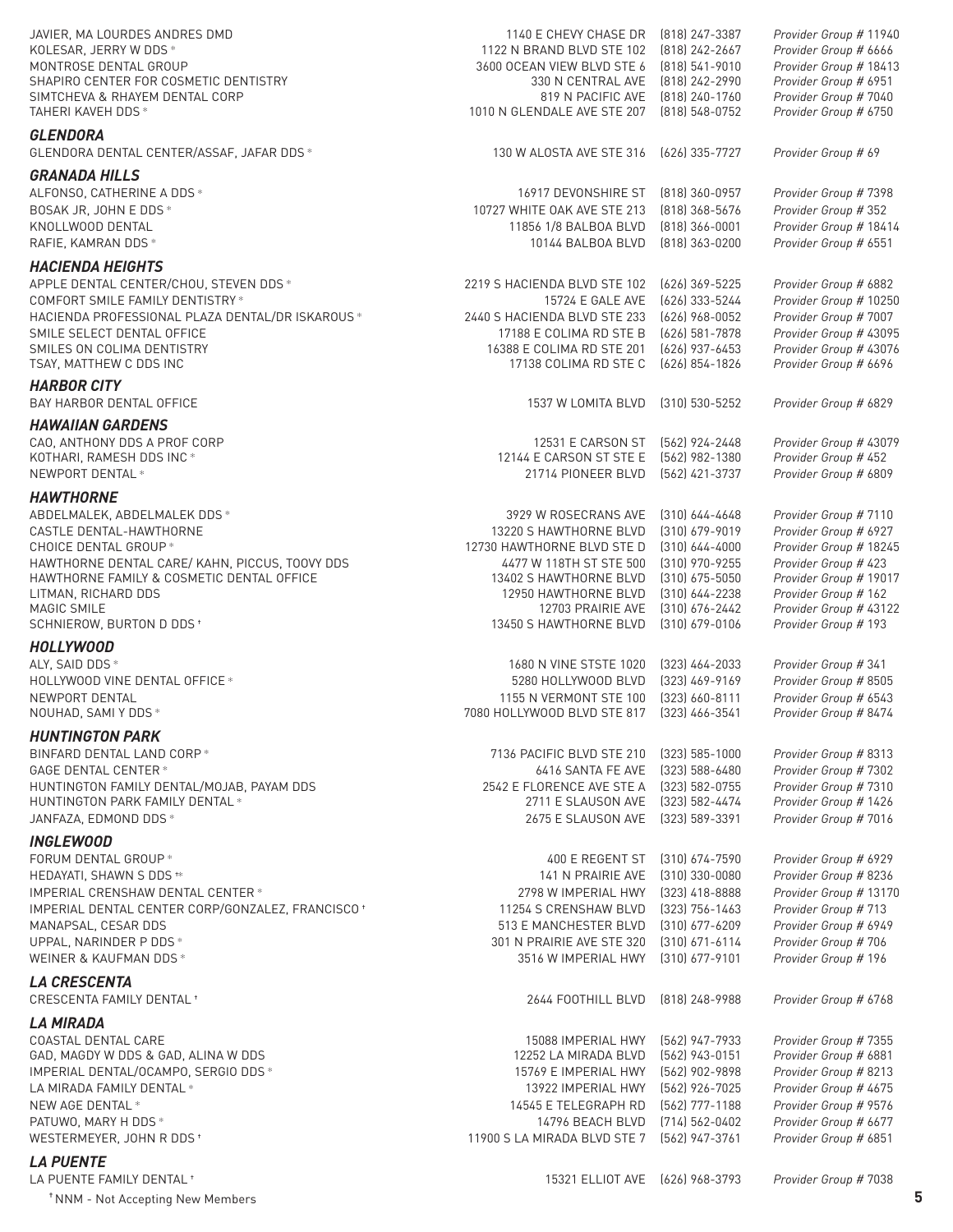LA PUENTE VILLAGE DENTISTRY 401 S AZUSA AVE STE A (626) 810-8222 *Provider Group #* 18085 17311 E VALLEY BLVD STE B PUENTE FAMILY DENTAL/SCHNEIDER-UTZ, MABEL DDS ↑ 864 N HACIENDA BLVD (626) 333-8166 *Provider Group # 7207* YETURU, GOPAL R DDS ✻ 14285 AMAR RD (626) 917-9308 *Provider Group #* 6761 *LA VERNE* DENTAL CARE OF LA VERNE/LIU, PAUL DDS 2323 FOOTHILL BLVD (909) 596-1861 *Provider Group #* 8302 HIRAYAMA, SHIRLEY DDS 2117 E FOOTHILL BLVD STE C (909) 593-7171 *Provider Group #* 6680 LA VERNE DENTAL GROUP 2216 FOOTHILL BLVD (909) 392-3899 *Provider Group #* 24540 SMILE SELECT DENTAL OFFICE 2488 C FOOTHILL BLVD (909) 596-1155 *Provider Group #* 43096 *LAKEWOOD* GOREN, DAVID DDS ✻ 5203 LAKEWOOD BLVD (562) 531-7373 *Provider Group #* 7027 LAKEWOOD DENTAL ARTS/GOODIS & WEINER ✻ 5555 DEL AMO BLVD (562) 866-1735 *Provider Group #* 10400 LAKEWOOD FAMILY DENTISTRY ✻ 11455 E CARSON STE E (562) 860-7116 *Provider Group #* 10379 LAKEWOOD/CERRITOS DENTAL CENTER 5819 ADENMOOR AVE (562) 860-0387 *Provider Group #* 1748 *LANCASTER* ELITE DENTAL ✝ 44439 N 17TH W STE 201 (661) 723-1461 *Provider Group #* 8229 FAMILY DENTAL CARE OF LANCASTER \* THE STATE OF LANCASTER \* THE STATE 44558 10TH ST WEST [661] 723-1111 *Provider Group # 7344* GOODLEY, MICHAEL D DDS ✻ 1351 W AVE J (661) 942-1474 *Provider Group #* 7212 HI DESERT DENTAL CENTER 1745 W AVE K STE C (661) 723-5400 *Provider Group #* 6763 KAPLAN, RHAYEN & SIMTCHEVE DENTAL CORP **1999 10 CONTACT ASSACT AT A 43845 10TH ST W STE 1A** (661) 948-9646 *Provider Group # 6679* RAPOPORT, ALLA DDS ✝ 919 W AVE J STE C (661) 949-8288 *Provider Group #* 10249 SAIDARA, K RON DDS 2030 W AVE J (661) 949-6757 *Provider Group #* 7273 WECHSLER, JOSEPH B DDS <sup>+</sup>\* *LAWNDALE* BAY DENTAL CENTER 16910 S HAWTHORNE BLVD (310) 542-4333 *Provider Group #* 10393 BRIGHT NOW DENTAL- PERFECTO JR, EDMUNDO I 16128 HAWTHORNE BLVD (310) 370-4511 *Provider Group #* 19868<br>LUM, RANDOLPH DDS 15656 HAWTHORNE BLVD (310) 675-7111 *Provider Group #* 6856 LUM, RANDOLPH DDS **15655 HAWTHORNE BLVD** *LOMITA* A DENTISTRY ✻ 1816 LOMITA BLVD (310) 326-4117 *Provider Group #* 10216 DR HANNA'S FAMILY DENTISTRY ✻ 2207 PACIFIC COAST HWY (310) 534-2633 *Provider Group #* 10207 GENERAL DENTISTRY/UPPAL, NARINDER DDS ✻ 25107 NARBONNE AVE (310) 539-8392 *Provider Group #* 618 YOON, SHANNON S DDS 25124 NARBONNE AVE STE 202 (310) 530-3260 *Provider Group #* 6992 *LONG BEACH* BARAL, BRUCE R DDS 6514 E SPRING ST (562) 420-8578 *Provider Group #* 112 925 E SAN ANTONIO DR STE 10 BRIGHT NOW DENTAL- XAVIER, RONALD DDS ✻ 308 ORANGE AVE (562) 436-4214 *Provider Group #* 18088 DE LOS SANTOS, VICTOR DDS 3712 ATLANTIC AVE STE C (562) 426-1298 *Provider Group #* 8318 FAMILY DENTAL CARE 1327 LONG BEACH BLVD (562) 218-5555 *Provider Group #* 11801 FAMILY DENTISTRY 5399 ORANGE AVE (562) 422-9698 *Provider Group #* 10566 FAMILY DENTISTRY & ORTHODONISTRY/BONDADE, DEEPAK \* 6950 PARAMOUNT BLVD (562) 531-9711 *Provider Group #* 8296 JAMES, BARBARA A DDS 6600 ATLANTIC AVE (562) 984-5400 *Provider Group #* 7342 KNOLLS DENTAL GROUP **3703 LONG BEACH BLVD STE E4** (562) 427-3890 *Provider Group # 6673*<br>2338 E ANAHEIM ST STE 108 (562) 434-9980 *Provider Group #* 8227 **2338 E ANAHEIM ST STE 108** LONG BEACH DENTAL GROUP 659 REDONDO AVE (562) 439-0494 *Provider Group #* 6698 NESSIM, MAGED Z DDS 3440 ATLANTIC AVE STE 2A (562) 424-0724 *Provider Group #* 7738 3383 LONG BEACH BLVD (562) 424-1600 *Provider Group # 681*<br>2355 PACIFIC STE C (562) 424-4434 *Provider Group #* 390 OCAMPO, GARRY DDS \* SERLES, JAMES DDS ✻ 4301 ATLANTIC AVE STE 4 (562) 426-9308 *Provider Group #* 6826 SUTHERLAND STEVEN DDS INC ✻ 6226 E SPRING ST STE 200 (562) 421-3336 *Provider Group #* 6792 UNIVERSAL CARE DENTAL 2360 PACIFIC AVE (562) 595-0731 *Provider Group #* 11235 UNIVERSAL CARE DENTAL 2925 N PALO VERDE ST (562) 429-1642 *Provider Group #* 18452 VU, HONG T DDS ✻ 2958 E ANAHEIM ST (562) 438-9437 *Provider Group #* 8233 *LOS ANGELES* AQUINO, NESTOR L DMD ✻ 3119 GLENDALE BLVD (323) 660-5186 *Provider Group #* 7316 AUH, KILPYUNG DDS 3400 S LA BREA AVE (323) 734-2284 *Provider Group #* 6751 BENYAMINI, DAN DDS INC \* BINGHAM, CHERYL D DDS ✻ 11905 S CENTRAL AVE STE 203 (323) 564-7504 *Provider Group #* 7085 CHANG, KENNETH K DDS ✻ 4026 W OLYMPIC BLVD (323) 930-1744 *Provider Group #* 346 2525 COLORADO BLVD STE A (323) 258-2885 *Provider Group #* 204 CLERK, PATRICK A DDS ✻ 1127 WILSHIRE BLVD STE 905 (213) 481-1252 *Provider Group #* 131 COBB DENTAL CORPORATION ✻ 5830 OVERHILL DRIVE STE I (323) 294-5149 *Provider Group #* 44012 COBB, RODNEY L DDS ✻ 600 W MANCHESTER AVE STE 1 (323) 753-2361 *Provider Group #* 10557 CRENSHAW PROFESSIONAL DENTAL CENTER/DR BLACK 3015 CRENSHAW BLVD (323) 731-0801 *Provider Group #* 6978 CULVER DEL REY DENTAL/DR PALMER 12202 W WASHINGTON BLVD (310) 915-9797 *Provider Group #* 6892 CYPRESS DENTAL CLINIC ✻ 2135 CYPRESS AVE (323) 223-0731 *Provider Group #* 7111 DE LOS SANTOS, VICTOR DDS ✻ 201 S ALVARADO STE 402 (213) 484-2919 *Provider Group #* 380 DENTAL CENTER OF HIGHLAND PARK 5807 N FIGUEROA (323) 982-0999 *Provider Group #* 1927 DENTAL HEALTH INSTITUTE/SOLOMON, SID DDS 1620 WESTWOOD BLVD (310) 475-5598 *Provider Group #* 509 DENTALOGY DENTAL GROUP & BRACES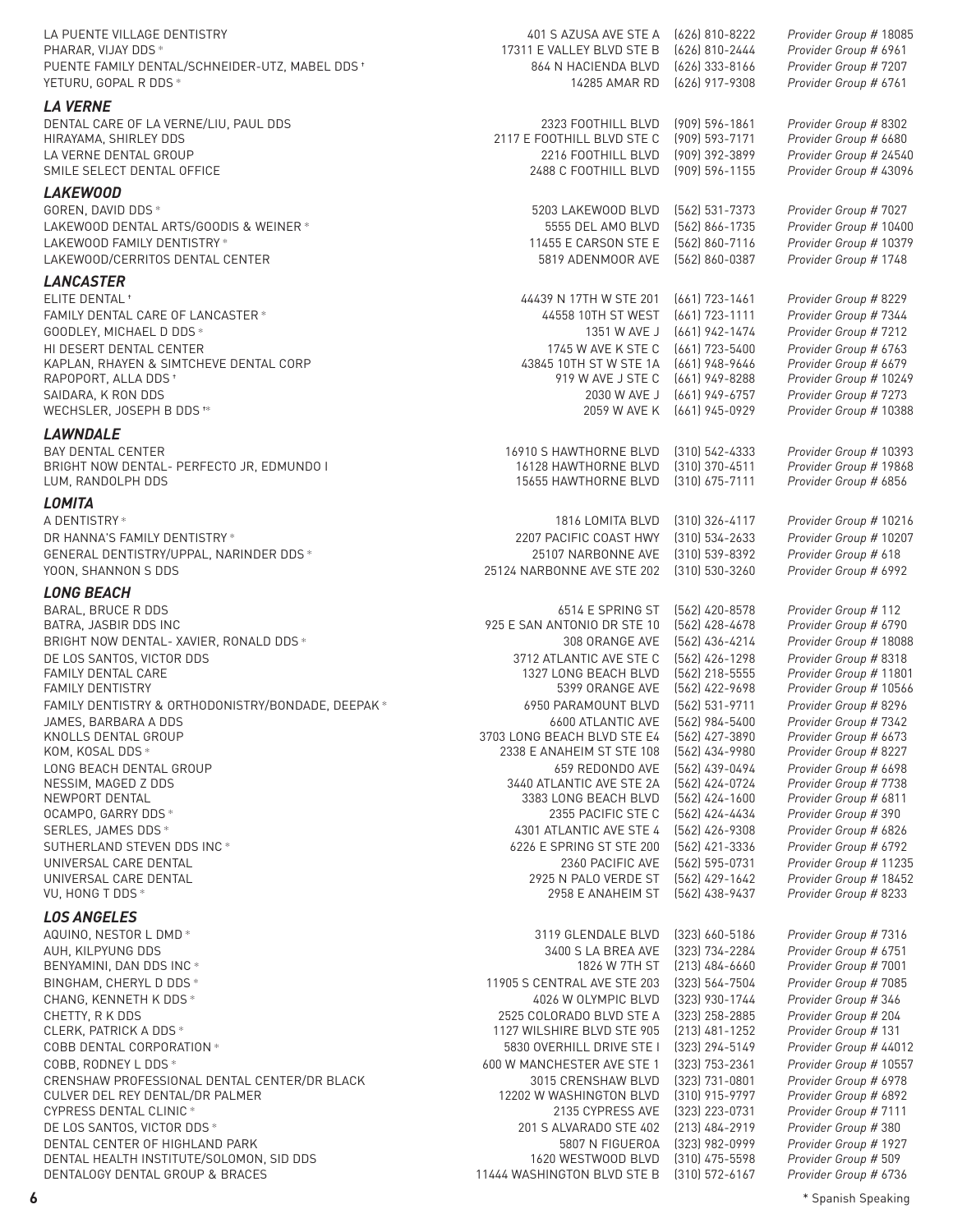DERICK GHARIBIAN DDS INC ✻ 8530 W PICO BLVD (310) 854-6107 *Provider Group #* 6909 EASTERN DENTAL/PAN, SIMON DDS ✝✻ 3346 N EASTERN AVE (323) 227-1800 *Provider Group #* 8487 GANDHI, DEVANG M DDS \* LADERA DENTAL GROUP \* PICO DENTAL GROUP \* SUNSET PLAZA DENTAL PRACTICE \* WEST COAST DENTAL OF FARHAD MANAVI CORPORATION WILSHIRE SMILE STUDIO DENTAL GROUP/ELYASSI, IGAL DDS INC

#### *LYNWOOD*

WEST COAST DENTAL CORPORATION \*

#### *MANHATTAN BEACH*

BEACH CITIES DENTISTRY ✻ 400 S SEPULVEDA BLVD STE 280 (310) 406-0745 *Provider Group #* 11876

#### *MARINA DEL REY*

MARINA DENTAL CENTER ✻ 13155 MINDANAO WAY (310) 821-2611 *Provider Group #* 197 MARINA DENTAL/STOLNITZ, SCOTT A DDS ✻ 4292 LINCOLN BLVD (310) 578-5000 *Provider Group #* 8441 MAXELLA DENTAL GROUP/PARTOVY, RAY D DDS ✻ 13450 MAXELLA STE 220 (310) 822-3833 *Provider Group #* 68

#### *MAYWOOD*

#### *MONROVIA*

DENTAL CARE 2000 148 W FOOTHILL BLVD (626) 358-1833 *Provider Group #* 10261 FOOTHILL DENTAL CENTER/LETRAN, EMILY DDS

### *MONTEBELLO*

FARKAS, DANIEL A DDS ✻ 3301 W BEVERLY BLVD (323) 722-6766 *Provider Group #* 134

DURAN-TANG DDS INC ✻ 4065 WHITTIER BLVD STE 201 (323) 268-3877 *Provider Group #* 18998 ELYSON, MICHAEL H DDS ASSILI, RAMIN DDS PROF CORP 745 S KERN ST (323) 263-2125 *Provider Group #* 7295 FAMILY DENTISTRY/MAKABI, SOLEYMAN DDS ✻ 1800 W 6TH ST STE 2 (213) 413-0120 *Provider Group #* 10382 FAULKNER, WILLIAM DDS ✻ 5870 CRENSHAW BLVD STE 513 (323) 292-0231 *Provider Group #* 6749 GANAPOLSKY, IDA A DDS<br>
GANDHI, DEVANG M DDS \* 3356 E OLYMPIC BLVD (323) 269-5221 *Provider Group #* 43100<br>
2500 W FLORENCE AVE (323) 750-2082 *Provider Group #* 283 GENTLE DENTAL CENTER/ABRAMS, RICHARD M DDS \* 3311 GLENDALE BLVD (323) 665-7665 *Provider Group # 616*<br>1931 BARRA, ARTURO DDS \* *Provider Group # 670* IBARRA, ARTURO DDS ✻ 2407 N BROADWAY (323) 221-3165 *Provider Group #* 6707 IBARRA, ARTURO DDS INC ✻ 3604 E 1ST ST (323) 260-7173 *Provider Group #* 6701 JAMES, DAVID F DDS/DENTAL CENTER OF W LOS ANGELES ✻ 1964 WESTWOOD BLVD STE 145 (310) 474-5575 *Provider Group #* 7161 JOSHI, PRAFULLA DDS ✝✻ 3860 CRENSHAW BLVD STE 216 (323) 296-2019 *Provider Group #* 6737 KARGODORIAN, VICK DDS ✻ 7080 HOLLYWOOD BLVD STE 806 (323) 962-1998 *Provider Group #* 59 KARLMARK DENTAL INC ✻ 1839 W IMPERIAL HWY (323) 757-1761 *Provider Group #* 7034 KNITER DENTAL CORP/HOLLYWOOD SMILE DNTL CTR 8182 SUNSET BLVD STE 202 (323) 654-1100 *Provider Group #* 6781 L A, DENTAL GROUP ✻ 3130 S SEPULVEDA BLVD STE D (310) 268-0646 *Provider Group #* 10224 LA PAZ MEDICAL GROUP 1107 S ALVARADO ST (213) 380-9999 *Provider Group #* 43117 LADDARAN, LESLIE DDS 2105 BEVERLY BLVD STE 101 (213) 484-1288 *Provider Group #* 7162 LASKA, MARK S DDS 3460 WILSHIRE BLVD STE 210 (213) 386-3348 *Provider Group #* 336 LEE, EMILY DDS ✻ 3756 SANTA ROSALIA DR STE 200 (323) 299-2994 *Provider Group #* 6691 MAKHANI, MEHRDAD DDS ✻ 6200 WILSHIRE BLVD STE 1606 (323) 933-7744 *Provider Group #* 6782 NEWHART SCOTT GOULD DMD INC 8540 SEPULVEDA BLVD STE 1212 (310) 645-2886 *Provider Group #* 6774 NEWPORT DENTAL 3635 E FIRST ST (323) 269-7367 *Provider Group #* 6807 PERSONAL DENTAL OFFICE 6222 WILSHIRE BLVD STE 103 (323) 933-4444 *Provider Group #* 10401 PICO UNION DENTAL CLINIC/SHAHZAD, ALI DDS ✻ 1269 S UNION AVE (213) 480-1338 *Provider Group #* 8488 QUINGCO, ADELAIDA T DDS ✻ 1127 WILSHIRE BLVD STE 1103 (213) 250-3998 *Provider Group #* 10263 RAVAEI, RAMIN DMD INC ✻ 1835 S LA CIENEGA BLVD STE 200 (310) 836-0300 *Provider Group #* 8206 SAAD, VICTOR Y DDS 12427 W WASHINGTON BLVD (310) 390-9581 *Provider Group #* 126 SARTOR, LUTHER H DDS ✻ 3701 STOCKER ST STE 305 (323) 296-2116 *Provider Group #* 8232 SHAW & ADAMS DENTAL GROUP 12714 S AVALON BLVD STE 201 (323) 754-2949 *Provider Group #* 6943 SHAW & ADAMS DENTAL GROUP 5220 W WASHINGTON BLVD STE 103 (323) 933-5641 *Provider Group #* 10262 TAY, GEORGE K-M FAMILY DENTISTRY ✝✻ 4607 N HUNTINGTON DR (323) 227-9885 *Provider Group #* 11928 TSOLAKYAN, ARAM DDS 3161 LOS FELIZ BLVD (323) 663-2606 *Provider Group #* 43074 UNIVERSAL CARE DENTAL 1111 W 6TH ST STE 120 (213) 895-0009 *Provider Group #* 11837 VENICE DENTAL GROUP INC 12456 VENICE BLVD (310) 390-2423 *Provider Group #* 43089 3756 SANTA ROSALIA DR STE 317 WEST COAST DENTAL GROUP 2604 S VERMONT AVE STE F (323) 731-3333 *Provider Group #* 6868 WHITTIER DENTAL GROUP ✻ 2901 E WHITTIER BLVD STE D (323) 526-1992 *Provider Group #* 11920 WILSHIRE CENTER DENTAL GROUP 3932 WILSHIRE BLVD STE 100 (213) 386-3336 *Provider Group #* 6803 WILSHIRE DENTAL CARE **Frought Act CARE 1500 WILSHIRE BLVD STE 1508** (323) 938-6137 *Provider Group #* 206<br>6200 WILSHIRE SMILE STUDIO DENTAL GROUP/ELYASSI, IGAL DDS INC 6200 WILSHIRE BLVD STE 1609 (323) 937-5773 *Provider G* DIAMOND DENTAL GROUP 10907 ATLANTIC AVE (310) 886-0606 *Provider Group #* 43058 KACHGAL, SATYA N DDS ✻ 3625 E MARTIN LUTHER KING # 8 (310) 603-1371 *Provider Group #* 163 PACIFIC SMILES DENTAL CENTER **1998 CONTRES 100 CONTRESS** 3150 E IMPERIAL HWY SUITE 200 (310) 608-7777 *Provider Group # 7353*<br>3680 E IMPERIAL HWY STE 100 (310) 761-8100 *Provider Group #* 11841 UNIVERSAL CARE DENTAL 3680 E IMPERIAL HWY STE 100 (310) 761-8100 *Provider Group #* 11841

MANHATTAN BEACH DENTISTRY ✻ 500 S SEPULVEDA STE 210 (310) 372-8188 *Provider Group #* 6742 MANHATTAN VILLAGE DENTAL GROUP ✻ 1200 ROSECRANS BLVD STE 210 (310) 414-0620 *Provider Group #* 716

GAROIAN, DANIEL A DDS ✻ 4201 E SLAUSON AVE (323) 560-4658 *Provider Group #* 6828 SOUTHEAST DENTAL CENTER ✻ 4332 E SLAUSON AVE (323) 588-2141 *Provider Group #* 200

DR DAVID'S FAMILY DENTISTRY 2100 W BEVERLY BLVD (323) 724-9536 *Provider Group #* 7039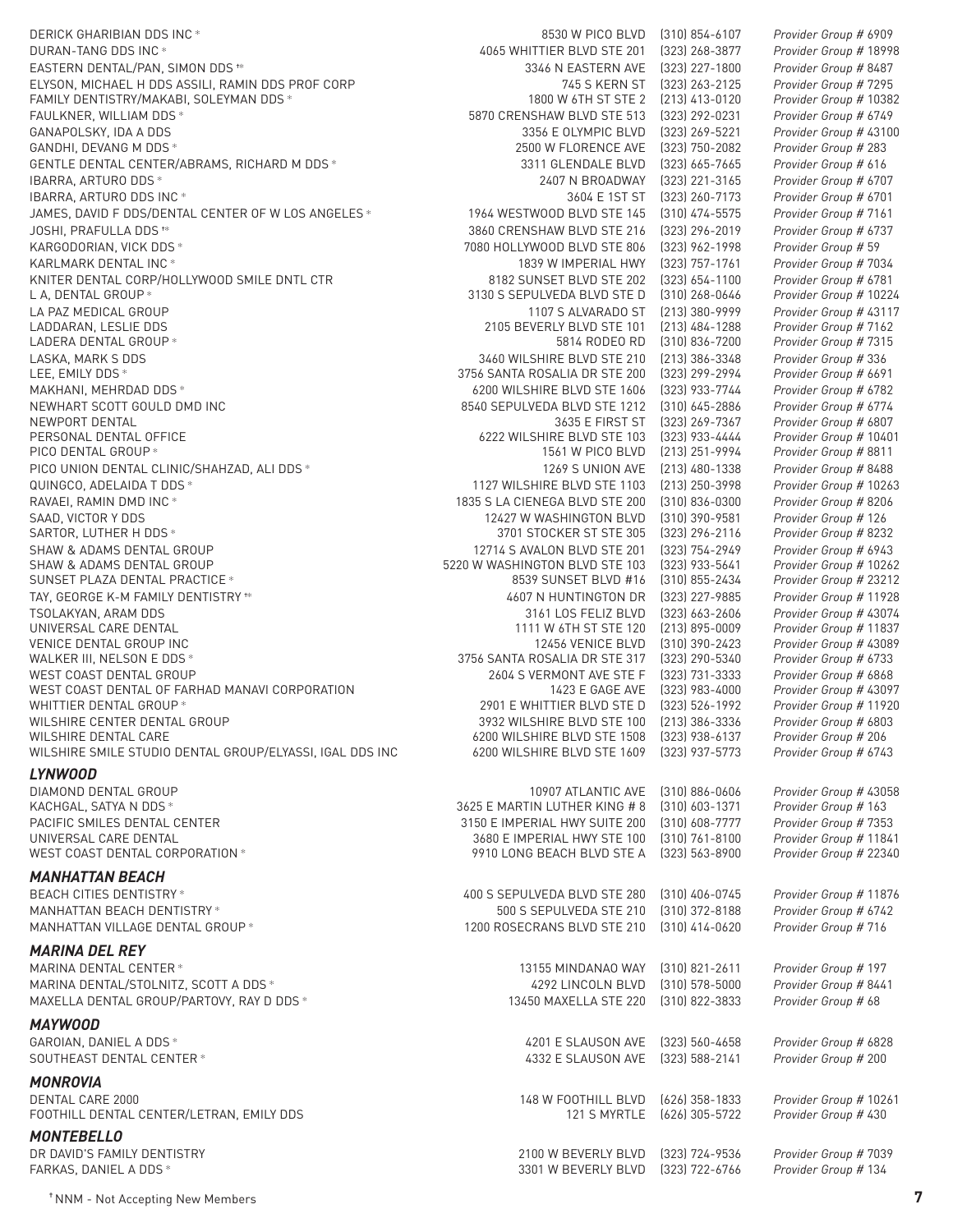| GLOSMAN, LEONID M DDS *<br>HERNANDEZ DINO C DDS INC *<br>ROBINS, GREGORY DDS/FAMILY DENTISTRY                                         | 833 W WHITTIER BLVD<br>1014 W BEVERLY BLVD<br>1400 W WHITTIER BLVD                               | $(323)$ 266-1000<br>(323) 725-9999<br>(323) 721-0799                   | Provider Group # 6912<br>Provider Group # 24490<br>Provider Group # 246                            |
|---------------------------------------------------------------------------------------------------------------------------------------|--------------------------------------------------------------------------------------------------|------------------------------------------------------------------------|----------------------------------------------------------------------------------------------------|
| <b>MONTEREY PARK</b><br>CHEN, ISAAC DDS*<br>LAI LAI DENTAL GROUP/WANG, DANIEL DDS <sup>+</sup><br>LEELING, GARY DDS                   | 2071 S ATLANTIC BLVD STE F & G<br>116 E EMERSON AVE<br>616 N GARFIELD AVE STE 404                | (323) 260-7878<br>(626) 288-9011<br>(626) 280-4122                     | Provider Group # 8551<br>Provider Group # 6914<br>Provider Group # 6758                            |
|                                                                                                                                       |                                                                                                  |                                                                        |                                                                                                    |
| <b>NEWHALL</b><br>CANYON COUNTRY DENTAL GROUP *<br>ELITE DENTAL <sup>+</sup><br>LYONS DENTAL CARE                                     | 26877 SIERRA HWY<br>23206 LYONS AVE STE 203<br>24036 LYONS AVE                                   | (661) 251-2002<br>(661) 255-7338<br>(818) 353-5520                     | Provider Group # 42440<br>Provider Group # 7265<br>Provider Group # 42392                          |
| <b>NORTH HOLLYWOOD</b>                                                                                                                |                                                                                                  |                                                                        |                                                                                                    |
| BOUDAIE, DANIEL DDS *<br>CANYON FAMILY DENTISTRY/HANASAB, HERSHEL DDS INC<br>HAMLIN DENTAL GROUP *<br>INFANTE, CELIA DDS <sup>*</sup> | 10941 VICTORY BLVD<br>12926 SHERMAN WAY<br>12509 OXNARD ST STE 201<br>11755 VICTORY BLVD STE 101 | $[818]$ 509-1967<br>(818) 765-4422<br>(818) 285-5757<br>(818) 761-0010 | Provider Group # 6934<br>Provider Group # 7657<br>Provider Group # 42468<br>Provider Group # 22302 |
| LAUREL CANYON DENTAL CARE *<br>LAUREL CHANDLER DENTAL GROUP                                                                           | 6700 LAUREL CANYON BLVD STE 3<br>5451 LAUREL CANYON STE 100                                      | (818) 764-5333<br>(818) 508-2250                                       | Provider Group # 7340<br>Provider Group # 10403                                                    |
| MAGNOLIA DENTAL GROUP *                                                                                                               | 10400 MAGNOLIA BLVD                                                                              | (818) 762-4440                                                         | Provider Group # 22346                                                                             |
| MEDIA CENTER FAMILY DENTAL & BRACES<br>PACIFIC DENTAL GROUP *                                                                         | 10732 RIVERSIDE DR ROAD<br>6801 LANKERSHIM BLVD STE 101                                          | (818) 760-9494<br>(818) 764-0718                                       | Provider Group # 22579<br>Provider Group # 10387                                                   |
| SHARIFI, MINA DDS INC *                                                                                                               | 12157 VICTORY BLVD                                                                               | $(818)$ 755-8000                                                       | Provider Group # 13247                                                                             |
|                                                                                                                                       |                                                                                                  |                                                                        |                                                                                                    |
| <b>NORTHRIDGE</b><br>AT-EASE DENTISTRY                                                                                                | 11155 TAMPA AVE                                                                                  | (818) 363-3382                                                         | Provider Group # 18087                                                                             |
| DESAI, BHARATI DDS *                                                                                                                  | 8954 RESEDA BLVD STE 100                                                                         | (818) 701-3010                                                         | Provider Group # 6754                                                                              |
| HAMLIN DENTAL GROUP/DR SHAHMOHAMMADI DDS *                                                                                            | 8540 RESEDA BLVD STE 101                                                                         | (818) 701-6757                                                         | Provider Group # 50                                                                                |
| KARGODORIAN, VRAM J DDS *                                                                                                             | 18250 ROSCOE BLVD STE 355                                                                        | (818) 701-5311                                                         | Provider Group # 51                                                                                |
| LEVINE, LAWRENCE G DDS                                                                                                                | 8363 RESEDA BLVD STE 202                                                                         | $(818) 885 - 0536$                                                     | Provider Group # 6981                                                                              |
| NAJARIAN, RAFFI G DDS +                                                                                                               | 17022 DEVONSHIRE                                                                                 | (818) 363-7469                                                         | Provider Group # 6935                                                                              |
| NORTHRIDGE DENTAL OFICE *                                                                                                             | 18519 DEVONSHIRE ST                                                                              | $(818) 831 - 9990$                                                     | Provider Group # 42391                                                                             |
| <b>NORWALK</b>                                                                                                                        |                                                                                                  |                                                                        |                                                                                                    |
| DR LEE FAMILY DENTISTRY                                                                                                               | 11780 FIRESTONE BLVD                                                                             | [562] 868-9897                                                         | Provider Group # 7233                                                                              |
| LY QUOC KIET DDS<br>NEWPORT DENTAL *                                                                                                  | 12052 E IMPERIAL HWY STE 101<br>11481 ROSECRANS AVE                                              | [562] 863-4775<br>(562) 863-3457                                       | Provider Group # 18372<br>Provider Group # 6812                                                    |
| NICASSIO, RALPH DDS                                                                                                                   | 11936 E IMPERIAL HWY STE C                                                                       | [562] 868-7768                                                         | Provider Group # 6962                                                                              |
| NORWALK DENTAL ASSOCIATES                                                                                                             | 13828 PIONEER BLVD                                                                               | (562) 863-7253                                                         | Provider Group # 8506                                                                              |
| NORWALK FAMILY DENTAL/LAY, GILBERT DDS *                                                                                              | 12319 E IMPERIAL HWY                                                                             | (562) 868-7955                                                         | Provider Group # 11157                                                                             |
| NORWALK FAMILY DENTISTRY                                                                                                              | 15617 STUDEBAKER RD STE 5                                                                        | (562) 484-3936                                                         | Provider Group # 43103                                                                             |
| PADDISON DENTAL GROUP *<br>PIONEER DENTAL INC/BINAFARD, DANIEL DDS *                                                                  | 12501 S NORWALK BLVD<br>14034 S PIONEER BLVD                                                     | (562) 929-0880<br>[562] 863-8779                                       | Provider Group # 7366<br>Provider Group # 10390                                                    |
|                                                                                                                                       |                                                                                                  |                                                                        |                                                                                                    |
| <b>PACOIMA</b><br>EASY CARE DENTAL                                                                                                    | 13003 VAN NUYS BLVD STE H & I                                                                    | (818) 834-0011                                                         | Provider Group # 42445                                                                             |
| GEDANG, WILFRIDO DDS *                                                                                                                | 13564 VAN NUYS BLVD                                                                              | $(818)$ 897-5771                                                       | Provider Group # 10383                                                                             |
| PATEL, ASHOK R DDS *                                                                                                                  | 11208 GLENOAKS BLVD                                                                              | $(818)$ 890-1000                                                       | Provider Group # 1743                                                                              |
| SHAH, KILSHORE DDS                                                                                                                    | 13279 VAN NUYS BLVD                                                                              | $(818) 899 - 2505$                                                     | Provider Group # 8536                                                                              |
| <b>PALMDALE</b>                                                                                                                       |                                                                                                  |                                                                        |                                                                                                    |
| ANTELOPE VALLEY DENTAL CARE **                                                                                                        | 38655 9TH ST EAST STE A                                                                          | (661) 272-9292                                                         | Provider Group # 18391                                                                             |
| BORISSON, SYLVIA DDS<br>HI DESERT DENTAL CENTER                                                                                       | 4654 E AVE S STE A<br>2205 E PALMDALE BLVD                                                       | $(661)$ 285-4001<br>(661) 273-1333                                     | Provider Group # 6916<br>Provider Group # 7023                                                     |
| KANARKI, ANDRE DDS *                                                                                                                  | 1543 E PALMDALE BLVD STE B                                                                       | (661) 274-1866                                                         | Provider Group # 18091                                                                             |
| PALMDALE PREMIER DENTAL CARE *                                                                                                        | 3005 E PALMDALE BLVD STE 22                                                                      | (661) 273-5221                                                         | Provider Group # 10432                                                                             |
| RIGGIO, ROJAS, ROTHSTEIN DDS *                                                                                                        | 1154 E PALMDALE BLVD                                                                             | (661) 947-2135                                                         | Provider Group # 92                                                                                |
| STIREWALT, CHARLES E DDS INC                                                                                                          | 39345 10TH ST WEST BLDG B                                                                        | (800) 347-6453                                                         | Provider Group # 42438                                                                             |
| <b>PANORAMA CITY</b>                                                                                                                  |                                                                                                  |                                                                        |                                                                                                    |
| 9 TO 7 FAMILY DENTAL/ROSEN, DAN DDS                                                                                                   | 8424 VAN NUYS BLVD                                                                               | (818) 893-4222                                                         | Provider Group # 165                                                                               |
| CHO, GRACE H DDS *<br>DENTAL CARE OF VAN NUYS *                                                                                       | 8215 VAN NUYS BLVD STE 220<br>8121 VAN NUYS BLVD STE 310                                         | (818) 782-8261<br>(818) 782-8120                                       | Provider Group # 7363<br>Provider Group # 6955                                                     |
| DENTAL PLUS CALIFORNIA                                                                                                                | 14415 CHASE ST                                                                                   | $(818) 830 - 9050$                                                     | Provider Group # 42482                                                                             |
| <b>GENTLE DENTAL CENTER</b>                                                                                                           | 14526 ROSCOE BLVD                                                                                | (818) 893-7858                                                         | Provider Group # 6756                                                                              |
| KARSH, GARY DDS *                                                                                                                     | 8614 VAN NUYS BLVD                                                                               | (818) 895-1321                                                         | Provider Group # 6793                                                                              |
| LATIN DENTAL GROUP                                                                                                                    | 8111 VAN NUYS BLVD STE 107                                                                       | $(818)$ 994-6080                                                       | Provider Group # 42444                                                                             |
| PANORAMA FAMILY DENTISTRY *                                                                                                           | 9523 VAN NUYS BLVD                                                                               | (818) 895-2328                                                         | Provider Group # 755                                                                               |
| VAN NUYS PANORAMA DENTAL CENTER *                                                                                                     | 8227 VAN NUYS BLVD                                                                               | (818) 989-3074                                                         | Provider Group # 6983                                                                              |
| <b>PARAMOUNT</b>                                                                                                                      |                                                                                                  |                                                                        |                                                                                                    |
| PATEL, JAYANTI DDS<br>SEJPAL, MAHESH A DDS/PARAMOUNT FAMILY DENTISTRY*                                                                | 8131 E ROSECRANS STE 101<br>8040 ALONDRA BLVD STE E                                              | (562) 634-2984<br>(562) 633-1213                                       | Provider Group # 7037<br>Provider Group # 135                                                      |
| WEST COAST DENTAL *                                                                                                                   | 14525 LAKEWOOD BLVD STE A                                                                        | [562] 272-0000                                                         | Provider Group # 7278                                                                              |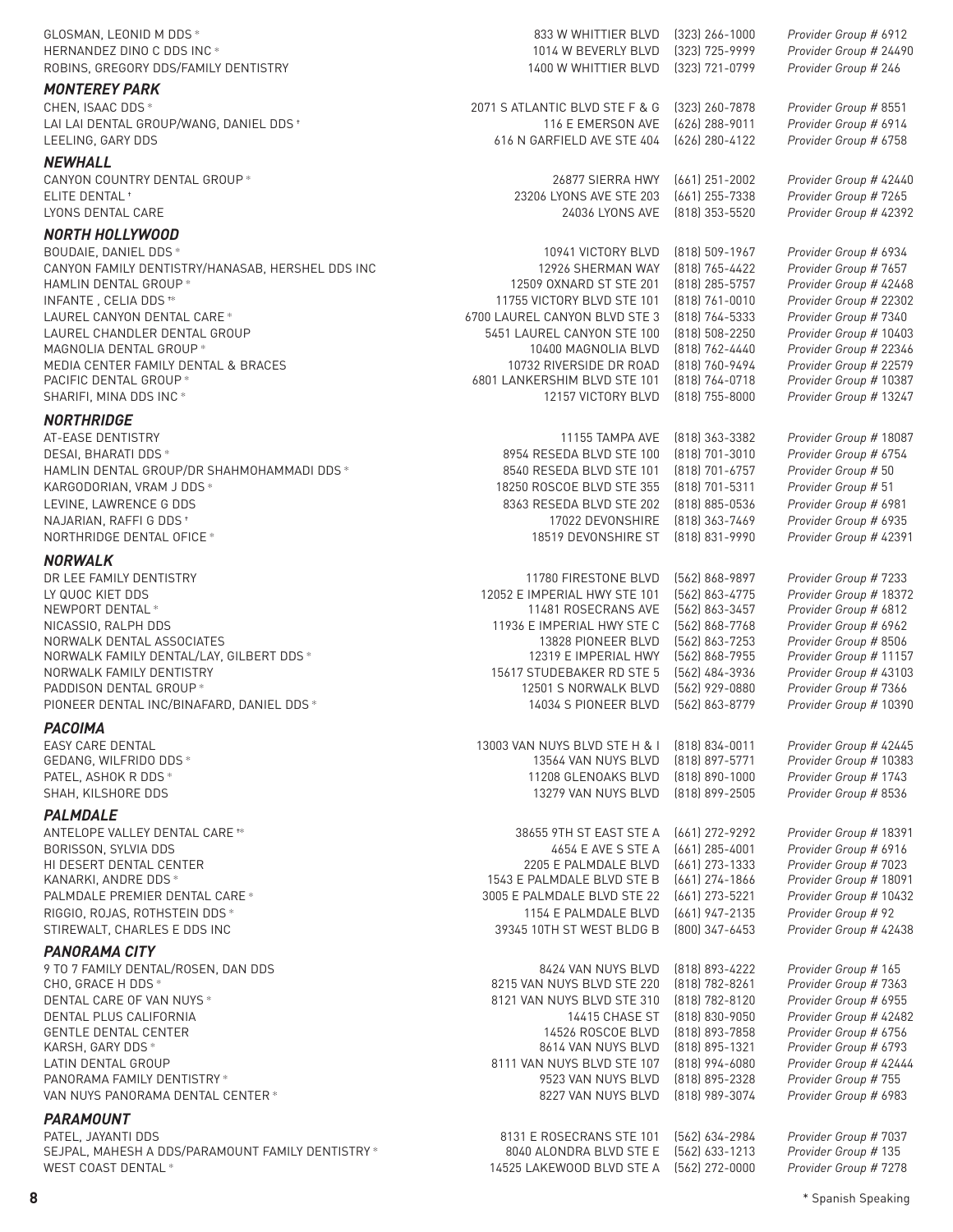#### *PASADENA* FAIR OAKS DENTAL/ALEN BAKHTAMIAN DMD 301 S FAIR OAKS AVE STE 208 (626) 431-2655 *Provider Group #* 8224 GREEN STREET DENTAL/RADLEY, ROBY L DDS ✻ 1175 E GREEN ST (626) 578-1687 *Provider Group #* 7234 IBRAHIM RABADI 2281 E WASHINGTON BLVD (626) 794-2606 *Provider Group #* 24533 KATES, WILLIAM DDS <sup>+</sup> Provider and the set of the set of the set of the set of the set of the set of the set of the set of the set of the set of the set of the set of the set of the set of the set of the set of the set o NEWPORT DENTAL ✻ 925 E WALNUT AVE (626) 440-0240 *Provider Group #* 6814 1302 N ALTADENA DR (626) 797-6778 Provider Group # 128 PASADENA DENTAL CARE 1092 E GREEN ST (626) 795-9328 *Provider Group #* 10402 PASADENA DENTAL GROUP \*  $35$  S RAYMOND AVE STE 201 (626) 796-4718 PASADENA FAMILY DENTAL CENTER 950 E COLORADO BLVD STE 201 (626) 431-2930 *Provider Group #* 7365 STARBRIGHT DENTAL OFFICE WASHINGTON DENTAL GROUP 2554 E WASHINGTON BLVD (626) 296-0056 *Provider Group #* 8486 *PICO RIVERA* DENTAL MASTERS ✻ 8982 WASHINGTON BLVD (562) 222-1551 *Provider Group #* 23318 MEHTA, ASHOK S DDS INC ✻ 9514 WHITTIER BLVD (562) 942-2345 *Provider Group #* 7014 MUDITAJAYA, DANNY DDS **BALLATA ANG A TAGGA BASE AS A SEANG BASE A** BASEMEAD BLVD (562) 949-0177 *Provider Group # 6849*<br>RANGNATH, AD DDS \* RANGNATH, AD DDS ✻ 4400 ROSEMEAD BLVD STE 2 (562) 695-5251 *Provider Group #* 1735 *PLAYA DEL REY* DEL DENTAL GROUP 8035 W MANCHESTER AVE STE B (310) 822-8118 *Provider Group #* 9529 *POMONA* CHOI, KI SUN DDS ✻ 956 N GAREY AVE (909) 629-9741 *Provider Group #* 6786 DENTAL ASSOCIATES OF POMONA/SUPRONO, MAVERN DDS<br>180 E MISSION BLVD (909) 623-5278 Provider Group # 7030<br>722 E ARROW HWY (909) 621-9177 Provider Group # 10381 GILL, HARPREET DDS \* GROVE FAMILY DENTAL ✻ 3167 N GAREY AVE (909) 596-7700 *Provider Group #* 74 HODSON, DONALD DDS ✻ 1956 INDIAN HILL BLVD (909) 621-5848 *Provider Group #* 10414 MANCHANDIA, BELLA DENTAL OFFICE ✻ 551 E HOLT BLVD (909) 622-8600 *Provider Group #* 18422 POMONA DENTAL GROUP ✻ 850 N INDIAN HILL BLVD (909) 626-3541 *Provider Group #* 116 POMONA FAMILY DENTISTRY 175 W LA VERNE AVE STE A (909) 593-5515 *Provider Group #* 6960 SAHARA DENTAL 676 FAIRPLEX DR (909) 623-9590 *Provider Group #* 43109 TOOTH TOWNE DENTAL OFFICE ✻ 2127 N TOWNE AVE (909) 623-4442 *Provider Group #* 53 *REDONDO BEACH* ABDO, RAMIN DDS 220 VISTA DEL MAR (310) 316-2611 *Provider Group #* 19576 DENTAL CENTER OF REDONDO BEACH 1959 KINGSDALE AVE STE D (310) 921-3938 *Provider Group #* 11234 REDONDO BEACH DENTAL ARTS 2731 MANHATTAN BEACH BLVD (310) 643-0880 *Provider Group #* 23346 *RESEDA* CANBY DENTAL ✻ 18440 SHERMAN WAY (818) 343-4024 *Provider Group #* 9588 CUTE SMILE 6650 RESEDA BLVD STE 100 (818) 776-1236 *Provider Group #* 24904 DLUGATCH, HARVEY E DDS ✻ 18909 SHERMAN WAY (818) 345-1343 *Provider Group #* 201 FREEMAN, ROBERT DDS 19231 VICTORY BLVD STE 216 (818) 344-0257 *Provider Group #* 6859 KAPGAN, LINDA S DDS \* The Second Second Second Second Second Second Second Second Second Second Second Second Second Second Second Second Second Second Second Second Second Second Second Second Second Second Second Second MAGIC DENTALAND FOROUTAN JOHN DDS INC ✻ 18308 SHERMAN WAY STE 1 (818) 881-0404 *Provider Group #* 8456 TJIONG, HWIEBENG DDS ✻ 7407 RESEDA BLVD (818) 342-2901 *Provider Group #* 6772 *ROLLING HILLS ESTATES* HEDRICK, DUANE M DDS ✻ 927 DEEP VALLEY DR STE205 (310) 544-4054 *Provider Group #* 10613 PENINSULA DENTAL ARTS ✻ 927 DEEP VALLEY DR STE 125 (310) 377-9575 *Provider Group #* 6715 *ROSEMEAD* GLENROSE DENTAL GROUP **8951 GLENDON WAY** (626) 288-7667 *Provider Group #* 6771<br>3163 SAN GABRIEL BLVD STE 106 (626) 288-8357 *Provider Group #* 23215 STEVEN HOU Y DDS INC ✻ 3163 SAN GABRIEL BLVD STE 106 (626) 288-8357 *Provider Group #* 23215 *ROWLAND HEIGHTS* 1725 S NOGALES AVE STE 107 (626) 913-0222 Provider Group # 8174 CHOY, BENJAMIN & CHOY, MARISSA DENTAL OFFICE 1380 FULLERTON RD STE 201 (626) 965-3223 *Provider Group #* 8501 PLAZA DENTAL GROUP ✻ 18156 E COLIMA RD (626) 965-0971 *Provider Group #* 169 *SAN DIMAS* DR BOUZ DENTAL CARE ✻ 639 E FOOTHILL BLVD STE A (909) 599-2029 *Provider Group #* 10234 SAN DIMAS DENTAL OFFICE ✻ 923 W ARROW HIGHWAY (909) 592-5599 *Provider Group #* 24906 *SAN FERNANDO* CALIFORNIA DENTAL ASSOC/MAZDEYSNAN, AFSHIN DDS 2040 GLENOAKS BLVD STE F (818) 361-3889 *Provider Group #* 8311 SAN FERNANDO DENTAL CARE/DR A BAKER DDS \* SAN FERNANDO DENTAL CENTER 125 S BRAND BLVD (818) 365-6321 *Provider Group #* 6988 TOOTH FAIRY DENTAL ✻ 556 S BRAND BLVD (818) 365-3004 *Provider Group #* 10220 *SAN GABRIEL* DEL MAR DENTAL/TAYAB, GAMAL DDS ✻ 702 S DEL MAR AVE (626) 287-9781 *Provider Group #* 1439 GALVAN, ROMARICO DDS ✻ 633 S SAN GABRIEL BLVD STE 110 (626) 286-4494 *Provider Group #* 6976 H J KIM DENTAL CORP 206 E LAS TUNAS DR STE 7 (626) 285-1159 *Provider Group #* 138 1107 E LAS TUNAS DR (626) 285-0031 SAN GABRIEL FAMILY DENTAL/LI, CASSY DDS ✻ 531 W LAS TUNAS DR STE B (626) 281-1628 *Provider Group #* 8207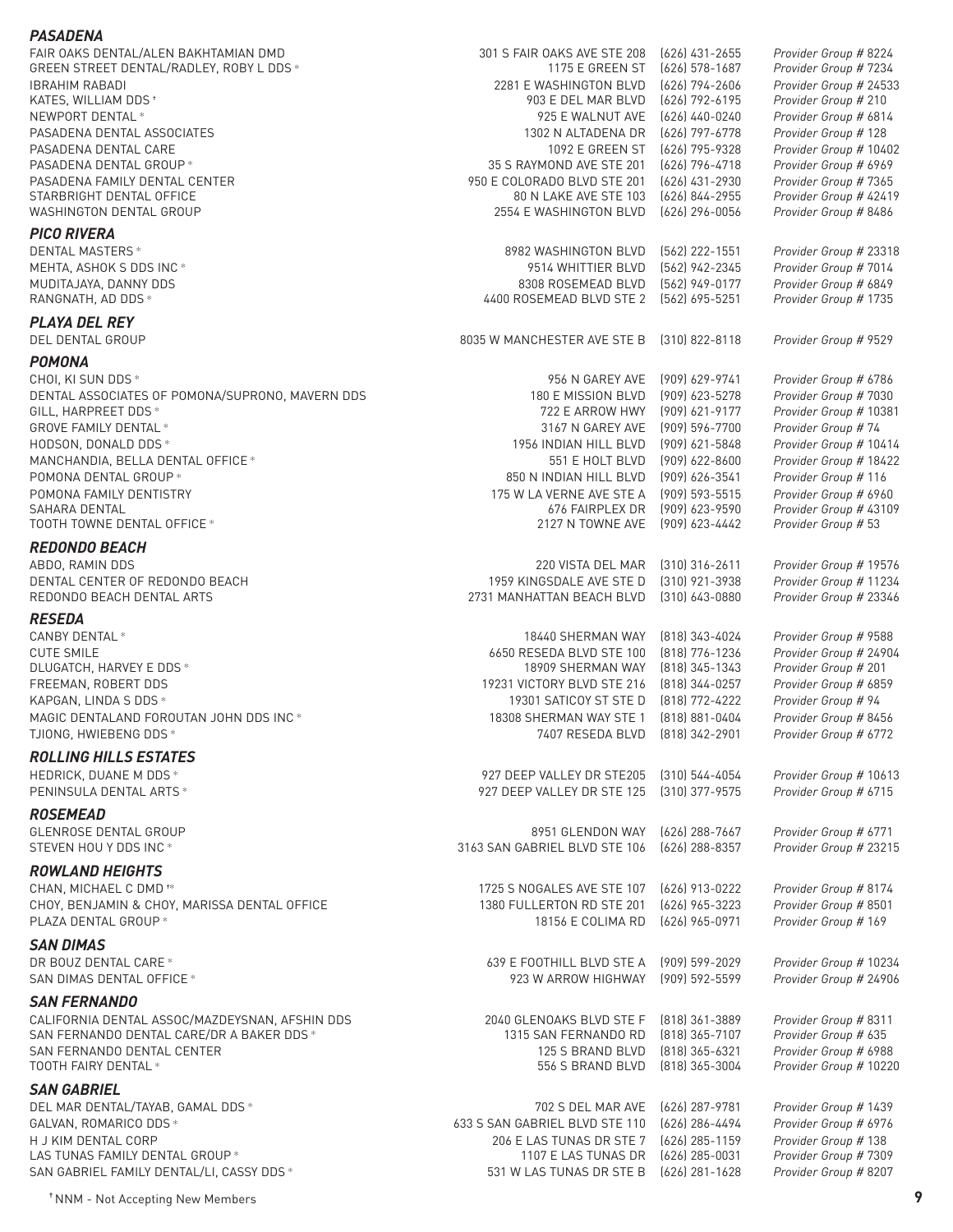| SAN GABRIEL VALLEY DENTAL CENTER *                                  | 7215 N ROSEMEAD BLVD                                         | (626) 286-2156                       | Provider Group # 198                           |
|---------------------------------------------------------------------|--------------------------------------------------------------|--------------------------------------|------------------------------------------------|
| SUN DENTAL CORP *                                                   | 1720 S SAN GABRIEL STE 101                                   | (626) 288-9055                       | Provider Group # 6985                          |
| TOPRANI, BHANU DDS *                                                | 5204 ROSEMEAD BLVD                                           | (626) 286-2111                       | Provider Group # 7430                          |
| WU, THOMAS DDS *                                                    | 1103 S SAN GABRIEL BLVD STE A                                | (626) 286-7000                       | Provider Group # 10412                         |
| <b>SAN PEDRO</b>                                                    |                                                              |                                      |                                                |
| BRIGHT NOW DENTAL-ANUNCIACION, ELAINE DDS *                         | 697 S GAFFEY ST                                              | $(310)$ 548-1273                     | Provider Group # 18231                         |
| COHEN, HAMID DDS                                                    | 138 S GAFFEY ST                                              | $(310)$ 514-9100                     | Provider Group # 6970                          |
| KAISER, ARTHUR DDS/WESTERN AVE DENTAL CENTER *                      | 946 N WESTERN AVE                                            | (310) 831-0735                       | Provider Group # 10398                         |
| SAN PEDRO DENTAL GROUP *                                            | 520 W 7TH ST                                                 | $(310)$ 832-5361                     | Provider Group # 7051                          |
| <b>SANTA CLARITA</b>                                                |                                                              |                                      |                                                |
| <b>DENTAL ARTS</b>                                                  | 24355 LYONS AVE STE 200                                      | $(661)$ 799-9989                     | Provider Group # 25643                         |
| LIBERMAN, DANIEL DDS *                                              | 26781 BOUQUET CANYON RD                                      | (661) 296-5566                       | Provider Group # 42424                         |
| <b>SANTA FE SPRINGS</b>                                             |                                                              |                                      |                                                |
| <b>SANTA FE DENTAL *</b>                                            | 10009 ORR AND DAY RD                                         | $(562)$ 484-0808                     | Provider Group # 4576                          |
|                                                                     |                                                              |                                      |                                                |
| <b>SANTA MONICA</b>                                                 |                                                              |                                      |                                                |
| AMERICAN FAMILY DENTAL                                              | 2210 SANTA MONICA BLVD STE B                                 | $(310)$ 264-5084                     | Provider Group # 43119                         |
| BEHROOZAN, EHTERAM B DDS *                                          | 2221 LINCOLN BLVD STE 200                                    | $(310)$ 396-9999                     | Provider Group # 250                           |
| DE CZITO, BRIGITTA DDS<br>FIELD AND FIELD DDS                       | 2901 WILSHIRE BLVD STE 225<br>2825 SANTA MONICA BLVD STE 101 | (310) 829-2482<br>$(310)$ 453-5436   | Provider Group # 8511<br>Provider Group # 6991 |
| M N MAPARA DMD INC GENERAL & COSMETIC DENTISTRY                     | 1150 18TH ST STE 101                                         | [310] 829-4100                       | Provider Group # 42341                         |
| OSWELL, DOUGLAS R DDS                                               | 3231 PICO BLVD                                               | (310) 828-7429                       | Provider Group # 185                           |
| SANTA MONICA DENTAL                                                 | 1244 7TH ST STE 101                                          | (310) 393-0743                       | Provider Group # 8803                          |
| SUPER DENTAL CARE                                                   | 3200 SANTA MONICA BLVD STE 101                               | (310) 453-8907                       | Provider Group # 6968                          |
| <b>SAUGUS</b>                                                       |                                                              |                                      |                                                |
| GOLDEN TRIANGLE DENTAL                                              | 21700 W GOLDEN TRIANGE STE 201                               | (661) 259-5540                       | Provider Group # 207                           |
| <b>SHERMAN OAKS</b>                                                 |                                                              |                                      |                                                |
| ESTHETIC & RECONSTRUCTIVE DENTAL INSTITUTE                          | 4312 WOODMAN AVE STE100                                      | (818) 788-4788                       | Provider Group # 24724                         |
| HUERTA, GUS DDS *                                                   | 4910 VAN NUYS BLVD STE 204                                   | (818) 995-8484                       | Provider Group # 6762                          |
| KW CHENG DDS AND V THAY DDS INC                                     | 13732 VENTURA BULEVARD                                       | (818) 907-9533                       | Provider Group # 6744                          |
| LEIZEROVICH, IGAL DDS APC                                           | 4350 WOODMAN AVE                                             | $(818)$ 981-4508                     | Provider Group # 24723                         |
| <b>SOUTH EL MONTE</b>                                               |                                                              |                                      |                                                |
| ATLAS DENTAL CARE *                                                 | 3131 SANTA ANITA STE 201                                     | $(626)$ 444-2605                     | Provider Group # 7658                          |
| BRIGHT SMILE DENTAL CARE *                                          | 10050 GARVEY AVE STE 105                                     | $(626)$ 444-4220                     | Provider Group # 18367                         |
| <b>SOUTH GATE</b>                                                   |                                                              |                                      |                                                |
|                                                                     | 4444 TWEEDY BLVD                                             |                                      | Provider Group #349                            |
| ADULT & CHILDREN'S DENTAL GROUP<br>CASTLE DENTAL SOUTH GATE         | 4433 TWEEDY BLVD                                             | (323) 564-2444<br>$(323) 567 - 1227$ | Provider Group # 6800                          |
| <b>IMPERIAL DENTAL CENTER *</b>                                     | 5720 E IMPERIAL HWY STE G                                    | (562) 869-5554                       | Provider Group # 7256                          |
| KIM, YOUNG CHIL DDS                                                 | 8200 LONG BEACH BLVD STE E                                   | (323) 581-0707                       | Provider Group # 43091                         |
| PAKRAVAN, FARID DDS/WEST COAST DENTAL GROUP *                       | 4149 TWEEDY BLVD STE G                                       | (323) 567-3333                       | Provider Group # 6688                          |
| PRASAD, N K M DDS *                                                 | 5814 IMPERIAL HWY [562] 869-2755                             |                                      | Provider Group # 10380                         |
| RAMI, GIRISHI H DDS *                                               | 2639 SANTA ANA ST (323) 583-1481                             |                                      | Provider Group # 7031                          |
| SALWAN, RANJEEV DDS *                                               | 8536 LONG BEACH BLVD STE B                                   | (323) 581-0754                       | Provider Group # 7002                          |
| <b>SOUTH PASADENA</b>                                               |                                                              |                                      |                                                |
| LEUNG, SUSAN DDS *                                                  | 1506 HUNTINGTON                                              | (626) 799-1288                       | Provider Group # 19284                         |
| <b>SUN VALLEY</b>                                                   |                                                              |                                      |                                                |
| UNIVERSAL CARE DENTAL                                               | 9375 SAN FERNANDO RD STE 602                                 | (818) 504-9876                       | Provider Group # 10198                         |
|                                                                     |                                                              |                                      |                                                |
| <b>SUNLAND</b>                                                      |                                                              |                                      |                                                |
| SUNLAND DENTAL CARE<br>SUNLAND FAMILY DENTISTRY/FUKS, ALEKSEY DDS * | 7902 FOOTHILL BLVD<br>8522 FOOTHILL BLVD                     | (818) 353-5520<br>(818) 352-8888     | Provider Group # 6685<br>Provider Group # 6779 |
|                                                                     |                                                              |                                      |                                                |
| <b>SYLMAR</b>                                                       |                                                              |                                      |                                                |
| MELAMED, RAMIN FRANCOIS DDS *                                       | 13640 FOOTHILL BLVD                                          | (818) 364-6768                       | Provider Group # 7206                          |
| SAINTMINA FAMILY DENTAL                                             | 12601 SAN FERNANDO RD STE H                                  | (818) 364-1991                       | Provider Group # 42453                         |
| <b>TARZANA</b>                                                      |                                                              |                                      |                                                |
| DENTAL PLUS CALIFORNIA                                              | 19534 VENTURA BLVD                                           | $(818) 881 - 2333$                   | Provider Group # 24738                         |
| DERBALIAN, VIC A DDS                                                | 18740 VENTURA BLVD STE 201                                   | (818) 609-7772                       | Provider Group # 7019                          |
| SALEHI, FARA DDS *                                                  | 18740 VENTURA BLVD STE 105                                   | (818) 344-3357                       | Provider Group # 178                           |
| SHAMSIAN SHAHIN DDS *                                               | 5620 WILBUR AVE STE 309                                      | $(818) 881 - 1559$                   | Provider Group # 459                           |
| TARZANA DENTAL GROUP                                                | 18607 VENTURA BLVD STE 209                                   | (818) 774-2121                       | Provider Group # 627                           |
| <b>TEMPLE CITY</b>                                                  |                                                              |                                      |                                                |
| VYSOTSKY, VLADIMIR DDS *                                            | 9925 LAS TUNAS DR                                            | (626) 286-3033                       | Provider Group # 18369                         |
| <b>TOLUCA LAKE</b>                                                  |                                                              |                                      |                                                |
| BONILLA, ESTEBAN D DDS *                                            | 10745 RIVERSIDE DR STE B                                     | (818) 980-2887                       | Provider Group # 48                            |
| GHOTANIAN, TINA DDS PC *                                            | 10916 RIVERSIDE DR                                           | (818) 762-9966                       | Provider Group # 18253                         |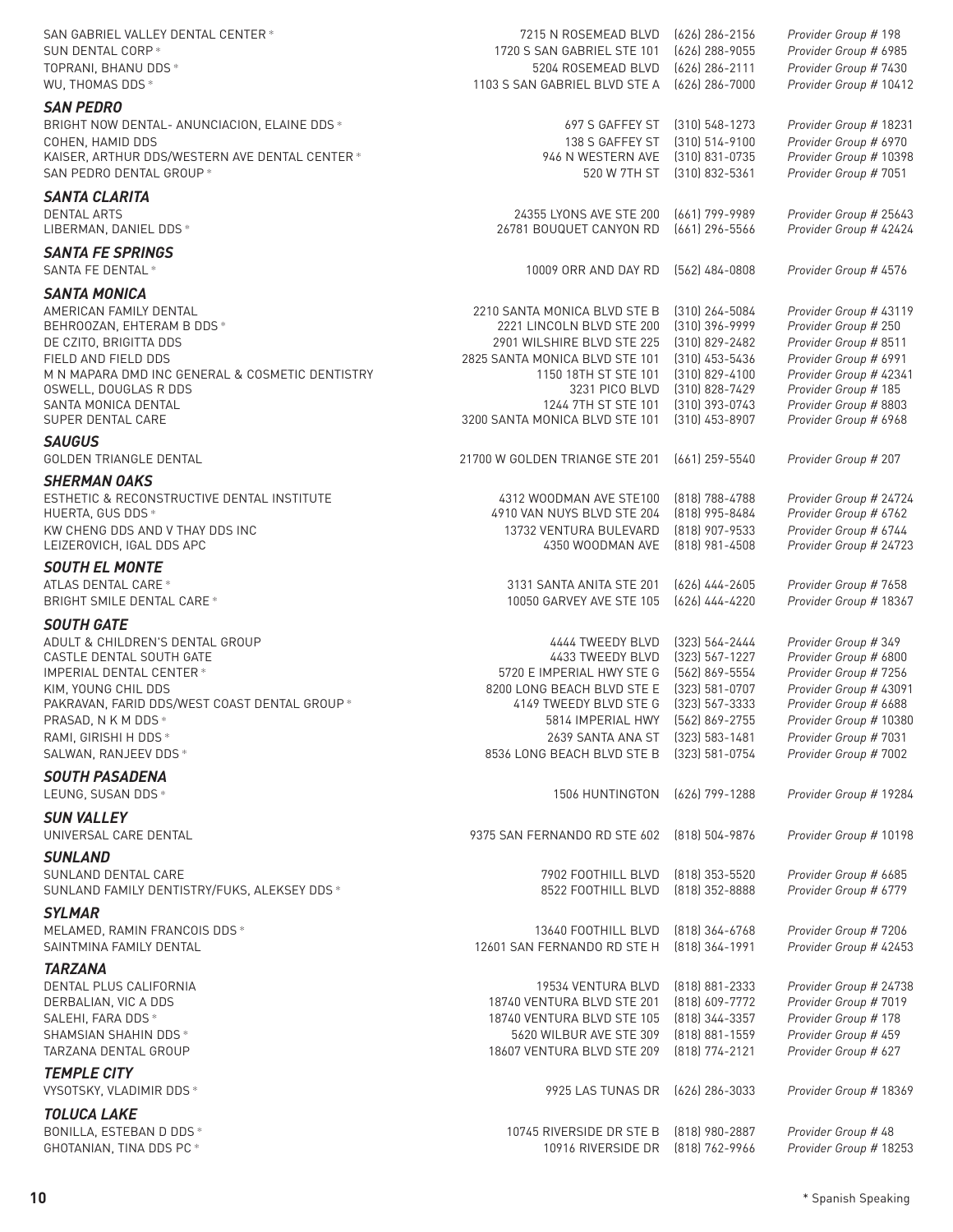#### *TORRANCE*

| ALL CARE DENTAL/KAVANAUGH, JACK DDS *            | 19019 HAWTHORNE BLVD STE 100 B       | $(310)$ 371-0113   | Provider Group # 6671  |
|--------------------------------------------------|--------------------------------------|--------------------|------------------------|
| ALL SMILES FAMILY DENTAL                         | 18506 HAWTHORNE BLVD                 | $(310)$ 370-7500   | Provider Group # 23743 |
| CHIU, JOSHUA DDS INC +                           | 21320 HAWTHORNE BLVD STE 212         | $(310)$ 543-1003   | Provider Group # 8292  |
| CRAVATT, BENJAMIN F DDS/SUTHERLAND, STEVEN DDS * | 23326 HAWTHORNE BLVD BLDG 10 STE 190 | $(310)$ 378-8209   | Provider Group # 7277  |
| DENTAL GROUP OF TORRANCE                         | 21229 HAWTHORNE BLVD                 | $(310)$ 792-5600   | Provider Group # 18094 |
| OMID, SHAWNA DDS **                              | 21320 HAWTHORNE BLVD STE 201         | $(310)$ 543-5113   | Provider Group # 391   |
| TASIC MICHAEL Z DDS *                            | 19000 HAWTHORNE BLVD STE 400         | [310] 542-5953     | Provider Group # 6979  |
| TORRANCE DENTAL ASSOCIATES *                     | 17305 CRENSHAW BLVD STE B            | $(310)$ 327-8151   | Provider Group # 7169  |
| TORRANCE DENTAL CENTER                           | 21150 HAWTHRONE BLVD STE 101         | (310) 371-0777     | Provider Group # 102   |
| UNIVERSAL CARE DENTAL *                          | 1001 W CARSON ST UNIT E-H            | $(310)$ 618-1522   | Provider Group # 11838 |
| VILLAGE FAMILY DENTAL OFFICE                     | 1235 W SEPULVEDA BLVD                | $(310)$ 530-9656   | Provider Group # 60    |
| WEST COAST DENTAL GROUP                          | 1730 W SEPULVEDA BLVD STE 1          | (310) 325-8888     | Provider Group # 19290 |
| <b>VALENCIA</b>                                  |                                      |                    |                        |
| DR ZAK DENTAL CARE                               | 26324 BOUQUET CANYON RD              | $(661)$ 253-4000   | Provider Group # 7747  |
| GOODLEY, MICHAEL D DDS *                         | 23734 W VALENCIA BLVD STE 305        | (661) 286-2727     | Provider Group # 7367  |
| GREENBURG, JONATHAN DDS *                        | 25775 McBEAN PKWY STE 215            | (661) 222-7260     | Provider Group # 19577 |
| VALENCIA DENTAL CARE/DR WYNDHAMSMITH             | 23838 VALENCIA BLVD STE 301          | $(661)$ 291-1412   | Provider Group # 8396  |
| VALENCIA DENTAL GROUP *                          | 24218 VALENCIA BLVD                  | $(661)$ 288-0288   | Provider Group # 25659 |
| VALENCIA DENTAL GROUP                            | 26938 THE OLD RD STE P               | $(661)$ 799-0886   | Provider Group # 25658 |
| VISTA VILLAGE DENTAL *                           | 25864 TOURNAMENT RD STE F            | $(661)$ 259-5001   | Provider Group # 6668  |
| WOOLARD NILDA M DMD *                            | 23369 LYONS AVE                      | $(661)$ 259-7702   | Provider Group # 19911 |
| <b>VAN NUYS</b>                                  |                                      |                    |                        |
|                                                  |                                      |                    |                        |
| CHANTURIYA, DINA DDS *                           | 6819 SEPULVEDA BLVD STE 104          | (818) 781-7020     | Provider Group #82     |
| FIELDS, ROBERT S DDS *                           | 6301 VAN NUYS BLVD                   | $(818)$ 787-6400   | Provider Group # 8178  |
| HAMLIN DENTAL GROUP                              | 14401 HAMLIN ST STE D                | [818] 782-6919     | Provider Group # 7338  |
| KRATOCHVIL, RICHARD DDS                          | 7136 HASKELL AVE STE 217             | (818) 787-6060     | Provider Group # 6741  |
| LOURDES, ALEJANDRO C DDS *                       | 16215 VICTORY BLVD                   | (818) 781-2081     | Provider Group # 8185  |
| NEWPORT DENTAL                                   | 14523 SHERMAN WAY                    | $(818)$ 787-7300   | Provider Group # 6816  |
| NICOLAE, MIHAI DDS *                             | 7335 VAN NUYS BLVD STE 104           | (818) 787-6787     | Provider Group # 8230  |
| SHERMAN WAY DENTAL GROUP *                       | 7120 HAYVENHURST STE 205             | $[818]$ 988-1642   | Provider Group # 10275 |
| THE DENTAL CARE CENTER *                         | 7068 SEPULVEDA BLVD                  | $(818)$ 781-1533   | Provider Group # 7879  |
| UNIVERSAL CARE DENTAL                            | 14600 SHERMAN WAY STE 100            | $(818)$ 909-9277   | Provider Group # 11851 |
| VALLEY DENTAL CENTER                             | 16440 VANOWEN ST                     | (818) 785-5445     | Provider Group # 6724  |
| VAN NUYS FAMILY DENTISTRY*                       | 7239 VAN NUYS BLVD STE 6             | (818) 785-2424     | Provider Group # 22559 |
| VANOWEN DENTAL CENTER/HONG, A & SUTANTO, Y DDS   | 6931 VAN NUYS BLVD STE 100           | $(818)$ 988-8080   | Provider Group # 7147  |
| <b>VENICE</b>                                    |                                      |                    |                        |
| CASTLE DENTAL-LINCOLN                            | 1440 LINCOLN BLVD                    | $(310)$ 399-9900   | Provider Group # 7012  |
| <b>WALNUT</b>                                    |                                      |                    |                        |
| WALNUT DENTAL OFFICE *                           | 20475 E VALLEY BLVD                  | (909) 594-1801     | Provider Group # 6930  |
| WANG, TIEN CHUN D DMD INC *                      | 1309 N GRAND AVE                     | [909] 594-7899     | Provider Group # 7045  |
| WU, ARTHUR J DDS *                               | 20833 VALLEY BLVD                    | (909) 595-7773     | Provider Group # 6939  |
|                                                  |                                      |                    |                        |
| <b>WEST COVINA</b>                               |                                      |                    |                        |
| AMERICAN DENTAL GROUP/PRESCOTT, SERGE DDS *      | 436 N SUNSET AVE                     | (626) 337-7271     | Provider Group # 6681  |
| BRIGHT NOW DENTAL- BLANCO, NUBIA DDS             | 1400 W COVINA PKWY                   | (626) 338-4848     | Provider Group # 19565 |
| LIU, JOSEPH H DDS/S CALIFORNIA DENTAL SERVICE *  | 1014 S GLENDORA AVE                  | (626) 918-2886     | Provider Group # 7017  |
| NEWPORT DENTAL *                                 | 151 N AZUSA                          | (626) 331-0076     | Provider Group # 6817  |
| PHAN, LUONG DMD                                  | 837 W CHRISTOPHER ST STE A           | (626) 813-2688     | Provider Group # 6692  |
| QUEENS DENTAL GROUP/SUCHAK, A J DDS *            | 910 S SUNSET STE 4                   | (626) 337-6166     | Provider Group # 6728  |
| SINGH, MANINDER DDS *                            | 1312 W FRANCISQUITO AVE STE D4       | (626) 918-0171     | Provider Group # 89    |
| YANNI, RAFIK S DDS *                             | 2365 S AZUSA AVE                     | (626) 913-1421     | Provider Group # 753   |
|                                                  |                                      |                    |                        |
| <b>WEST HILLS</b>                                |                                      |                    |                        |
| WEST HILLS COSMETIC DENTAL GROUP                 | 7301 MEDICAL CENTER DR STE 305       | $(818) 594 - 0270$ | Provider Group # 42477 |
| <b>WEST HOLLYWOOD</b>                            |                                      |                    |                        |
| HOLLYWOOD FAMILY DENTISTRY *                     | 8205 SANTA MONICA BLVD STE 12        | $(323)$ 650-1001   | Provider Group # 6948  |
|                                                  |                                      |                    |                        |
| <b>WEST LOS ANGELES</b>                          |                                      |                    |                        |
| CALIFORNIA DENTAL CARE/FEIZ, F DDS *             | 11628 SANTA MONICA STE 101           | $(310)$ 207-1060   | Provider Group # 6725  |
| DANESHRAD, DAVIS DDS DENTAL CORPORATION *        | 11850 WILSHIRE BLVD STE 101          | $(310)$ 477-8766   | Provider Group # 7317  |
| LEE, JAMES L DDS *                               | 2320 S ROBERTSON BLVD STE 102        | $(310)$ 839-8831   | Provider Group # 6765  |
| <b>WESTCHESTER</b>                               |                                      |                    |                        |
| WESTCHESTER DENTAL CARE/MOGHADDAS, DAVID R       | 8930 S SEPULVEDA BLVD STE 117        | $(310)$ 641-8890   | Provider Group # 7736  |
|                                                  |                                      |                    |                        |
| <b>WHITTIER</b>                                  |                                      |                    |                        |
| BURQUEZ, RODOLFO R DDS *                         | 11574 HADLEY ST                      | [562] 699-3838     | Provider Group # 10237 |
| DAGDIGIAN, DARREL R DDS *                        | 16406 E WHITTIER BLVD                | (562) 694-0396     | Provider Group # 327   |
| FRIENDLY HILLS FAMILY DENTISTRY *                | 14544 E WHITTIER BLVD                | (562) 698-9855     | Provider Group # 164   |
| PRASAD, K S DDS INC **                           | 11610 SLAUSON AVEUNE                 | (562) 868-3264     | Provider Group # 187   |
| REDDY, KRISHNA M DDS                             | 7910 NORWALK BLVD                    | (562) 699-0343     | Provider Group # 252   |
| <sup>*</sup> NNM - Not Accepting New Members     |                                      |                    | 11                     |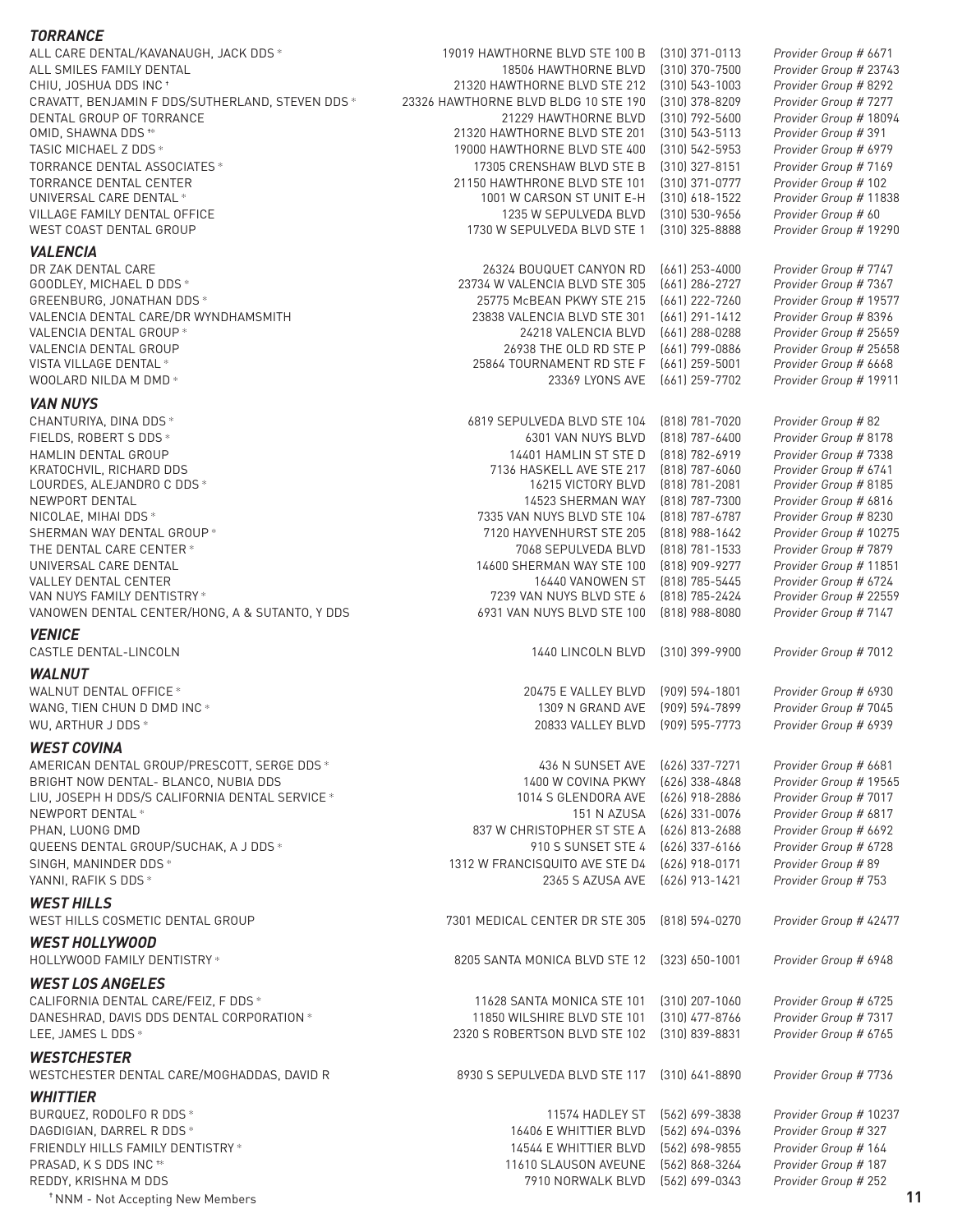| SOUTHERN CALIFORNIA FAMILY DENTISTRY<br>UPTOWN DENTAL GROUP *<br>UPTOWN SMILES DENTAL GROUP<br>VILLAGE DENTAL CENTER *<br>WHITTIER DENTAL GROUP<br>WHITTIER FAMILY DENTAL OFFICE                                                                                                                                                                                                                                | 14412 E WHITTER BLVD<br>6711 S GREENLEAF AVE<br>6716 GREENLEAF AVE<br>6742 GREENLEAF AVE STE 300<br>14564 E WHITTIER BLVD<br>11727 WHITTIER BLVD                                                                                                                                       | (562) 693-0788<br>$(562) 698 - 0054$<br>[562] 696-5544<br>(562) 945-1684<br>(562) 693-8202<br>(562) 695-5112                                                                                                                   | Provider Group # 7032<br>Provider Group # 6834<br>Provider Group # 24109<br>Provider Group # 6926<br>Provider Group # 1740<br>Provider Group # 43107                                                                                                                                                      |
|-----------------------------------------------------------------------------------------------------------------------------------------------------------------------------------------------------------------------------------------------------------------------------------------------------------------------------------------------------------------------------------------------------------------|----------------------------------------------------------------------------------------------------------------------------------------------------------------------------------------------------------------------------------------------------------------------------------------|--------------------------------------------------------------------------------------------------------------------------------------------------------------------------------------------------------------------------------|-----------------------------------------------------------------------------------------------------------------------------------------------------------------------------------------------------------------------------------------------------------------------------------------------------------|
| <b>WILMINGTON</b><br>BRIGHT NOW DENTAL-KHALILZADEH, HENGAMEH P*                                                                                                                                                                                                                                                                                                                                                 | 1610 N AVALON BLVD                                                                                                                                                                                                                                                                     | $(310)$ 835-3132                                                                                                                                                                                                               | Provider Group # 18229                                                                                                                                                                                                                                                                                    |
| <b>WINNETKA</b><br>PAPAZIAN, EDWIN DDS INC                                                                                                                                                                                                                                                                                                                                                                      | 7616 WINNETKA AVE STE 1                                                                                                                                                                                                                                                                | (818) 772-6222                                                                                                                                                                                                                 | Provider Group # 8519                                                                                                                                                                                                                                                                                     |
| <b>WOODLAND HILLS</b><br>ADHOUT, NADER DDS INC<br>ROSEN, EDWARD L DDS<br>TOPANGA DENTAL CARE *                                                                                                                                                                                                                                                                                                                  | 22116 VENTURA BLVD<br>21500 VENTURA BLVD STE 200<br>21839 VENTURA BLVD                                                                                                                                                                                                                 | $(818)$ 340-3062<br>$(818)$ 999-6165<br>(818) 347-8444                                                                                                                                                                         | Provider Group # 43116<br>Provider Group # 10396<br>Provider Group # 8828                                                                                                                                                                                                                                 |
| <b>MADERA</b>                                                                                                                                                                                                                                                                                                                                                                                                   |                                                                                                                                                                                                                                                                                        |                                                                                                                                                                                                                                |                                                                                                                                                                                                                                                                                                           |
| <b>MADERA</b><br>LOWE, LESTER K DDS **<br>NORTHWEST DENTAL CARE*                                                                                                                                                                                                                                                                                                                                                | 312 W OLIVE AVE<br>2295 W CLEVELAND AVE STE D                                                                                                                                                                                                                                          | 〔559〕 673-5944<br>(559) 674-0927                                                                                                                                                                                               | Provider Group # 6880<br>Provider Group # 24555                                                                                                                                                                                                                                                           |
| <b>MARIN</b>                                                                                                                                                                                                                                                                                                                                                                                                    |                                                                                                                                                                                                                                                                                        |                                                                                                                                                                                                                                |                                                                                                                                                                                                                                                                                                           |
| <b>SAN RAFAEL</b><br>MARIN DENTAL CARE<br>PACIFIC DENTAL GROUP *                                                                                                                                                                                                                                                                                                                                                | 4050 REDWOOD HWY A<br>1523 5TH AVE                                                                                                                                                                                                                                                     | (415) 499-7700<br>(415) 453-6277                                                                                                                                                                                               | Provider Group # 24732<br>Provider Group # 9337                                                                                                                                                                                                                                                           |
| <b>MERCED</b>                                                                                                                                                                                                                                                                                                                                                                                                   |                                                                                                                                                                                                                                                                                        |                                                                                                                                                                                                                                |                                                                                                                                                                                                                                                                                                           |
| <b>MERCED</b><br><b>ACCESS DENTAL CENTERS</b>                                                                                                                                                                                                                                                                                                                                                                   |                                                                                                                                                                                                                                                                                        | 12 W 20TH ST (209) 388-1000                                                                                                                                                                                                    | Provider Group # 24074                                                                                                                                                                                                                                                                                    |
| <b>MONTEREY</b>                                                                                                                                                                                                                                                                                                                                                                                                 |                                                                                                                                                                                                                                                                                        |                                                                                                                                                                                                                                |                                                                                                                                                                                                                                                                                                           |
| <b>SALINAS</b><br>STEINBECK COUNTRY DENTAL PRACTICE                                                                                                                                                                                                                                                                                                                                                             | 535 E ROMIE LN STE 10                                                                                                                                                                                                                                                                  | (831) 758-5836                                                                                                                                                                                                                 | Provider Group # 7821                                                                                                                                                                                                                                                                                     |
| <b>NAPA</b>                                                                                                                                                                                                                                                                                                                                                                                                     |                                                                                                                                                                                                                                                                                        |                                                                                                                                                                                                                                |                                                                                                                                                                                                                                                                                                           |
| <b>NAPA</b><br>POSEY, MICHAEL DDS *                                                                                                                                                                                                                                                                                                                                                                             | 1700 SECOND ST STE 327                                                                                                                                                                                                                                                                 | (707) 252-8077                                                                                                                                                                                                                 | Provider Group # 6867                                                                                                                                                                                                                                                                                     |
| <b>ORANGE</b>                                                                                                                                                                                                                                                                                                                                                                                                   |                                                                                                                                                                                                                                                                                        |                                                                                                                                                                                                                                |                                                                                                                                                                                                                                                                                                           |
| <i><b>ALISO VIEJO</b></i><br>ALISO LAGUNA FAMILY DENTAL CARE<br>ALISO VIEJO FAMILY DENTAL GROUP APC *<br>CHO'S DENTAL OFFICE<br>MURRAY, ROBERT F DDS *                                                                                                                                                                                                                                                          | 26888 LA PAZ RD STE B<br>27066 S LA PAZ<br>2 MAREBLU LANE STE 200<br>24541 PACIFIC PARK DR STE 240                                                                                                                                                                                     | $(949)$ 448-7500<br>(949) 362-6516<br>(949) 831-8826<br>$(949)$ 831-4655                                                                                                                                                       | Provider Group # 42344<br>Provider Group # 7124<br>Provider Group # 10421<br>Provider Group # 6662                                                                                                                                                                                                        |
| <b>ANAHEIM</b><br>7 DAY DENTAL OFFICE OF DR LE<br>ANAHEIM FAMILY DENTAL OFFICE *<br>ANAHEIM FIRST FAMILY DENTAL<br>ANAHEIM HILLS DENTAL GROUP *<br>ANAHEIM OPEN 7 DAYS DENTAL OFFICE OF DR LE<br>BADEA, MICHAEL M DDS *<br>BROWN, DERRICK W DDS<br>BYUN, JUNG-WOOK DDS INC<br>CALIFORNIA DENTAL GROUP OF NORTH ANAHEIM *<br>COASTAL DENTAL CARE *                                                               | 2265 W LINCOLN AVE<br>2170 W LINCOLN AVEUNE<br>1161 N EUCLID ST<br>5731-A SANTA ANA CYN RD STE D<br>637 N EUCLID ST<br>330 N STATE COLLEGE BLVD # 105<br>853 N HARBOR BLVD<br>1053 N STATE COLLEGE BLVD<br>1221 N EUCLID ST<br>2300 S HARBOR BLVD                                      | (714) 491-8600<br>(714) 535-3933<br>$(714)$ 999-5050<br>(714) 998-2956<br>$(714) 772 - 2893$<br>(714) 772-5005<br>$(714)$ 535-2487<br>$(714)$ 687-0800<br>(714) 491-2732<br>$(714) 750 - 3030$                                 | Provider Group # 44008<br>Provider Group # 8546<br>Provider Group # 6938<br>Provider Group # 13174<br>Provider Group # 10268<br>Provider Group # 7307<br>Provider Group # 6893<br>Provider Group # 43110<br>Provider Group # 7343<br>Provider Group # 7379                                                |
| COASTAL DENTAL CARE<br>DENTAL ARTISTRY IN ANAHEIM HILLS/OHANESIAN, SAKO <sup>*</sup><br>DENTAL ASSOCIATES OF ANAHEIM<br>DENTAL CARE OF ANAHEIM *<br>ELITE DENTAL CARE YAU, LUCIA DMD<br>FAMILY DENTISTRY/MISTRY, MANHARLAL M DDS *<br>GAZSI, EDWIN S DDS *<br><b>GRACE FAMILY DENTISTRY*</b><br>GRAND DENTAL/SOLIMAN, ASHRAF DDS<br>HAMMONDS, JOHN L DDS *<br>JOHN C WHITWORTH DDS INC<br>MURTHY, NANDINI DDS * | 922 SOUTH EUCLID<br>145 CHAPARRAL CT STE 201<br>601 S EUCLID<br>815 N EUCLID ST<br>1732 W MEDICAL CTR DR<br>303 N EAST ST STE 1<br>3028 W BALL RD<br>5655 E ORANGETHORPE AVE<br>3070 W LINCOLN STE O<br>522 N MAGNOLIA AVE<br>5675 E LA PALMA AVE STE 197<br>1801 W ROMNEYA DR STE 201 | $(714)$ 776-7015<br>$(714)$ 998-1646<br>(714) 778-0700<br>(714) 758-0791<br>$(714)$ 533-2117<br>(714) 772-0770<br>(714) 828-6331<br>(714) 693-3371<br>$(714)$ 828-3028<br>(714) 828-1415<br>$(714)$ 695-0593<br>(714) 774-2638 | Provider Group # 7380<br>Provider Group # 385<br>Provider Group # 8421<br>Provider Group # 6835<br>Provider Group # 43075<br>Provider Group # 6764<br>Provider Group # 1746<br>Provider Group # 6501<br>Provider Group # 7337<br>Provider Group # 6844<br>Provider Group # 24117<br>Provider Group # 7329 |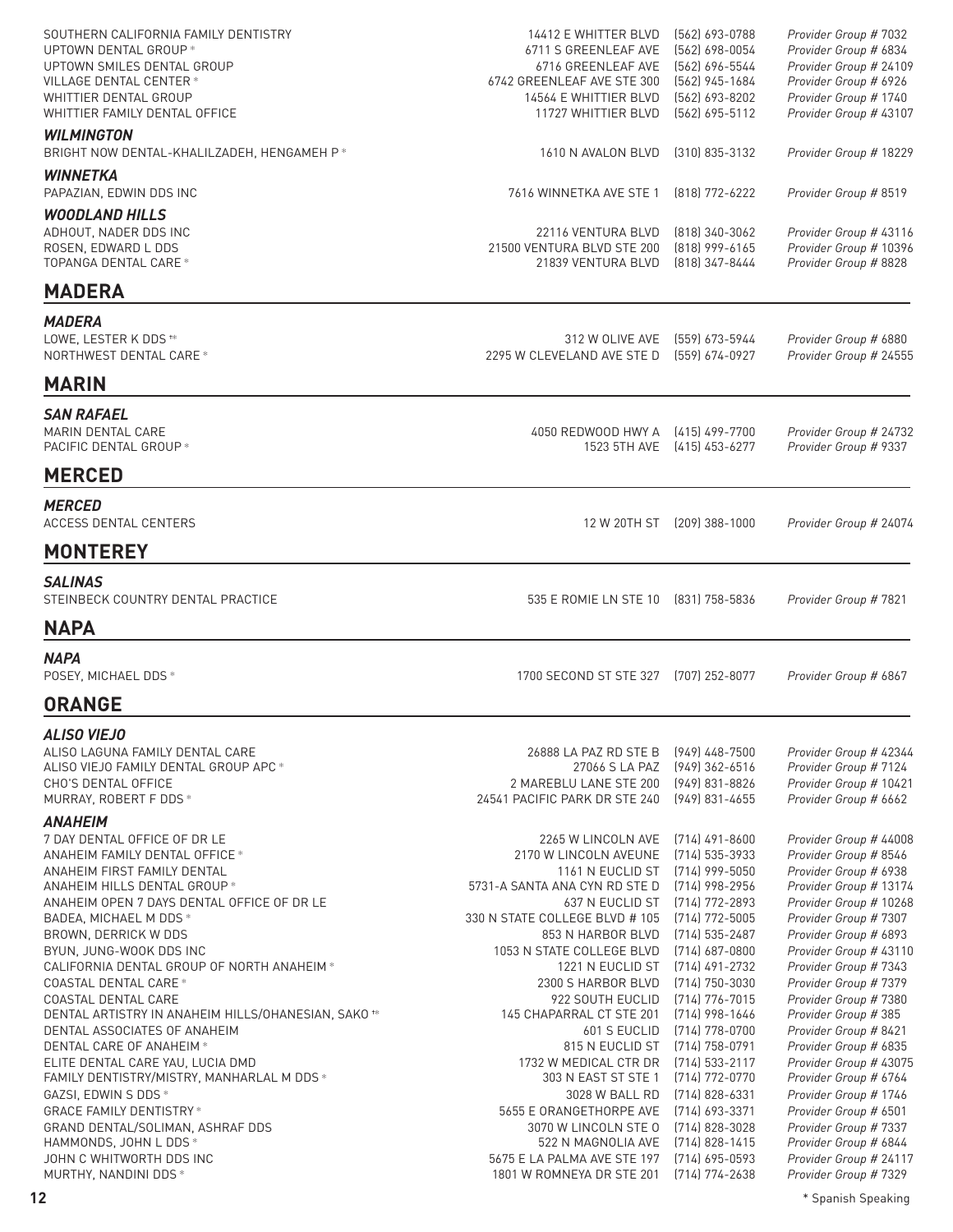PREFERRED DENTAL CARE

#### *ANAHEIM HILLS*

#### *BREA*

#### *BUENA PARK*

#### *COSTA MESA*

TRI SQUARE DENTAL OFFICE OF WONG, JOHNNY C DDS

#### *CYPRESS*

#### *DANA POINT*

**OCEAN RANCH DENTAL CENTER** 

#### *FOUNTAIN VALLEY*

#### *FULLERTON*

#### *GARDEN GROVE*

NEWPORT DENTAL<br>PREFERRED DENTAL CARE **1969 EXECUTE 1969 E LINCOLN AVE (714) 491-8441** *Provider Group #* 6805<br>2007 S HARBOR BLVD (714) 971-7800 *Provider Group #* 8295 SHAY, IRIS S DDS ✝ 1007 W LA PALMA AVE STE 5 (714) 776-7132 *Provider Group #* 6900 SMILE FOR ORANGE COUNTY/VORA, JAYANG M DDS 9672 BALL RD (714) 772-0102 *Provider Group #* 6864 TABA, ARFAN DDS ✻ 1210 S BROOKHURST ST (714) 535-7500 *Provider Group #* 433 UNIVERSAL CARE DENTAL 1808 W LINCOLN AVE STE 201 (714) 780-5665 *Provider Group #* 10205 ANAHEIM HILLS DENTAL ASSOCIATES ✻ 140 S FAIRMONT BLVD (714) 637-3240 *Provider Group #* 6989 DENTAL HEALTH ANAHEIM HILLS 781 S WEIR CYN RD STE 193 (714) 685-9197 *Provider Group #* 24739 BERRY IMPERIAL DENTAL GROUP 649 W IMPERIAL HWY STE H (714) 529-1232 *Provider Group #* 7176 BREA DENTAL ✝✻ 477 S ASSOCIATED RD STE A (714) 671-2922 *Provider Group #* 10418 BREA DENTAL ARTS 710 N BREA BLVD STE E (714) 529-8558 *Provider Group #* 43106 Brovider Group # 18360 LOU, WILLIAM DDS ✻ 552 E LAMBERT RD (714) 990-3344 *Provider Group #* 6709 STEWART, VAUGHN DDS 2500 E IMPERIAL HWY STE 166 (714) 529-5920 *Provider Group #* 6678 BUENA PARK DENTAL CENTER ✻ 8402 COMMONWEALTH AVE (714) 739-2051 *Provider Group #* 5723 CHANG, MICHAEL DDS 7700 ORANGETHORPE AVE STE 6 (714) 994-4482 *Provider Group #* 119 JUE, EDNA R DMD 6891 LA PALMA AVE (714) 994-6911 *Provider Group #* 1440 KAM, RANDALL B DDS ✝✻ 8381 LA PALMA AVE STE B C (714) 228-0337 *Provider Group #* 6748 LICAUCO, CECILE N DDS ✻ 30 CENTERPOINTE DR STE 10 (714) 994-0888 *Provider Group #* 371 VALLEY VIEW DENTAL ✻ 10102 VALLEY VIEW ST (714) 229-4898 *Provider Group #* 8417 DAZZLING SMILE DENTAL GROUP ✻ 204 E 17TH ST 201 (949) 515-8181 *Provider Group #* 23317 FARIGHI ALIREZA DDS INC ✻ 213 W WILSON ST STE A (949) 642-6678 *Provider Group #* 6987 MESA DENTAL CENTER 267 E 17TH ST (949) 646-2411 *Provider Group #* 6852 PACIFIC DENTAL GROUP ✻ 2000 HARBOR BLVD STE B100 (949) 645-5070 *Provider Group #* 6727 SKETCH, CLARENCE J DDS 2850 MESA VERDE DR STE K (714) 546-3230 *Provider Group #* 6683 CALIFORNIA, DENTAL GROUP OF CYPRESS ✻ 11741 VALLEY VIEW ST STE E (714) 826-3000 *Provider Group #* 19286 CYPRESS DENTAL GROUP ✻ 9922 WALKER ST STE C (714) 220-0354 *Provider Group #* 621 LINCOLN DENTISTRY ✻ 5303 LINCOLN AVE (714) 826-6688 *Provider Group #* 8607 TRAN, KIM-THANH T DDS 6929 KATELLA AVE (714) 952-3044 *Provider Group #* 369 DANA POINT DENTAL 34080 GOLDEN LANTERN STE 201 (949) 661-5664 *Provider Group #* 6714 COHEN, DAVID DDS INC ✝ 11180 WARNER AVE STE 451 (714) 444-4428 *Provider Group #* 19569 FATTOUCH, WADID A DDS ✻ 11180 WARNER AVE STE 251 (714) 557-8492 *Provider Group #* 353 KIM QUY N DDS 11100 WARNER AVE STE 220 (714) 549-0911 *Provider Group #* 43082 MARINA DENTAL CARE 17150 EUCLID AVE STE 308 (714) 434-1307 *Provider Group #* 10411 QUALITY DENTAL CARE/RAOUF, MEDHAT DDS ✻ 17150 EUCLID ST STE 311 316 (714) 444-4224 *Provider Group #* 88 CHAPMAN DENTAL CARE OF FULLERTON 1120 E CHAPMAN AVE (714) 871-8200 *Provider Group #* 23319 FAMILY DENTAL/SALEEB, NADIA DDS ✻ 2442 E CHAPMAN AVE (714) 525-4538 *Provider Group #* 8218 FULLERTON DENTAL ASSOCIATES ✻ 2949 BREA BLVD (714) 671-0300 *Provider Group #* 729 HANNA, FARID DDS ✻ 100 N STATE COLLEGE STE E (714) 738-6001 *Provider Group #* 7322 MEYER, ERIC M DDS ✻ 2720 N HARBOR BLVD STE 110 (714) 879-7943 *Provider Group #* 7113 NEWPORT DENTAL ✻ 1718 W ORANGETHORPE (714) 525-3855 *Provider Group #* 6808 PATEL, ANJANA DDS ✝✻ 905 W WILSHIRE AVE (714) 871-6161 *Provider Group #* 6819 REAL DENTISTRY 100 LAGUNA RD STE 202 (714) 525-2888 *Provider Group #* 43124 SHAH, JAYSHREE DDS 301 W BASTANCHURY STE 5 (714) 871-4892 *Provider Group #* 6971 SKUBEN, ALICE DDS 170 N RAYMOND AVE (714) 870-2000 *Provider Group #* 113 SUNSHINE DENTAL ✻ 506 W COMMONWEALTH AVE (714) 738-7777 *Provider Group #* 19018 TALMOOD, ANNA K DDS INC ✻ 1019 N HARBOR BLVD (714) 992-0300 *Provider Group #* 7349 BEDARD, MARK O DDS ✝ 10510 CHAPMAN AVE STE 600 (714) 530-7411 *Provider Group #* 6910 COASTAL DENTAL CARE 10044 WESTMINSTER (714) 539-7070 *Provider Group #* 7378 COMFORT DENTAL/SHEA, EDDY DDS ✝ 13133 HARBOR BLVD (714) 537-8770 *Provider Group #* 6738 COSMETIC & LASER DENTISTRY ✻ 12441 MAGNOLIA ST STE E (714) 539-9939 *Provider Group #* 6958 DESAI, RAJIV DDS ✻ 13212 S HARBOR BLVD (714) 638-9999 *Provider Group #* 7276 GARDEN GROVE DENTAL CARE ✻ 12630 BROOKHURST ST STE B (714) 530-4920 *Provider Group #* 258 MAGNOLIA DENTAL/TRAN, KEN DDS ✻ 11006 MAGNOLIA AVE (714) 995-3022 *Provider Group #* 447 MAIN STREET FAMILY DENTISTRY **10971 GARDEN GROVE BLVD STE J** (714) 537-0550 *Provider Group #* 7024 MEDINA, LEONARDO DDS/DENTAL CENTER ✻ 13034 CHAPMAN AVE (714) 750-7333 *Provider Group #* 8475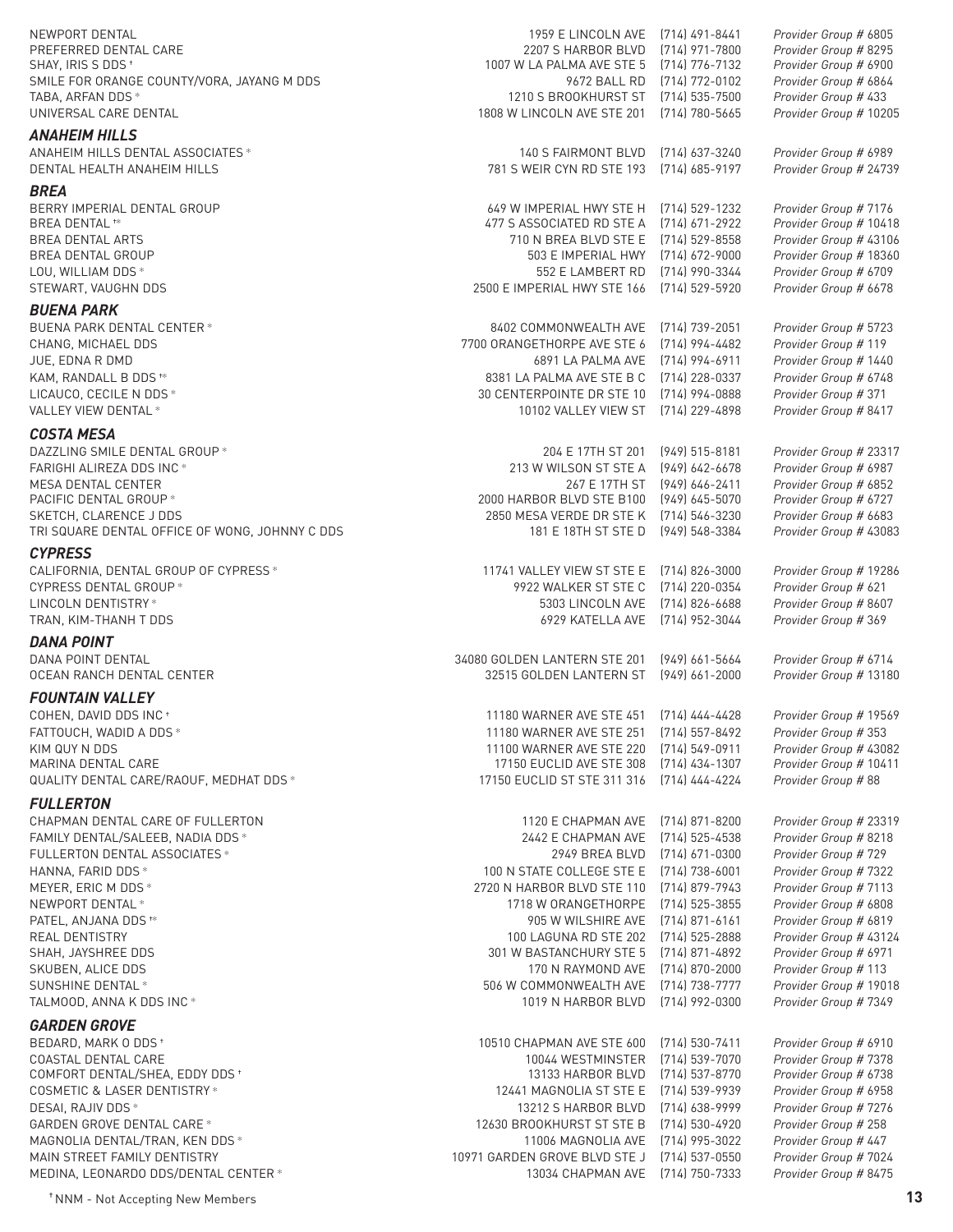| ORANGE COUNTY DENTAL GROUP *                                           | 13309 BROOKHURST ST [714] 537-3769                     |                                        | Provider Group # 8588                            |
|------------------------------------------------------------------------|--------------------------------------------------------|----------------------------------------|--------------------------------------------------|
| PITZAK, LARRY DDS *                                                    | 12400 EUCLID ST                                        | $(714)$ 537-1600                       | Provider Group # 6720                            |
| PRIMARY DENTAL CARE                                                    | 12570 BROOKHURST ST STE 2                              | (714) 537-5700                         | Provider Group # 8510                            |
| UNIVERSAL CARE DENTAL GROUP                                            | 12852 PALM DR STE 208                                  | (714) 530-9801                         | Provider Group # 610                             |
| <b>HUNTINGTON BEACH</b>                                                |                                                        |                                        |                                                  |
| <b>BEACH DENTAL GROUP*</b>                                             | 9842 ADAMS BLVD STE 106                                | $(714)$ 968-4907                       | Provider Group # 43112                           |
| <b>BEACH DENTAL GROUP</b><br>BEACHSIDE DENTAL GROUP/NICHOLS, RUBIN DDS | 19720 BEACH BLVD STE B<br>18800 MAIN ST STE 110        | $(714)$ 593-1010<br>$(714) 842 - 1516$ | Provider Group # 22336<br>Provider Group # 6986  |
| CABALLERO, NORA DDS *                                                  | 7812 WARNER AVE                                        | (714) 848-9200                         | Provider Group # 10420                           |
| CALIFORNIA FAMILY DENTAL CARE, INC                                     | 9952 HAMILTON AVE                                      | (714) 593-0256                         | Provider Group # 40190                           |
| CAPDEVILA, GABRIEL E DDS **                                            | 6082 EDINGER AVE STE A                                 | (714) 846-2895                         | Provider Group # 7167                            |
| HUNTINGTON BEACH DENTAL CENTER                                         | 16152 BEACH BLVD SUITE 140                             | $(714)842 - 5035$                      | Provider Group # 202                             |
| HUNTINGTON BEACH DENTISTRY INC *                                       | 19754 BEACH BLVD                                       | (714) 964-8830                         | Provider Group # 9528                            |
| HUNTINGTON FAMILY DENTISTRY LEE, TAMLYN S DDS<br>PACIFICA DENTAL       | 18700 BEACH BLVD STE 130<br>18821 DELAWARE ST STE 101  | (714) 962-9984<br>$(714) 848 - 8211$   | Provider Group # 43087<br>Provider Group # 7661  |
| PAPPAS, KOSMAS DDS INC                                                 | 5942 EDINGER STE 101                                   | (714) 377-4449                         | Provider Group # 18230                           |
| PAPPAS, KOSMAS DDS INC                                                 | 10106 ADAMS AVE                                        | (714) 962-7797                         | Provider Group # 43081                           |
| STEWART, GARY M DDS/HARBOUR LANDING DENTAL                             | 4911 WARNER AVE STE 202                                | $(714) 846 - 4414$                     | Provider Group # 6918                            |
| THOMPSON & CHRISTENSEN DDS *                                           | 6968 WARNER AVE                                        | (714) 842-5593                         | Provider Group # 7035                            |
| YORKTOWN DENTISTRY                                                     | 9931 YORKTOWN AVE                                      | (714) 963-9809                         | Provider Group # 19560                           |
| YOUNG CHIL KIM DDS                                                     | 6025 WARNER AVE                                        | [714] 847-0100                         | Provider Group # 44005                           |
| <b>IRVINE</b>                                                          |                                                        |                                        |                                                  |
| ARIAEE, DEAN F DDS *                                                   | 5405 ALTON PKY STE F                                   | $(949) 552 - 7988$                     | Provider Group # 7423                            |
| CALIFORNIA SMILE DESIGN                                                | 2646 DUPONT DR STE C 200                               | (949) 955-3366                         | Provider Group # 19568                           |
| DENTAL CARE OF IRVINE<br>EXCEPTIONAL DENTISTRY                         | 4330 BARRANCA PKWY STE 230<br>15435 JEFFREY RD STE 140 | $(714) 743 - 3067$<br>(949) 552-1383   | Provider Group # 42600<br>Provider Group # 43084 |
| IRVINE DENTAL ASSOCIATES                                               | 4920 BARRANCA PKY STE C                                | (949) 857-1366                         | Provider Group # 7368                            |
| IRVINE DENTAL GROUP/NIU DON DDS +                                      | 33 CREEK RD STE 150                                    | (949) 551-8877                         | Provider Group # 10397                           |
| LAKESIDE DENTAL OFFICE                                                 | 4482 BARRANCA PKWY STE 195                             | (949) 653-7700                         | Provider Group # 22549                           |
| MANSOUR, MALEK K DDS                                                   | 16100 SAND CANYON AVE STE 330                          | $(949)$ 585-1515                       | Provider Group # 10598                           |
| SHAYGAN, FARZAD DDS<br>TJAN, ALBERT DDS                                | 4040 BARRANCA PKY STE 140<br>4940 IRVINE BLVD STE 103  | $(949) 559 - 7300$<br>(714) 731-8810   | Provider Group # 6875<br>Provider Group # 6872   |
| TOOMARIAN, ROYA DDS                                                    | 33 CREEK RD STE 130                                    | $(949) 786 - 0640$                     | Provider Group # 10562                           |
|                                                                        |                                                        |                                        |                                                  |
| <b>LA HABRA</b>                                                        | 2448 W WHITTIER BLVD                                   | (562) 694-0553                         |                                                  |
| ABDO FAMILY DENTISTRY *<br>ARAKELIAN, GEORGE DDS *                     | 111 N EUCLID AVE                                       | [562] 697-1229                         | Provider Group # 10202<br>Provider Group # 6947  |
| GENTLE DENTAL LA HABRA - A DENTAL OFFICE OF COX DENTAL *               | 331 N HARBOR BLVD                                      | [562] 694-3511                         | Provider Group # 8452                            |
| HARBOR DENTAL CARE **                                                  | 1150 E IMPERIAL HWY                                    | (714) 992-2200                         | Provider Group # 9043                            |
| HARBOR DENTAL/HOU, ANNA LI DDS *                                       | 971 N HARBOR BLVD                                      | (562) 690-3551                         | Provider Group # 7371                            |
| MCCLANE, MICHAEL DDS *                                                 | 2501 LA HABRA BLVD STE 7                               | (562) 698-6684                         | Provider Group # 6905                            |
| PRIBADI, AGUNG DDS INC *                                               | <b>600 E WHITTIER BLVD</b>                             | [562] 691-3070                         | Provider Group # 19287                           |
| SUGIARTO, EDDY B DDS <sup>+</sup>                                      | 1400 E LAS PALMAS DR STE 1                             | $(714)$ 525-2381                       | Provider Group # 8491                            |
| <b>LA PALMA</b>                                                        |                                                        |                                        |                                                  |
| LA PALMA DENTAL CARE *                                                 | 7881 VALLEY VIEW ST [714] 739-2727                     |                                        | Provider Group # 10215                           |
| <b>LAGUNA BEACH</b>                                                    |                                                        |                                        |                                                  |
| KRUGER, MARTIN P & ASSOCIATES *                                        | 385 N COAST HWY [949] 494-7115                         |                                        | Provider Group # 6936                            |
| LAGUNA BEACH DENTAL GROUP *                                            | 31796 S COAST HWY                                      | (949) 415-1020                         | Provider Group # 10219                           |
| <b>LAGUNA HILLS</b>                                                    |                                                        |                                        |                                                  |
| GHIBU, RUXANDA DDS *                                                   | 24401 RIDGE RTE STE 107A                               | $(949)$ 588-2112                       | Provider Group # 6788                            |
| KRUGER, MARTIN P DDS & ASSOCIATES                                      | 24022 CALLE DE LA PLATA STE 450                        | (949) 830-0074                         | Provider Group # 6941                            |
| LAGUNA HILLS DENTAL CARE                                               | 26534 MOULTON PKWY STE D                               | $(949)$ 831-8100                       | Provider Group # 43123                           |
| MILLAR, SUSAN F DDS                                                    | 24031 EL TORO RD STE 220                               | (949) 837-6206                         | Provider Group # 7213                            |
| OAKBROOK DENTAL CENTER - DOMINIC SOLLER DDS <sup>+</sup>               | 24351 AVE DE LA CARLOTA STE N4                         | (949) 951-7800                         | Provider Group # 9045                            |
| SADDLEBACK DENTISTRY **                                                | 24012 AVE DE LA CARLOTA                                | (949) 455-1400                         | Provider Group # 6670                            |
| <b>SC DENTAL CARE *</b>                                                | 22972 MOULTON PKY STE 106                              | $(949)$ 770-3010                       | Provider Group # 22556                           |
| <b>LAGUNA NIGUEL</b>                                                   |                                                        |                                        |                                                  |
| CHOICE DENTAL CARE                                                     | 30262 CROWN VLY PKWY E                                 | $(949)$ 363-0018                       | Provider Group # 23322                           |
| LAGUNA HEIGHTS DENTAL/BATNIJI, SOBHI DDS *                             | 30231 GOLDEN LANTERN ST STE D                          | $(949)$ 363-1200                       | Provider Group # 6693                            |
| LAGUNA NIGUEL DENTAL GROUP                                             | 27901 LA PAZ RD STE D                                  | $(949)$ 389-9195                       | Provider Group # 18089                           |
| LAGUNA NIGUEL DENTAL OFFICE *                                          | 28940 GOLDEN LANTERN STE H                             | (949) 363-2010                         | Provider Group # 730                             |
| RANCHO NIGUEL DENTAL GROUP *<br>SEA COUNTRY DENTAL *                   | 30140 TOWN CENTER DR<br>32341 GOLDEN LANTERN STE B     | (949) 249-4180<br>$(949)$ 496-7910     | Provider Group # 6661<br>Provider Group # 10227  |
|                                                                        |                                                        |                                        |                                                  |
| <b>LAGUNA WOODS</b>                                                    |                                                        |                                        |                                                  |
| 7 DAYS DENTAL                                                          | 24310 MOULTON PKY STE C1                               | $(949)$ 859-3988                       | Provider Group # 10601                           |
| <b>LAKE FOREST</b>                                                     |                                                        |                                        |                                                  |
| FOREST FAMILY DENTISTRY *                                              | 22855 LAKE FOREST DR STE B                             | $(949)$ 583-1558                       | Provider Group # 10394                           |
| IRVANI, ARIA DDS *                                                     | 25411 TRABUCO RD STE 112                               | $(949)$ 458-5858                       | Provider Group # 156                             |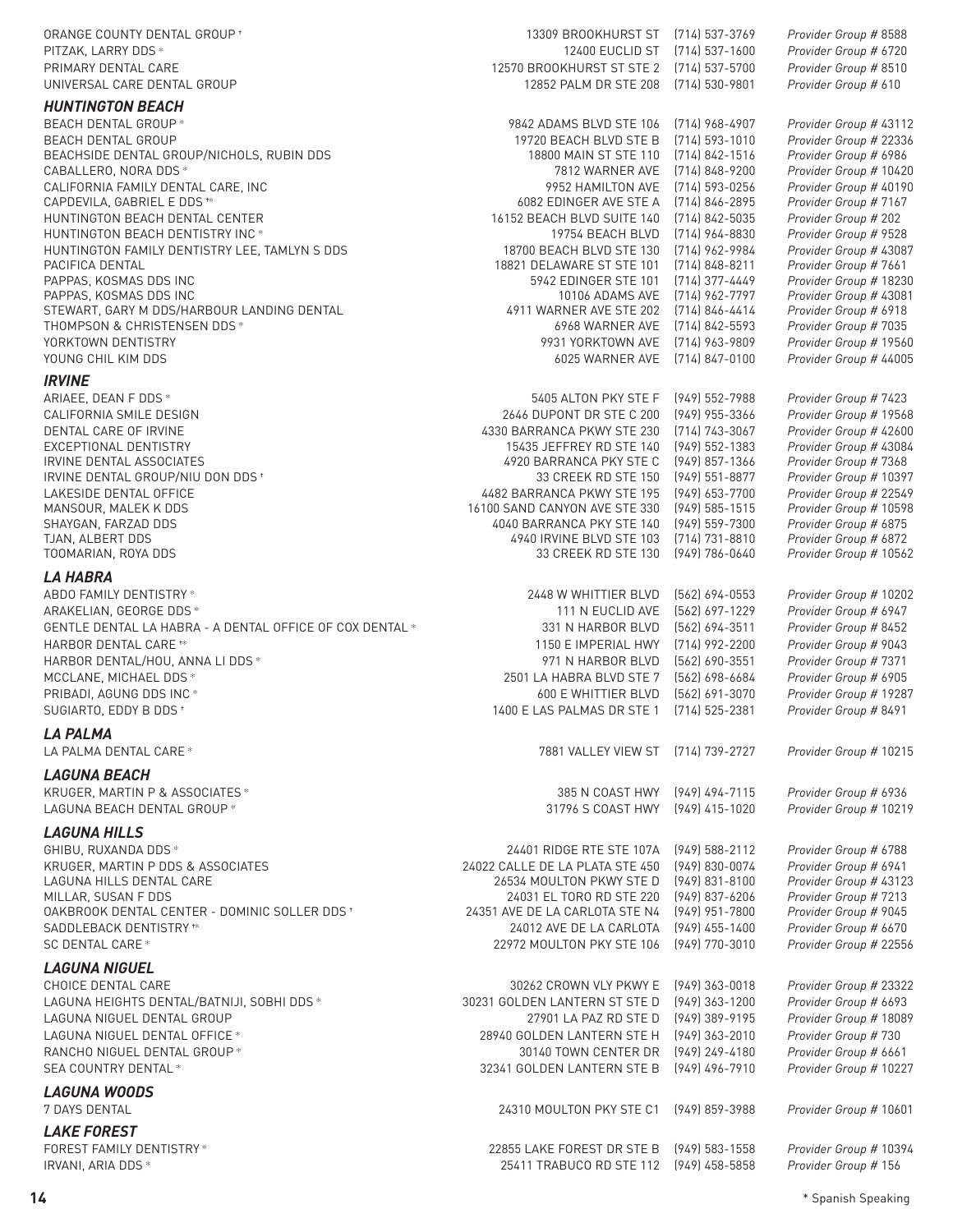| LAKE FOREST DENTAL GROUP<br>MARINA DENTAL                                             | 23082 RIDGE ROUTE DR STE A<br>23591 EL TORO RD STE 130       | (949) 770-9355<br>(949) 597-8808     | Provider Group # 6889<br>Provider Group # 9309   |
|---------------------------------------------------------------------------------------|--------------------------------------------------------------|--------------------------------------|--------------------------------------------------|
| NGUYEN, PHILIP P DDS *                                                                | 23635 EL TORO RD STE H3                                      | (949) 951-4885                       | Provider Group # 9033                            |
| <b>LOS ALAMITOS</b>                                                                   |                                                              |                                      |                                                  |
| LOS ALAMITOS DENTAL ARTS *                                                            | 3724 KATELLA AVE STE 110                                     | [562] 936-0071                       | Provider Group # 8586                            |
| MEHTA, ASHOK DDS                                                                      | 10900 LOS ALAMITOS STE 133                                   | [562] 596-8888                       | Provider Group # 6780                            |
| STROHMYER, HARRY A DDS *                                                              | 4022 KATELLA AVE                                             | (562) 596-4439                       | Provider Group #376                              |
| YETURU, GOPAL R DDS *                                                                 | 3662 KATELLA AVE STE 206                                     | (562) 598-7914                       | Provider Group # 6718                            |
| <b>MISSION VIEJO</b>                                                                  |                                                              |                                      |                                                  |
| ALL MOBILE DENTAL CARE/WARTHAN, KEVIN S DDS +<br>APPEALING DENTISTRY OF MISSION VIEJO | 27758 SANTA MARGARITA PKY #310<br>26302 LA PAZ RD STE 211    | (949) 589-7922<br>$(949)$ 586-8110   | Provider Group # 7208<br>Provider Group # 6840   |
| AVALON DENTISTRY                                                                      | 27725 SANTA MARGARITA STE 270                                | $(949)$ 951-0951                     | Provider Group # 626                             |
| BRIGHT NOW DENTAL PADIDEH SHAFIEI DMD*                                                | 23482 ALICIA PKY                                             | (949) 581-0090                       | Provider Group # 18226                           |
| GENTLE DENTAL MISSION VIEJO*                                                          | 25523 MARGUERITE PKY                                         | (949) 768-1800                       | Provider Group # 8512                            |
| LOS ALISOS DENTISTRY                                                                  | 22951 LOS ALISOS BLVD STE 2                                  | (949) 380-9506                       | Provider Group # 9308                            |
| MISSION VIEJO DENTAL ASSOCIATES<br>MISSION VIEJO DENTAL GROUP +                       | 25522 MARGUERITE PKY STE 100<br>28715 LOS ALISOS BLVD STE 8  | (949) 586-6200<br>(949) 859-8599     | Provider Group # 19011<br>Provider Group # 8306  |
| SADDLEBACK DENTAL CENTER *                                                            | 23166 LOS ALISOS STE 230                                     | (949) 457-0223                       | Provider Group # 6787                            |
| VARTANIAN, JAMES N DDS INC                                                            | 26302 LA PAZ RD STE 103                                      | $(949) 586 - 5669$                   | Provider Group # 9595                            |
| <b>NEWPORT BEACH</b>                                                                  |                                                              |                                      |                                                  |
| LYSDALE, JEFFERY DDS                                                                  | 355 PLACENTIA AVE STE 205                                    | $(949) 646 - 0818$                   | Provider Group # 7345                            |
| NEWPORT BEACH DENTAL ASSOC/GOLD, L DDS INC                                            | 1501 SUPERIOR AVE STE 100                                    | (949) 650-6772                       | Provider Group # 6865                            |
| <b>ORANGE</b>                                                                         |                                                              |                                      |                                                  |
| CALIFORNIA DENTAL GROUP OF ORANGE                                                     | 1502 E COLLINS AVE                                           | (714) 288-8464                       | Provider Group # 7306                            |
| CHENG, MELISSA DDS *                                                                  | 1111 TOWN & COUNTRY RD STE 33                                | $(714)$ 285-0505                     | Provider Group # 6804                            |
| DINH, HUNG X, DMD APDC<br>GOLD, STEPHEN DDS **                                        | 3402 E CHAPMAN AVE<br>321 N RAMPART STE 205                  | [714] 744-2449<br>$(714)$ 937-1083   | Provider Group # 43129<br>Provider Group # 6854  |
| GRAMMAS, DIMITRI JIM DDS *                                                            | 149 E LINCOLN AVE                                            | (714) 283-9188                       | Provider Group # 8219                            |
| MAIN DENTAL CARE *                                                                    | 655 S MAIN ST STE 230                                        | (714) 543-2815                       | Provider Group # 19006                           |
| NEWPORT DENTAL                                                                        | 1710 E CHAPMAN AVE                                           | [714] 538-2311                       | Provider Group # 6813                            |
| ORANGE DENTAL OFFICE INC *                                                            | 424 S MAIN ST STE H                                          | (714) 639-1922                       | Provider Group # 144                             |
| ORANGE HILL DENTAL                                                                    | 3138 E CHAPMAN AVE STE A                                     | [714] 639-2703                       | Provider Group # 58                              |
| PREFERRED DENTAL CARE<br>ROSHANGAR, MARJAN DDS                                        | 2022 W CHAPMAN AVE<br>1500 E KATELLA AVENUE SUITE L          | (714) 978-3333<br>(714) 639-9242     | Provider Group # 22603<br>Provider Group # 42502 |
| SHEAR, DAVID DDS                                                                      | 294 S TUSTIN ST                                              | (714) 639-4132                       | Provider Group # 7048                            |
| ST CATHERINE DENTAL CENTER *                                                          | 235 E KATELLA AVE                                            | (714) 633-3336                       | Provider Group # 18392                           |
| TUSTIN PLAZA DENTAL GROUP LARSON, LANCE DDS                                           | 1872 N TUSTIN AVE                                            | (714) 637-8662                       | Provider Group # 328                             |
| WEST COAST DENTAL GROUP                                                               | 179 N TUSTIN AVE                                             | (714) 288-1035                       | Provider Group # 43034                           |
| <b>PLACENTIA</b>                                                                      |                                                              |                                      |                                                  |
| ATWOOD FAMILY DENTISTRY JOSE E LARA DDS INC *                                         | 1651 E ORANGETHORPE                                          | [714] 993-2768                       | Provider Group # 18424                           |
| CHO, TINA M DDS *<br>COASTAL DENTAL CARE                                              | 1061 E IMPERIAL HWY<br>1858 N PLACENTIA AVE [714] 577-9070   | (714) 577-7575                       | Provider Group # 7195<br>Provider Group # 7356   |
| PERVEEN ALEEMUDDIN DDS INC *                                                          | 155 E CHAPMAN AVE                                            | (714) 579-7788                       | Provider Group # 7228                            |
| <b>RANCHO SANTA MARGARITA</b>                                                         |                                                              |                                      |                                                  |
| APPEALING DENTISTRY OF RANCHO SANTA MARGARITA *                                       | 29839 SANTA MARGARITA PKWY STE 100                           | [949] 766-7687                       | Provider Group # 43080                           |
| PLATINUM DENTAL                                                                       | 22032 EL PASEO ST STE 230                                    | (949) 888-0806                       | Provider Group # 18368                           |
| RANCHO DENTAL GROUP *                                                                 | 30592 SANTA MARGARITA PKY # D                                | (949) 766-5740                       | Provider Group # 9340                            |
| <b>SAN CLEMENTE</b>                                                                   |                                                              |                                      |                                                  |
| EIDELSTEIN, ALEX DDS *                                                                | 675 CAMINO DEL LOS MARES # 501                               | $(949)$ 248-2525                     | Provider Group # 9584                            |
| <b>FAMILY DENTAL CARE *</b><br>OCEAN VIEW PLAZA DENTISTRY                             | 439 N EL CAMINO REAL STE E<br>638 CAMINO DE LOS MARES # C140 | $(949)$ 366-1177<br>$(949)$ 234-0500 | Provider Group # 6769<br>Provider Group # 9574   |
| SAN CLEMENTE DENTAL GROUP *                                                           | 943 AVENIDA PICO STE A                                       | (949) 366-9555                       | Provider Group # 22550                           |
| TALEGA DENTAL GROUP *                                                                 | 1151 PUERTA DEL SOL STE A                                    | $(949)$ 369-8300                     | Provider Group # 43067                           |
| <b>SAN JUAN CAPISTRANO</b>                                                            |                                                              |                                      |                                                  |
| CAPISTRANO DENTAL GROUP *                                                             | 31878 DEL OBISPO ST STE 105                                  | (949) 487-3273                       | Provider Group # 18092                           |
| ORTEGA DENTAL CARE PC                                                                 | 27231 ORTEGA HWY STE A                                       | (949) 487-0800                       | Provider Group # 24491                           |
| SAN JUAN DENTAL GROUP                                                                 | 31897 DEL OBISPO ST SUITE 100                                | (949) 487-0284                       | Provider Group # 43059                           |
| SAN JUAN FAMILY DENTISTRY/MEHRVARZI, MARY DDS                                         | 31952 CAMINO CAPISTRANO STE C14                              | (949) 240-6888                       | Provider Group # 7089                            |
| <b>SANTA ANA</b>                                                                      |                                                              |                                      |                                                  |
| AMISTAD DENTAL OFFICE *<br>BRIGHT NOW DENTAL- JULIO INIGUEZ *                         | 1028 W FIRST ST STE E<br>1631 N BRISTOL ST STE 100           | (714) 542-5421<br>[714] 567-9255     | Provider Group # 8605<br>Provider Group # 18228  |
| BRISTOL FAMILY DENTAL CENTER/ZAKI, YOUSSEF DDS                                        | 2618 S BRISTOL ST [714] 540-7101                             |                                      | Provider Group # 443                             |
| BRISTOL FAMILY DENTISTRY                                                              | 2723 N BRISTOL ST STE D7 (714) 569-0021                      |                                      | Provider Group # 6959                            |
| CASHMAN, DAVID M DDS *                                                                | 715 S MAIN ST                                                | (714) 835-6616                       | Provider Group # 186                             |
| COHEN, LOUIS DDS                                                                      | 1913 E 17TH ST STE 113                                       | (714) 547-9751                       | Provider Group # 6963                            |
| DENTAL 4 *                                                                            | 102 E 4TH ST 2ND FLOOR                                       | (714) 558-1464                       | Provider Group # 19573                           |
| EBRAMI, IRAJ A DDS INC *                                                              | 1125 E 17TH ST STE E227 [714] 543-7770                       |                                      | Provider Group # 6830                            |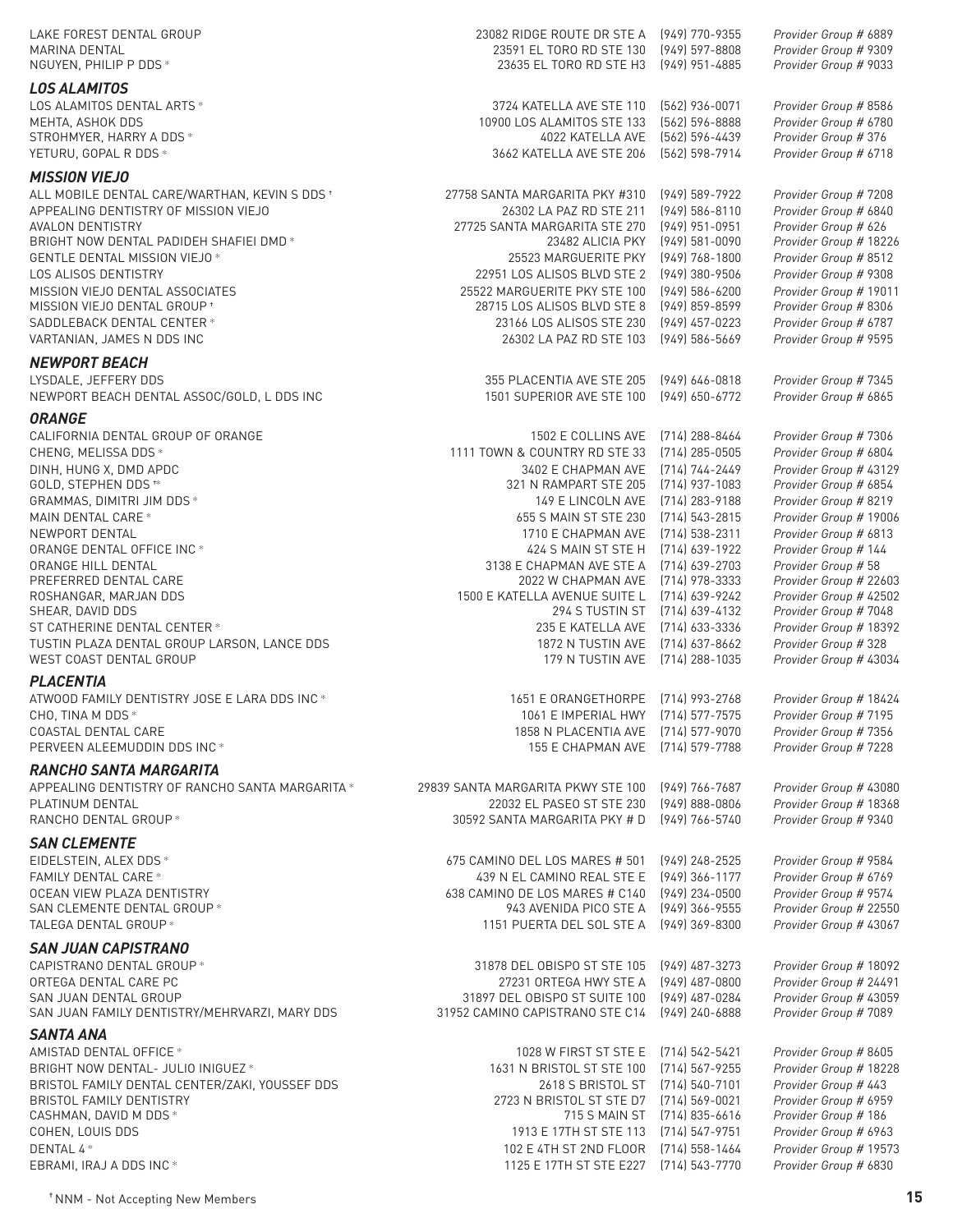| <b>FAMILY DENTISTRY*</b><br>HANNA FARID M DDS *<br>MAHALLATI DENTAL CORP/BAY DENTAL<br>MALEK, LAILA L DDS *<br>MANCHANDIA, CHANDRA R DDS *<br>NEWPORT DENTAL<br>PATEL, PRAKASH DDS, INC *<br>PENG, HANK J DDS *<br>ROZENOVICH, GRIGORY DDS *<br>SOUTH COAST DENTAL/ HEIDARINA, AKBAR DMD INC *<br>TOMITA, HARUMI DDS *<br>UNIVERSAL CARE DENTAL GROUP<br>VU, ANH DENTAL GROUP INC * | 516 W 17TH AVE STE A<br>1521 N BROADWAY ST<br>3620 S BRISTOL AVE STE 307<br>801 N TUSTIN AVE STE 504<br>1111 N BRISTOL ST STE K<br>3528 W FIRST ST<br>2637 N GRAND AVE<br>1311 N BROADWAY STE A<br>2720 S BRISTOL ST STE 104<br>2231 S BRISTOL<br>2209 S BRISTOL ST<br>1400 N MAIN ST<br>1311 N BROADWAY STE B | (714) 972-2506<br>$(714)$ 972-2801<br>[714] 540-2836<br>$(714)$ 550-0500<br>(714) 542-2133<br>[714] 839-8992<br>(714) 288-9980<br>$(714)$ 667-0411<br>$(714) 549 - 1409$<br>$(714)$ 556-1001<br>$[714] 662 - 3176$<br>(714) 480-0434<br>(714) 541-2723 | Provider Group # 748<br>Provider Group # 10270<br>Provider Group # 115<br>Provider Group # 11417<br>Provider Group # 351<br>Provider Group # 6917<br>Provider Group # 6873<br>Provider Group # 7166<br>Provider Group # 7120<br>Provider Group # 7028<br>Provider Group # 7408<br>Provider Group # 609<br>Provider Group # 8453 |
|-------------------------------------------------------------------------------------------------------------------------------------------------------------------------------------------------------------------------------------------------------------------------------------------------------------------------------------------------------------------------------------|----------------------------------------------------------------------------------------------------------------------------------------------------------------------------------------------------------------------------------------------------------------------------------------------------------------|--------------------------------------------------------------------------------------------------------------------------------------------------------------------------------------------------------------------------------------------------------|---------------------------------------------------------------------------------------------------------------------------------------------------------------------------------------------------------------------------------------------------------------------------------------------------------------------------------|
| WANG, JAMES H DDS *<br>WESTPARK FAMILY DENTAL OFFICE *                                                                                                                                                                                                                                                                                                                              | 410 N BRISTOL ST STE C<br>2413 W 17TH ST                                                                                                                                                                                                                                                                       | (714) 953-2198<br>$(714)$ 554-0513                                                                                                                                                                                                                     | Provider Group # 7399<br>Provider Group # 11296                                                                                                                                                                                                                                                                                 |
| <b>SEAL BEACH</b><br>NESSIM, MAGED Z DDS INC *                                                                                                                                                                                                                                                                                                                                      | 1058 BOLSA AVE                                                                                                                                                                                                                                                                                                 | (562) 594-4885                                                                                                                                                                                                                                         | Provider Group # 18086                                                                                                                                                                                                                                                                                                          |
| <b>STANTON</b><br>BRIGHT NOW DENTAL-BANG, JINNY<br>SMILE FACTORY DENTAL                                                                                                                                                                                                                                                                                                             | 11001 BEACH BLVD<br>7025 KATELLA AVE                                                                                                                                                                                                                                                                           | $[714] 891 - 6623$<br>(714) 229-1234                                                                                                                                                                                                                   | Provider Group # 13240<br>Provider Group # 43105                                                                                                                                                                                                                                                                                |
| <b>TUSTIN</b><br>A A FAMILY DENTISTRY<br>CALIFORNIA DENTAL CARE *<br>KISS, SIMONA D DDS *<br>REZAIAMIRI, NADIA R DDS<br><b>SHAH AMIT</b><br><b>TUSTIN DENTAL OFFICE *</b><br>ZAREH & ZAREH DENTAL INC                                                                                                                                                                               | 18102 IRVINE BLVD STE 205<br>12575 NEWPORT AVE STE B<br>18102 IRVINE BLVD STE 201<br>13372 NEWPORT AVE STE F<br>17602 SEVENTEENTH STREET STE 105<br>13721 NEWPORT AVE STE 1<br>13830 REDHILL AVE                                                                                                               | $(714) 731 - 5656$<br>(714) 731-6100<br>(714) 730-9656<br>$(714)$ 665-0898<br>$(714)$ 544-7511<br>$(714)$ 368-1400<br>(714) 832-1730                                                                                                                   | Provider Group # 122<br>Provider Group # 23320<br>Provider Group # 11922<br>Provider Group # 11914<br>Provider Group # 44002<br>Provider Group # 10561<br>Provider Group # 42340                                                                                                                                                |
| <b>WESTMINSTER</b><br>BUI, STEVE DDS <sup>**</sup><br>CHANG, CLIFF F DDS<br>JOYER JR, BOYD J DDS INC<br>MORCOS, SAM C DDS<br>NEWPORT DENTAL                                                                                                                                                                                                                                         | 15751 BROOKHURST ST STE 109<br>9842 BOLSA AVE STE 201B<br>15310 GOLDENWEST ST<br>6731 WESTMINSTER AVE STE 105<br>15458 BEACH BLVD                                                                                                                                                                              | (714) 775-4416<br>$(714)$ 418-0219<br>$(714)$ 893-2411<br>(714) 894-3306<br>(714) 898-3220                                                                                                                                                             | Provider Group # 7003<br>Provider Group # 8458<br>Provider Group # 6921<br>Provider Group # 7049<br>Provider Group # 6818                                                                                                                                                                                                       |
| <b>YORBA LINDA</b><br>ALPEZ FAMILY DENTISTRY *<br>HUNG, YUEN-SIANG DDS<br>MODI, KISHORI DDS *<br>PATHAK, JITENDRA N DDS *                                                                                                                                                                                                                                                           | 19751 ESPERANZA RD<br>21560 YORBA LINDA BLVD STE C<br>19831 YORBA LINDA BLVD STE A<br>19762 YORBA LINDA BLVD STE A                                                                                                                                                                                             | (714) 779-9870<br>$[714] 779 - 7666$<br>(714) 693-0990<br>[714] 777-5737                                                                                                                                                                               | Provider Group # 8792<br>Provider Group # 6667<br>Provider Group # 6776<br>Provider Group # 7202                                                                                                                                                                                                                                |
| <b>PLACER</b>                                                                                                                                                                                                                                                                                                                                                                       |                                                                                                                                                                                                                                                                                                                |                                                                                                                                                                                                                                                        |                                                                                                                                                                                                                                                                                                                                 |
| <b>ROSEVILLE</b><br>AMERICAN FAMILY DENTISTRY<br>ROSEVILLE DENTAL ASSOCIATES *<br>SHAARI, SAID DDS *<br><b>STAR DENTAL</b><br>UNIVERSAL CARE DENTAL *                                                                                                                                                                                                                               | 901 SUNRISE AVE STE A1<br>1079 SUNRISE AVE STE C<br>406 1/2 SUNRISE AVE STE 240<br>730 SUNRISE BLVD STE 140<br>1160 CIRBY WAY                                                                                                                                                                                  | $(916) 789 - 8530$<br>$(916) 784 - 3101$<br>$(916) 789 - 4568$<br>$(916) 773 - 6222$<br>(916) 772-1930                                                                                                                                                 | Provider Group # 2185<br>Provider Group # 24902<br>Provider Group # 9324<br>Provider Group # 25563<br>Provider Group # 8581                                                                                                                                                                                                     |
| <b>RIVERSIDE</b>                                                                                                                                                                                                                                                                                                                                                                    |                                                                                                                                                                                                                                                                                                                |                                                                                                                                                                                                                                                        |                                                                                                                                                                                                                                                                                                                                 |
| <b>BANNING</b><br>DENTAL WORKS *<br>PASS FAMILY DENTAL *<br><b>BEAUMONT</b><br>CHAR, LAWRENCE H DDS **                                                                                                                                                                                                                                                                              | 6350 W RAMSEY STE A<br>4240 W RAMSEY BLVD<br>701 HIGHLAND SPRINGS RD ST 10                                                                                                                                                                                                                                     | (909) 769-0466<br>[909] 849-4484<br>$(909) 845 - 2641$                                                                                                                                                                                                 | Provider Group # 759<br>Provider Group # 6687<br>Provider Group # 6702                                                                                                                                                                                                                                                          |
| PAI P JACOB DDS<br><b>CATHEDRAL CITY</b><br>CATHEDRAL CITY DENTAL GROUP *<br><b>GENTRY PLAZA DENTAL CARE *</b>                                                                                                                                                                                                                                                                      | 701 HIGHLAND SPRINGS AVE STE 11<br>68487 E PALM CYN DR BLDG 1<br>68555 RAMON RD STE D102                                                                                                                                                                                                                       | (909) 845-4557<br>(760) 328-6208<br>[760] 202-1171                                                                                                                                                                                                     | Provider Group # 25623<br>Provider Group # 6942<br>Provider Group # 7347                                                                                                                                                                                                                                                        |
| <b>CORONA</b><br>CORONA DENTAL GROUP<br>CORONA FAMILY DENTAL/DR FAHMY *<br>DENTAL ASSOCIATES OF CORONA *<br>DENTAL R US GROUP *<br>MC KINLEY DENTISTRY<br>RAJABI, JOSEPH DDS<br>SOUTH CORONA DENTAL GROUP*                                                                                                                                                                          | 161 MCKINLEY ST STE 102<br>1358 W 6TH ST<br>1380 EL SOBRANTE RD<br>1303 W 6TH ST STE 103<br>115 MC KINLEY STE 105<br>900 S MAIN STE 107<br>1312 E ONTARIO AVE STE 102                                                                                                                                          | (909) 737-3746<br>(909) 734-4620<br>(909) 273-9580<br>(909) 898-2101<br>$(909)$ 280-9300<br>(909) 734-4170<br>(909) 273-0370                                                                                                                           | Provider Group # 22312<br>Provider Group # 6944<br>Provider Group # 7269<br>Provider Group # 19906<br>Provider Group # 8298<br>Provider Group # 18430<br>Provider Group # 22311                                                                                                                                                 |

**16** \* Spanish Speaking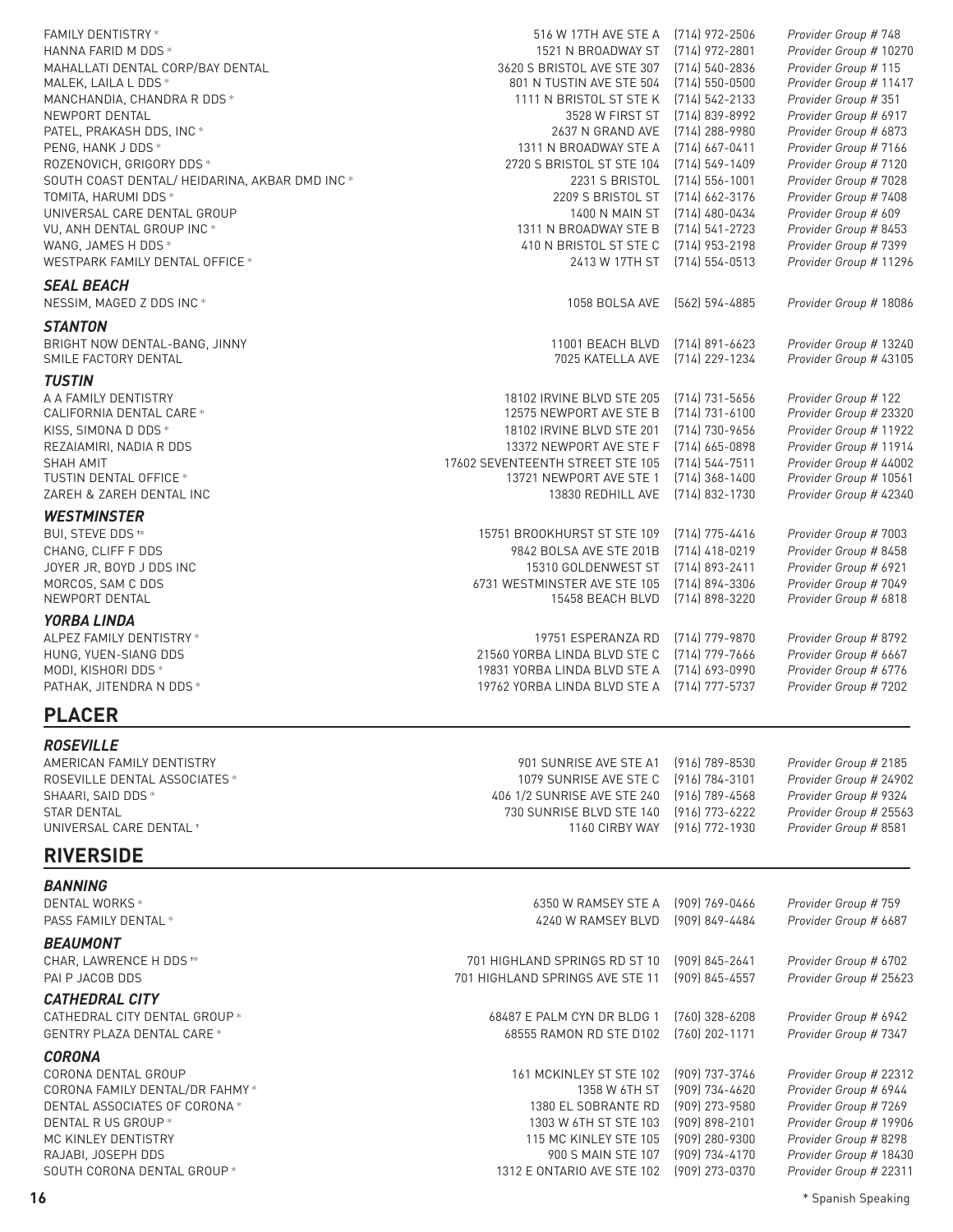| TOWN DENTAL PRACTICE                                        | 800 MAGNOLIA AVE STE 103                                | (909) 736-1822                       | Provider Group # 244                           |
|-------------------------------------------------------------|---------------------------------------------------------|--------------------------------------|------------------------------------------------|
| <b>HEMET</b>                                                |                                                         |                                      |                                                |
| FERNANDEZ, ARIEL DDS *                                      | 810 SAINT JOHN PL STE C                                 | (909) 652-4040                       | Provider Group # 6700                          |
| HEMET DENTAL CLINIC *                                       | 1525 W FLORIDA AVE                                      | (909) 652-2796                       | Provider Group # 6658                          |
| HEMET WEST DENTAL OFFICE/PETERSEN, KIRK DDS+                | 3232 W FLORIDA AVE                                      | (909) 652-4464                       | Provider Group # 7410                          |
| OAKES, LAWRENCE J*                                          | 255 N GILBERT AVE STE C2                                | (909) 766-4211                       | Provider Group # 7750                          |
| SKINNER, GREGORY C DDS                                      | 250 S LYON AVE STE B                                    | (909) 658-2354                       | Provider Group # 7065                          |
| <b>INDIAN WELLS</b><br>CRESSMAN CLARKE E DDS <sup>+</sup>   | 74900 US HWY 111 STE 110                                | (760) 836-0052                       | Provider Group # 8359                          |
| <b>INDIO</b>                                                |                                                         |                                      |                                                |
| DASON, SAM D DDS *                                          | 81955 HWY 111                                           | (760) 347-2331                       | Provider Group # 6883                          |
| LA QUINTA<br>LA QUINTA DENTAL GROUP *                       | 78595 HWY 111 STE 300                                   | (760) 771-0300                       | Provider Group # 18423                         |
| <b>LAKE ELSINORE</b>                                        |                                                         |                                      |                                                |
| ELSINORE HILLS FAMILY DENTISTRY                             | 31500 GRAPE STE 8                                       | (909) 471-1628                       | Provider Group # 19909                         |
| LAKE ELSINORE DENTAL GROUP                                  | 32235 MISSION TRAIL STE 8 9                             | $(909) 674 - 6808$                   | Provider Group # 6997                          |
| TUSCANY DENTAL *                                            | 361 RAILROAD CYN RD STE A                               | (909) 471-1400                       | Provider Group # 7745                          |
| <b>MENIFEE</b>                                              |                                                         |                                      |                                                |
| MENIFEE DENTAL GROUP *                                      | 29950 HAUN RD STE 302                                   | $(909) 679 - 1667$                   | Provider Group # 24120                         |
| MENIFEE VALLEY DENTAL GRP *                                 | 26910 NEWPORT RD STE B                                  | (909) 672-9457                       | Provider Group # 8508                          |
|                                                             |                                                         |                                      |                                                |
| <b>MIRA LOMA</b><br>MIRA LOMA DENTAL CENTER *               | 11058 LIMONITE AVE                                      | (909) 737-6005                       | Provider Group # 22313                         |
|                                                             |                                                         |                                      |                                                |
| <b>MORENO VALLEY</b>                                        |                                                         |                                      |                                                |
| CALIFORNIA DENTAL OFFICE *                                  | 12800 HEACOCK BLVD SUITE A1                             | (909) 247-2688                       | Provider Group # 6368                          |
| CHAKAR, JOSEPH M DDS                                        | 24463 SUNNYMEAD BLVD                                    | (909) 924-8266                       | Provider Group # 7036                          |
| FAMILY DENTAL OFFICE *<br>LAMPASI, JAMES P DDS <sup>+</sup> | 24760 SUNNYMEAD BLVD STE 103<br>22500 TOWN CIR STE 2074 | (909) 242-6242<br>$(909) 697 - 6800$ | Provider Group # 6802<br>Provider Group # 8198 |
| SILVOLA, ROBERT DDS +                                       | 12810 HEACOCK ST STE B103                               | (909) 242-3441                       | Provider Group # 6874                          |
| SUNNYMEAD VILLAGE DENTAL GROUP                              | 24515 ALESSANDRO BLVD                                   | (909) 242-4777                       | Provider Group # 6861                          |
| THAW MAUNGMAUNG R DDS *                                     | 24318 HEMLOCK AVE STE G2                                | (909) 243-5607                       | Provider Group # 22335                         |
| <b>MURRIETA</b>                                             |                                                         |                                      |                                                |
| MADISON SPRINGS DENTAL GROUP                                | 25285 MADISON AVE STE 107                               | (909) 698-3585                       | Provider Group # 11231                         |
| MURRIETA DENTAL GROUP *                                     | 25395 MADISON AVE STE 103                               | $(909) 696 - 5660$                   | Provider Group # 19866                         |
| MURRIETA DENTAL GROUP                                       | 40770 CALIFORNIA OAKS RD                                | [909] 677-3078                       | Provider Group # 9145                          |
| MURRIETA FAMILY DENTAL *                                    | 40643 CALIFORNIA OAKS RD                                | (909) 677-7779                       | Provider Group # 18262                         |
| <b>NORCO</b>                                                |                                                         |                                      |                                                |
| MAI, TRUC DDS & MAI, HIEU DDS                               | 1161 HIDDEN VALLEY PKWY STE 106                         | (909) 479-9410                       | Provider Group # 23660                         |
| NORCO DENTAL PRACTICE *                                     | 1260 HAMNER STE C D                                     | (909) 279-5200                       | Provider Group # 8534                          |
| NORCO FAMILY DENTAL GROUP *                                 | 2031 RIVER RD                                           | (909) 372-9094                       | Provider Group # 7696                          |
| <b>PALM DESERT</b>                                          |                                                         |                                      |                                                |
| BRUNSON, J TODD DDS **                                      | 72855 FRED WARING DR STE C18                            | (760) 776-5511                       | Provider Group # 7429                          |
| DENTISTRY ON THE MALL/NARULA, MOHENDER DMD *                | 72 840 HWY 111 STE 397                                  | (760) 340-5155                       | Provider Group # 7370                          |
| DESERT CROSSING DENTAL GROUP *                              | 72333 HIGHWAY 111 STE B                                 | (760) 674-9666                       | Provider Group # 10612                         |
| DESERT DENTAL CARE                                          | 44139 MONTEREY AVE STE E                                | (760) 340-4494                       | Provider Group # 10410                         |
| PALM DESERT DENTAL CENTER                                   | 73733 FRED WARING DR STE 207                            | (760) 773-0052                       | Provider Group # 22338                         |
| <b>PALM SPRINGS</b>                                         |                                                         |                                      |                                                |
| <b>GENTLE DENTAL DESERT DENTAL *</b>                        | 1111 TAHQUITZ CYN STE 210                               | (760) 327-1125                       | Provider Group # 6716                          |
| GILL, RICHARD J, DDS <sup>**</sup>                          | 1921 E TAHQUITZ CYN                                     | (760) 325-6480                       | Provider Group # 7240                          |
| KELLER, DANIEL R DDS                                        | 2145 E TAHQUITZ CYN STE 3                               | (760) 323-2517                       | Provider Group # 171                           |
| <b>PERRIS</b>                                               |                                                         |                                      |                                                |
| CROSSROADS FAMILY DENTAL GROUP *                            | 1675 N PERRIS BLVD STE A1                               | $(909)$ 940-0390                     | Provider Group # 7358                          |
| INLAND DENTAL GROUP OF PERRIS <sup>*</sup>                  | 2560 N PERRIS BLVD STE F1                               | $(909) 657 - 6466$                   | Provider Group # 7425                          |
| <b>RANCHO MIRAGE</b>                                        |                                                         |                                      |                                                |
| MIRAGE DENTAL CARE                                          | 42 501 RANCHO MIRAGE LANE                               | (760) 391-4515                       | Provider Group # 23715                         |
| <b>RIVERSIDE</b>                                            |                                                         |                                      |                                                |
| ARLINGTON DENTAL GROUP                                      | 3297 ARLINGTON AVE STE 101                              | $(909)$ 683-6055                     | Provider Group #394                            |
| CENTRAL RIVERSIDE DENTAL PRACTICE *                         | 3630 CENTRAL AVE STE 6                                  | (909) 682-1720                       | Provider Group # 6984                          |
| CHING, CLAYTON V DDS *                                      | 6086 BROCKTON AVE STE 1                                 | $(909) 684 - 5191$                   | Provider Group # 10416                         |
| DAHLBERG, PETER DDS <sup>*</sup>                            | 6850 BROCKTON STE 106                                   | $(909)$ 683-2006                     | Provider Group # 8180                          |
| FUNDEANU, JULIA DDS                                         | 6860 BROCKTON AVE STE 12                                | (951) 684-9917                       | Provider Group # 23685                         |
| KWON, VIVIAN DDS **<br>LA SIERRA FAMILY DENTISTRY *         | 2955 VAN BUREN BLVD STE H4<br>3410 LA SIERRA AVE STE D  | (909) 689-8544<br>(909) 354-9550     | Provider Group # 624<br>Provider Group # 1446  |
| LE, KHA D & LE, MEN T H/DENTAL CORP                         | 1857 UNIVERSITY AVE                                     | (909) 781-3021                       | Provider Group # 6832                          |
| LOW FAMILY DENTISTRY                                        | 6862 PALM AVE                                           | (909) 683-5490                       | Provider Group # 6950                          |
|                                                             |                                                         |                                      |                                                |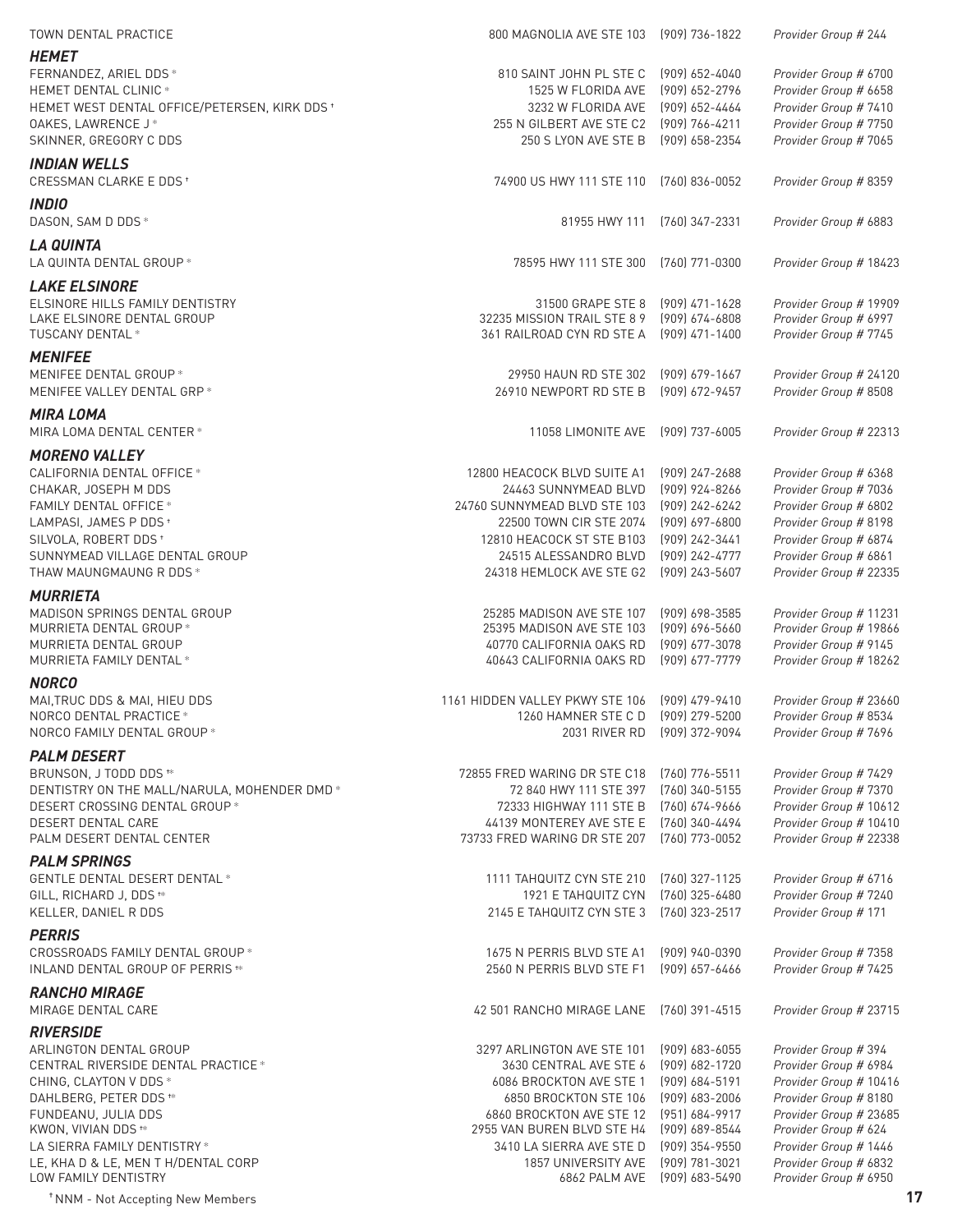| MANSOUR, MALEK K DDS                              | 7776 LIMONITE AVE                    | $(909)$ 360-0696            | Provider Group # 434   |
|---------------------------------------------------|--------------------------------------|-----------------------------|------------------------|
| NEWPORT DENTAL                                    | 3560 ARLINGTON AVE                   | $(909) 624 - 6199$          | Provider Group # 6806  |
| NEWPORT DENTAL                                    | 3724 LA SIERRA STE F1                | (909) 688-2400              | Provider Group # 6815  |
| NEWPORT DENTAL                                    | 3560 ARLINGTON AVE                   | (909) 680-1200              | Provider Group # 18261 |
| ORANGECREST FAMILY DENTISTRY *                    | 19348 VAN BUREN BLVD STE 117         | (909) 789-9905              | Provider Group # 23706 |
| PANCHAL, NIRMALA DDS *                            | 5515 VANBUREN BLVD                   | (909) 352-5838              | Provider Group # 7313  |
| PEARSON, DONALD DDS AND ASSOC *                   | 6900 BROCKTON AVE STE 2              | (909) 682-2245              | Provider Group # 6846  |
| RIVERSIDE DENTAL OFFICE *                         | 1485 UNIVERSITY AVE                  | (909) 784-4441              | Provider Group # 18393 |
| RIVERSIDE FAMILY DENTAL                           | 10286 INDIANA AVE                    | (909) 352-9747              | Provider Group # 7667  |
| STAR DENTAL GROUP *                               | 6071 MAGNOLIA AVE                    | (909) 680-1777              | Provider Group # 8355  |
| TYLER DENTAL GROUP/SAVANI, M J DDS +              | 4080 TYLER ST STE D                  | $(909)$ 359-0149            | Provider Group # 6919  |
| UNIVERSAL CARE DENTAL                             |                                      | 4024 12TH ST (909) 784-0636 | Provider Group # 10199 |
| <b>SAN JACINTO</b>                                |                                      |                             |                        |
|                                                   |                                      |                             |                        |
| SAN JACINTO DENTAL GROUP *                        | 701 ESPLANADE STE K                  | (909) 654-3424              | Provider Group # 23699 |
| SMITH, CRAIG M DDS **                             | 182 S RAMONA                         | (909) 654-7393              | Provider Group # 6669  |
| <b>TEMECULA</b>                                   |                                      |                             |                        |
| DENTAL ASSOCIATES OF TEMECULA AT PROMENADE MALL * | 40820 WINCHESTER RD STE 1500         | (909) 296-6788              | Provider Group # 9522  |
| PACIFIC DENTAL GROUP                              | 31754 US HWY 79 SOUTH                | (909) 694-5255              | Provider Group # 23300 |
| PALM PLAZA DENTAL CARE                            | 26475 YNEZ RD                        | $(909)$ 296-9661            | Provider Group # 10417 |
| TEMECULA DENTAL GROUP                             | 41593 WINCHESTER RD STE 211          | (909) 296-3366              | Provider Group # 10269 |
| TEMECULA DENTAL PRACTICE                          | 27487 YNEZ RD (909) 699-2144         |                             | Provider Group # 395   |
| TEMECULA VALLEY FAMILY DENTISTRY **               | 43057 MARGARITA RD STE C101          | (909) 506-6872              | Provider Group # 9343  |
| <b>VAIL RANCH FAMILY DENTISTRY</b>                | 33175 HWY 79 S SUITE C               | (909) 303-0441              | Provider Group # 19875 |
| <b>WILDOMAR</b>                                   |                                      |                             |                        |
|                                                   |                                      |                             |                        |
| CLINTON KEITH DENTAL GROUP *                      | 23905 CLINTON KEITH RD STE 108       | (909) 304-9700              | Provider Group # 19867 |
| <b>WINCHESTER</b>                                 |                                      |                             |                        |
| WINCHESTER DENTAL CENTER                          | 33040 SIMPSON RD                     | (909) 926-2489              | Provider Group # 10385 |
|                                                   |                                      |                             |                        |
| <b>SACRAMENTO</b>                                 |                                      |                             |                        |
|                                                   |                                      |                             |                        |
| <b>CITRUS HEIGHTS</b>                             |                                      |                             |                        |
| EVERLAST PROFESSIONAL DENTAL                      | 7861 GREENBACK LANE [916] 726-1819   |                             | Provider Group # 42465 |
| <b>ELK GROVE</b>                                  |                                      |                             |                        |
| RIVER CITY DENTAL GROUP *                         | 8461 ELK GROVE BLVD [916] 684-3747   |                             | Provider Group # 42464 |
|                                                   |                                      |                             |                        |
| <b>FAIR OAKS</b>                                  |                                      |                             |                        |
| RIVER CITY DENTAL GROUP                           | 8908 MADISON AVE (916) 536-5151      |                             | Provider Group # 9320  |
| <b>ORANGEVALE</b>                                 |                                      |                             |                        |
| BUCK, MICHAEL W DDS <sup>+</sup>                  | 6132 ILLINOIS AVE [916] 989-2420     |                             | Provider Group # 7072  |
|                                                   |                                      |                             |                        |
| <b>RANCHO CORDOVA</b>                             |                                      |                             |                        |
| R C, DENTAL                                       | 10390 COLOMA RD STE A [916] 368-0440 |                             | Provider Group # 7077  |
| RANCHO CORDOVA DENTAL ASSOCIATES                  | 10910 OLSON DR                       | (916) 638-3780              | Provider Group # 9321  |
| ZINFANDEL DENTAL PRACTICE                         | 2001 ZINFANDEL DR STE B 5            | $(916)$ 638-5833            | Provider Group # 42461 |
| <b>SACRAMENTO</b>                                 |                                      |                             |                        |
| JOHNSON, DAN DDS INC+                             | 8021 FLORIN RD                       | $(916)$ 383-5171            | Provider Group # 8297  |
| LONEY, ODEAN I DMD INC                            | 905 SECRET RIVER DR STE A            | [916] 428-5318              | Provider Group # 2101  |
| MADISON SQUARE DENTAL CARE *                      | 5777 MADISON AVE STE 890             | $(916)$ 344-6777            | Provider Group # 2055  |
| MORGAN, WILLIAM J DDS+                            | 3315 ALTA ARDEN STE B                | $(916)$ 483-8182            | Provider Group # 9400  |
| NATOMAS DENTAL CARE                               | 2321 NORTHGATE BLVD                  | $(916) 564 - 8088$          | Provider Group # 42462 |
| NGUYEN, YUEN DDS *                                | 3337 EL CAMINO AVE                   | (916) 483-2201              | Provider Group # 2110  |
| UNIQUE DENTAL CARE <sup>*</sup>                   | 3811 FLORIN RD STE 12 (916) 428-4325 |                             | Provider Group # 2307  |
| UNIVERSAL CARE DENTAL +                           |                                      |                             |                        |
|                                                   | 79 SCRIPPS DR STE 204                | (916) 565-2570              | Provider Group # 8582  |
| VARSHAWSKY, BRENT J DMD INC <sup>+</sup>          | 1901 WATT AVE STE 2                  | $(916)$ 483-5677            | Provider Group # 2123  |
| <b>SAN BERNARDINO</b>                             |                                      |                             |                        |
|                                                   |                                      |                             |                        |
| <b>ALTA LOMA</b>                                  |                                      |                             |                        |
| CARNELIAN FAMILY DENTISTRY *                      | 6626 CARNELIAN ST                    | $(909)$ 987-4113            | Provider Group # 61    |
| UPLAND DENTAL & ORTHODONTICS *                    | 11328 KENYON WAY                     | (909) 945-5800              | Provider Group # 8490  |
|                                                   |                                      |                             |                        |
| <b>APPLE VALLEY</b>                               |                                      |                             |                        |
| APPLE VALLEY DENTAL ASSOCIATES *                  | 20162 HWY 18 STE L                   | $(760)$ 946-1466            | Provider Group # 496   |
| APPLE VALLEY DENTAL OFFICE *                      | 18245 HWY 18 STE 3 & 4               | [760] 242-2977              | Provider Group # 744   |
| <b>CHINO</b>                                      |                                      |                             |                        |
| CHERUKURI, VIJAYA RAO DDS *                       | 12850 TENTH ST STE B2                | (909) 627-6699              | Provider Group # 254   |
| FIRMALINO FAMILY DENTISTRY INC                    | 14652 PIPELINE AVE STE A2            | (909) 393-5501              | Provider Group # 55    |
| GROUP DENTAL CENTER/CHAN, YEOU-REN*               | 5480 PHILADELPHIA ST STE D           | (909) 464-2399              | Provider Group # 1749  |
| UPLAND DENTAL AT CHINO*                           | 14335 PIPELINE AVE STE A             | (909) 902-0800              | Provider Group # 10604 |
|                                                   |                                      |                             |                        |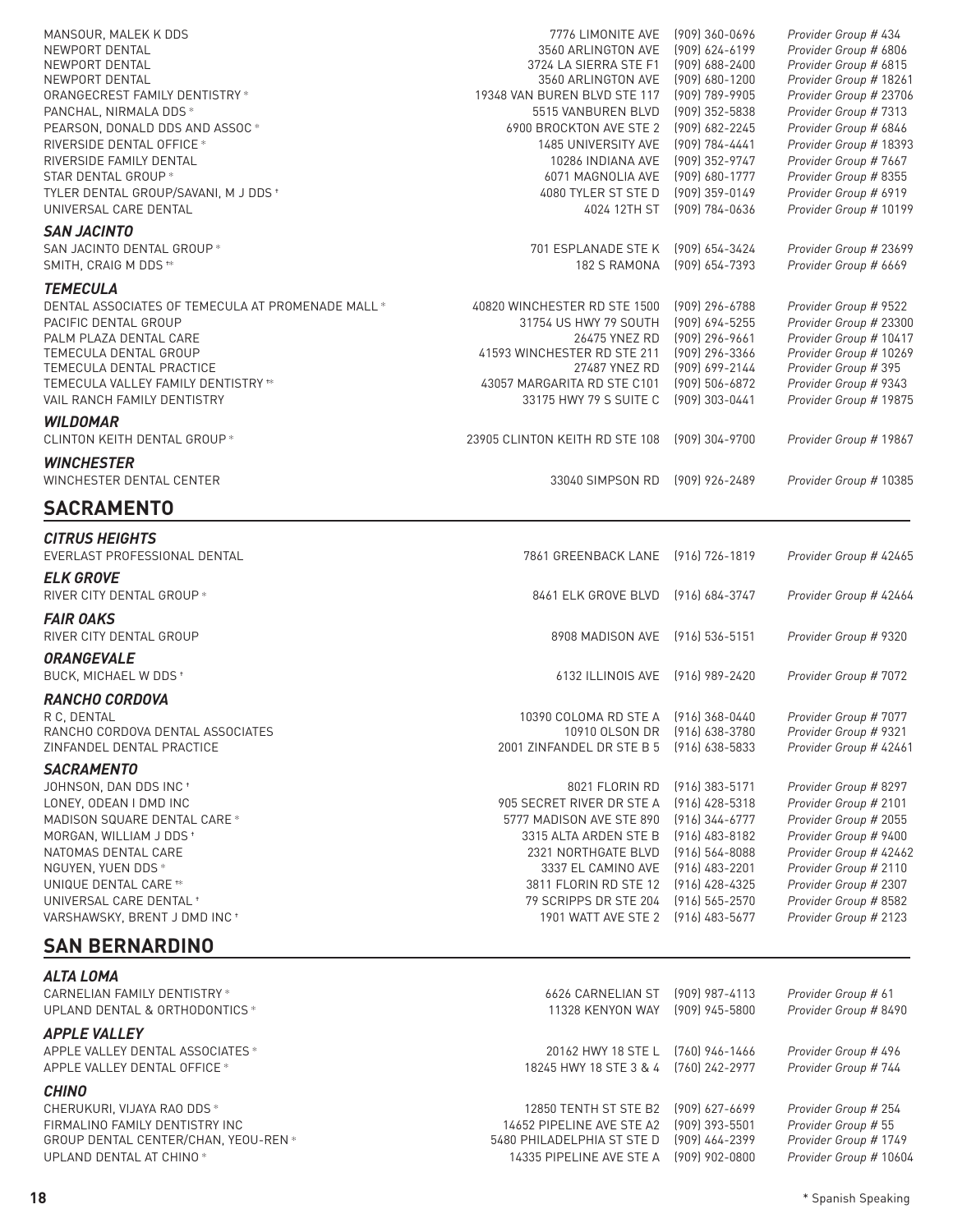| CHINO HILLS DENTAL GROUP*<br>KIM, STEVE DDS*                              | 3410 GRAND AVE STE F [909] 364-0001<br>2983 CHINO AVE STE A5 | (909) 628-7000                                | Provider Group # 18225<br>Provider Group # 125 |
|---------------------------------------------------------------------------|--------------------------------------------------------------|-----------------------------------------------|------------------------------------------------|
| <b>COLTON</b>                                                             |                                                              |                                               |                                                |
| <b>COLTON DENTAL</b><br>DENTAL ASSOCIATES OF COLTON/DR SUPRONO            | 1080 E WASHINGTON STE B                                      | 251 E VALLEY (909) 825-0545<br>(909) 783-9099 | Provider Group # 43033<br>Provider Group # 179 |
| ST PATRICK DENTAL CLINIC *                                                | 1200 E WASHINGTON ST STE F2 (909) 422-0885                   |                                               | Provider Group # 10406                         |
| <b>FONTANA</b>                                                            |                                                              |                                               |                                                |
| FONTANA DENTAL GROUP/LUBZUK, ANDRZEJ DDS **                               | 9193 SIERRA AVE STE D                                        | (909) 822-2226                                | Provider Group # 474                           |
| GUPTA'S DENTAL GROUP/GUPTA, JUGAL K DDS *                                 | 11623 CHERRY AVE STE B2                                      | (909) 355-1485                                | Provider Group # 49                            |
| <b>HERITAGE DENTAL CARE *</b>                                             | 7360 CHERRY AVE STE F340                                     | (909) 355-9350                                | Provider Group # 18259                         |
| SAHARA DENTAL                                                             | 17250 FOOTHILL BLVD STE E                                    | (909) 428-8500                                | Provider Group # 43108                         |
| SIERRA FAMILY DENTAL GROUP/DR JOUGLARD                                    | 9190 SIERRA BLVD STE 101                                     | (909) 356-4200                                | Provider Group # 420                           |
|                                                                           |                                                              |                                               |                                                |
| <b>GRAND TERRACE</b><br>AZURE HILLS DENTAL GROUP *                        | 22575 BARTON RD                                              | $(909)$ 825-6003                              | Provider Group # 18382                         |
|                                                                           |                                                              |                                               |                                                |
| <b>HESPERIA</b>                                                           |                                                              |                                               |                                                |
| DENTAL GROUP OF HESPERIA *                                                | 15776 MAIN ST STE 18                                         | (760) 949-8484                                | Provider Group # 45                            |
| DENTAL GROUP OF HESPERIA *                                                | 15776 MAIN STREET STE 18                                     | (760) 949-8484                                | Provider Group # 42507                         |
| <b>DESERT DENTIST*</b>                                                    | 15555 MAIN ST STE C3                                         | (760) 244-5047                                | Provider Group # 7188                          |
| DESERT VALLEY DENTAL/STROMBERG, LOUIS DDS                                 | <b>17247 MAIN ST</b>                                         | (760) 244-2625                                | Provider Group # 500                           |
| VICTOR VALLEY DENTAL GROUP *                                              | 16455 MAIN ST STE 17                                         | (760) 244-6077                                | Provider Group # 139                           |
| <b>LOMA LINDA</b>                                                         |                                                              |                                               |                                                |
| TABER, BRUCE L DDS *                                                      | 11175 MOUNTAIN VIEW AVE STE N                                | (909) 796-2299                                | Provider Group # 1424                          |
| <b>MONTCLAIR</b>                                                          |                                                              |                                               |                                                |
| FIRST DENTAL GROUP/CHANG, SIMON DDS *                                     | 9804 CENTRAL AVE                                             | (909) 625-9100                                | Provider Group # 414                           |
| JOHNSON, EBENEZER DDS                                                     | 9645 MONTE VISTA AVE STE 305                                 | [909] 621-6002                                | Provider Group # 104                           |
| LING, EMILY DDS/A PROFESSIONAL CORPORATION                                | 9197 CENTRAL AVE STE C                                       | (909) 398-1107                                | Provider Group # 7426                          |
| MONTCLAIR PLAZA DENTAL +                                                  | 5182 N MONTCLAIR PLZ LN                                      | (909) 626-3566                                | Provider Group # 347                           |
| PATEL RITA V                                                              | 9625 MONTE VISTA AVE STE 104                                 | (909) 624-7222                                | Provider Group # 42601                         |
| <b>ONTARIO</b>                                                            |                                                              |                                               |                                                |
| 60 & GROVE FAMILY DENTAL GROUP *                                          | 2413 S GROVE AVEUNE                                          | (909) 947-9700                                | Provider Group # 8217                          |
| ARCHIBALD RANCH DENTAL OFFICE                                             | 3065 S ARCHIBALD STE B                                       | (909) 923-3640                                | Provider Group # 7141                          |
| ESPARZA DENTISTRY*                                                        | 527 N PALM AVE STE 106                                       | (909) 984-3618                                | Provider Group # 441                           |
| EUCLID DENTAL CENTER                                                      | 2905 S EUCLID STE D                                          | (909) 391-4300                                | Provider Group # 24539                         |
| ONTARIO FAMILY DENTISTRY *                                                | 528 N FERN AVE                                               | (909) 460-9552                                | Provider Group # 10236                         |
| PANIAGUA, LUIS DDS *                                                      | 533 W HOLT BLVD STE B                                        | [909] 988-1992                                | Provider Group # 1441                          |
| PRIME DENTAL OFFICE *                                                     | 1049 W PHILADELPHIA ST                                       | (909) 391-2324                                | Provider Group # 5161                          |
| STANLEY, WILLIAM H DDS                                                    | 211 N EUCLID                                                 | [909] 983-9639                                | Provider Group # 101                           |
| SUTHAR, JASWANT J DDS                                                     | 2242 S MOUNTAIN AVE                                          | (909) 391-1549                                | Provider Group # 188                           |
| RANCHO CUCAMONGA                                                          |                                                              |                                               |                                                |
| FOOTHILL FAMILY DENTISTRY/DESAI, MANISHA S DDS <sup>+*</sup>              | 9724 FOOTHILL BLVD                                           | (909) 481-7876                                | Provider Group # 7409                          |
| <b>GROVE DENTAL GROUP</b>                                                 | 8283 GROVE AVE STE 208                                       | (909) 291-8625                                | Provider Group # 24905                         |
| HAVEN FAMILY DENTISTRY/HAN, JIN S DDS *                                   | 6331 HAVEN AVE STE 17                                        | (909) 945-2002                                | Provider Group # 638                           |
| LEE, JIA Y, DDS INC                                                       | 9320 BASELINE RD STE E                                       | (909) 989-5598                                | Provider Group # 43102                         |
| LLOYD, JEFFREY D DDS INC *                                                | 9310 BASELINE                                                | (909) 989-1868                                | Provider Group #399                            |
| NORTH RANCHO CUCAMONGA DENTAL GROUP *<br>RANCHO CUCAMONGA DENTAL CARE *   | 10797 FOOTHILL BLVD<br>10470 FOOTHILL BLVD STE 126           | $(909)$ 581-0888<br>(909) 989-7888            | Provider Group # 18358<br>Provider Group # 63  |
| STAR DENTAL GROUP/ETEMADI & PAYDAR *                                      | 12729 FOOTHILL BLVD STE F1                                   | $(909)$ 899-8757                              | Provider Group # 417                           |
|                                                                           |                                                              |                                               |                                                |
| <b>REDLANDS</b>                                                           |                                                              |                                               |                                                |
| BROOKSIDE DENTAL ASSOCIATES *                                             | 720 BROOKSIDE AVE STE 100                                    | (909) 798-7111                                | Provider Group # 56                            |
| CESARIO, JOHN J DDS INC <sup>*</sup>                                      | 233 CAJON ST STE 8                                           | (909) 798-7228                                | Provider Group # 18381                         |
| ELITE DENTAL ASSOCIATES                                                   | 245 TERRACINA BLVD STE 207A                                  | $(909)$ 798-4111                              | Provider Group # 44003                         |
| LOW, LAWRENCE DDS & LI, KENNETH DDS +                                     | 229 CAJON ST STE 3                                           | (909) 792-9217                                | Provider Group # 6940                          |
| ORANGE PLAZA DENTISTRY *<br>REDLANDS DENTAL ASSOCIATES/VINES, TERRY L DDS | 470 ORANGE ST<br>860 REDLANDS BLVD STE 105                   | (909) 793-4585<br>(909) 793-5270              | Provider Group # 7734<br>Provider Group # 7257 |
| REDLANDS DENTAL GROUP                                                     | 422 ORANGE ST                                                | (909) 792-7500                                | Provider Group # 22548                         |
| UNITED DENTAL GROUP/HASHIM, SUHAD DDS                                     | 434 CAJON ST STE 101                                         | (909) 793-8793                                | Provider Group # 150                           |
| <b>RIALTO</b>                                                             |                                                              |                                               |                                                |
| DENTAL CARE OF RIALTO*                                                    | 1817 N RIVERSIDE AVE                                         | (909) 879-1024                                | Provider Group # 8183                          |
| FAMILY DENTISTRY/JOHNSON, EBENEZER DDS *                                  | 511 S RIVERSIDE AVE                                          | (909) 820-2274                                | Provider Group # 7327                          |
| GHATNEKAR, NEELA J DDS *                                                  | 1786 N RIVERSIDE AVE STE 5                                   | (909) 874-0323                                | Provider Group # 6847                          |
| RIALTO DENTAL GROUP *                                                     | 1629 S RIVERSIDE AVE                                         | (909) 421-2225                                | Provider Group # 20407                         |
|                                                                           |                                                              |                                               |                                                |
| <b>SAN BERNARDINO</b>                                                     |                                                              |                                               |                                                |
| AMERICAN FAMILY DENTAL CARE/DR KUTNER *                                   | 695 W HIGHLAND AVE<br>1879 N WESTERN AVE                     | (909) 881-2545<br>$(909)$ 887-1212            | Provider Group # 191<br>Provider Group # 6925  |
| ANDERSON, WALTER L DDS *<br>ARROWHEAD FAMILY DENTISTRY *                  | 407 S E ST                                                   | (909) 889-3300                                | Provider Group # 366                           |
|                                                                           |                                                              |                                               |                                                |

*CHINO HILLS*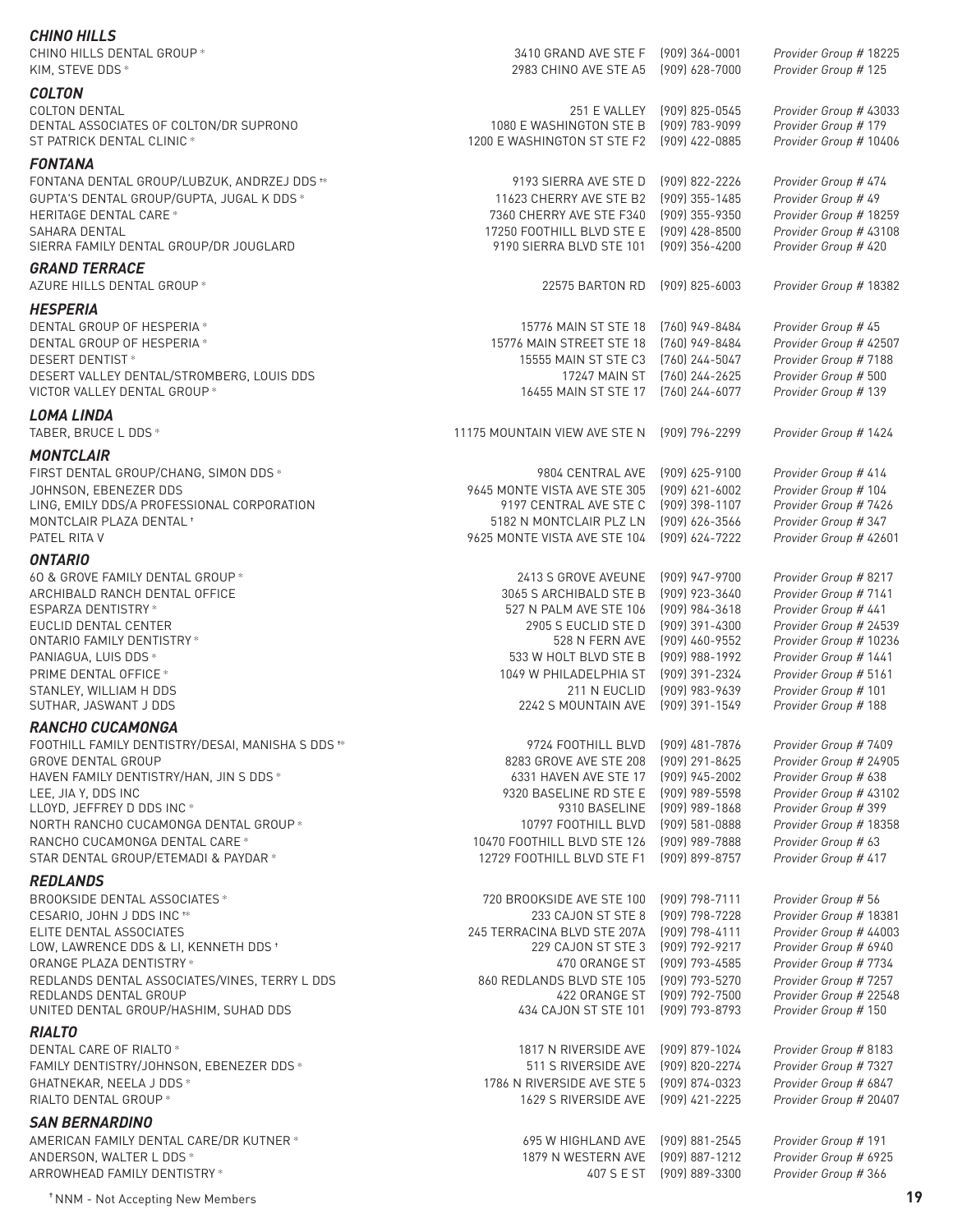| CITRUS DENTAL/DIAZ, MICHAEL DDS *                              | 2015 DINERS CT                                | $(909) 890 - 0050$                   | Provider Group # 419                          |
|----------------------------------------------------------------|-----------------------------------------------|--------------------------------------|-----------------------------------------------|
| FRONDA, MELQUIADES F DMD *                                     | 2102 N ARROWHEAD AVE STE B                    | (909) 882-3706                       | Provider Group # 6945                         |
| HOVSEP NARGIZYAN DDS                                           | 1655 N MOUNT VERNON AVE STE B                 | (909) 885-8707                       | Provider Group # 42505                        |
| <b>INLAND DENTAL CENTER</b>                                    | 599 INLAND CTR DR STE 110                     | $(909)$ 384-1111                     | Provider Group # 762                          |
| LUKE, CHINTANA V DDS *                                         | 1850 S WATERMAN AVE STE B                     | (909) 890-1529                       | Provider Group # 373                          |
| ORANGE SHOW DENTAL CARE INC *                                  | 1113 S E ST                                   | (909) 885-0969                       | Provider Group # 203                          |
| SOUTHLAND DENTAL GROUP                                         | 399 E HIGHLAND STE 120                        | (909) 881-0645                       | Provider Group # 10490                        |
| THE SAN BERNARDINO DENTAL GROUP                                | 575 W 5TH ST                                  | [909] 888-6581                       | Provider Group # 176                          |
| VARGAS, LUIS DDS<br>WATERMAN DENTAL CENTER/GARCIA, OSVALDO DDS | 965 S E ST STE N<br>1428 N WATERMAN AVE STE A | $(909)$ 885-6262<br>$(909)$ 889-1111 | Provider Group # 7351<br>Provider Group # 421 |
| WILDWOOD DENTAL ASSOCIATES                                     | 3972 N WATERMAN AVE STE 110                   | (909) 886-4864                       | Provider Group # 1734                         |
| <b>UPLAND</b>                                                  |                                               |                                      |                                               |
| CHANG, PAUL C DENTAL INC *                                     | 600 N MOUNTAIN AVE STE D205                   | $(909)$ 985-9866                     | Provider Group # 329                          |
| CHERN JANE Y DDS INC <sup>+</sup>                              | 288 S MOUNTAIN AVE                            | (909) 920-5222                       | Provider Group # 20401                        |
| CHIANG, ERIC C DDS *                                           | 1273 W 7TH ST                                 | (909) 920-9543                       | Provider Group # 8308                         |
| INLAND EMPIRE DENTAL/BHATIA, VINOD K DDS                       | 1049 W FOOTHILL BLVD                          | (909) 985-1966                       | Provider Group # 7156                         |
| UPLAND DENTAL & ORTHODONTICS/HUNG, YUEN-SIANG *                | 1268 W FOOTHILL BLVD                          | $(909)$ 981-4111                     | Provider Group # 6980                         |
| <b>VICTORVILLE</b>                                             |                                               |                                      |                                               |
| DESERT VALLEY DENTAL GROUP *                                   | 13622 BEAR VLY RD STE 10                      | [760] 245-2010                       | Provider Group # 86                           |
| HI-COUNTRY DENTAL CARE **                                      | 13186 AMARGOSA RD                             | $(760)$ 241-8181                     | Provider Group # 8572                         |
| VICTORVILLE FAMILY DENTISTRY *                                 | 14495 7TH ST STE A                            | $(760)$ 245-7800                     | Provider Group # 85                           |
| VIEWPOINT DENTAL ASSOCIATES                                    | 15366 11TH ST STE E                           | $(760)$ 245-8616                     | Provider Group # 6953                         |
| <b>YUCAIPA</b>                                                 |                                               |                                      |                                               |
| <b>IMPERIAL DENTAL PRACTICE *</b>                              | 34880 YUCAIPA BLVD                            | (909) 797-1136                       | Provider Group # 6973                         |
| YUCAIPA FAMILY DENTISTRY/YEO, ELIOT M DDS *                    | 34488 YUCAIPA BLVD UNIT F                     | (909) 797-0303                       | Provider Group # 7427                         |
|                                                                |                                               |                                      |                                               |
| <b>SAN DIEGO</b>                                               |                                               |                                      |                                               |
| <b>BONITA</b>                                                  |                                               |                                      |                                               |
| <b>BONITA FAMILY DENTAL *</b>                                  | 4424 BONITA RD                                | $(619)$ 479-8703                     | Provider Group # 251                          |
| <b>CARLSBAD</b>                                                |                                               |                                      |                                               |
| CARLSBAD FAMILY DENTAL                                         | 2620 EL CAMINO REAL STE A                     | (760) 720-0966                       | Provider Group # 7248                         |
| CARLSBAD OPEN 7 DAYS DENTAL                                    | 5814 VAN ALLEN WAY STE 220                    | $(760)$ 918-9000                     | Provider Group # 10209                        |
| HOLLANDER, GARY DDS                                            | 1273 LAS FLORES DR                            | (760) 434-2526                       | Provider Group # 124                          |
| PLAZA FAMILY DENTAL GROUP *                                    | 2630 EL CAMINO REAL                           | [760] 434-1761                       | Provider Group # 356                          |
| <b>CHULA VISTA</b>                                             |                                               |                                      |                                               |
| BROADWAY DENTAL GROUP *                                        | 985 BROADWAY STE E                            | $(619)$ 422-3473                     | Provider Group # 23647                        |
| CHULA VISTA DENTAL ASSOCIATES                                  | 345 F ST STE 140                              | $(619)$ 476-1001                     | Provider Group # 183                          |
| CHULA VISTA DENTAL CARE                                        | 1177 BROADWAY STE 19                          | $(619)$ 409-1400                     | Provider Group # 18432                        |
| CHULA VISTA FAMILY DENTAL                                      | 690 E STREET                                  | $(619)$ 426-4160                     | Provider Group # 6708                         |
| DENTAL CHECK-UP                                                | 1010 BROADWAY STE 5                           | $(619)$ 422-0800                     | Provider Group # 545                          |
| FAMILY DENTAL GROUPS *                                         | 585 TELEGRAPH CYN RD                          | $(619)$ 421-7010                     | Provider Group # 253                          |
| MORA, J VICTOR DDS                                             | 1635 3RD AVE STE D                            | $(619)$ 420-4132                     | Provider Group # 10564                        |
| MORA, VICTOR J DDS *                                           | 480 4TH AVE STE 310                           | $(619)$ 425-8060                     | Provider Group # 141                          |
| PROFESSIONAL DENTAL, OF CHULA VISTA *                          | 301 THIRD AVE                                 | $(619)$ 476-1444                     | Provider Group # 416                          |
| TWIN OAKS FAMILY DENTISTRY                                     | 230 F ST STE D                                | $(619)$ 427-5262                     | Provider Group # 175                          |
| <b>CORONADO</b>                                                |                                               |                                      |                                               |
| WILLARDSEN, ARTHUR G DDS INC                                   | 501 A GRAND CARIBE CAUSEWAY                   | $(619)$ 575-6644                     | Provider Group # 8360                         |
| <b>DEL MAR</b>                                                 |                                               |                                      |                                               |
| DEL MAR PROFESSIONAL GROUP                                     | 13983 MANGO DR STE 104                        | (858) 792-6662                       | Provider Group # 205                          |
| <b>EL CAJON</b>                                                |                                               |                                      |                                               |
| EAST COUNTY DENTAL ASSOCIATES                                  | 700 N JOHNSON AVE STE P                       | $(619)$ 444-3127                     | Provider Group # 79                           |
| EAST COUNTY DENTAL CENTER                                      | 13465 CAMINO CANADA STE 110A                  | $(619)$ 390-3669                     | Provider Group # 8309                         |
| EL CAJON FAMILY DENTISTRY                                      | 2720 FLETCHER PKY                             | (619) 466-1292                       | Provider Group # 1736                         |
| HORIZON DENTAL GROUP                                           | 742 BROADWAY                                  | $(619)$ 440-0071                     | Provider Group #334                           |
| KOREL, YOSUF DDS *                                             | 1265 AVOCADO BLVD STE 102                     | (619) 444-3393                       | Provider Group # 413                          |
| MOLINA, ALBERT J DDS *                                         | 850 N 2ND ST                                  | $(619)$ 440-1818                     | Provider Group # 195                          |
| <b>ENCINITAS</b>                                               |                                               |                                      |                                               |
| BODEK, EDWARD DDS *                                            | 317 N EL CAMINO REAL STE 504                  | $(760)$ 436-8480                     | Provider Group # 8200                         |
| PACIFIC DENTAL CENTER **                                       | 156 N EL CAMINO REAL                          | $(760)$ 436-7222                     | Provider Group # 562                          |
| SAN DIEGO PREMIER DENTAL GROUP *                               | 1403 ENCINITAS BLVD STE D                     | (760) 943-7788                       | Provider Group # 22554                        |
| <b>VILLAGE SQUARE DENTAL</b>                                   | 1534 ENCINITAS BLVD                           | $(760)$ 944-0453                     | Provider Group # 19016                        |
| <b>ESCONDIDO</b>                                               |                                               |                                      |                                               |
| ACACIA DENTAL CARE                                             | 639 S ESCONDIDO BLVD                          | (760) 489-6197                       | Provider Group # 20406                        |
| ADVANCED DENTAL CARE                                           | 200 N ASH ST STE 200                          | (760) 738-8300                       | Provider Group # 23695                        |
| DEL LAGO DENTAL GROUP                                          | 3440 DEL LAGO BLVD STE C                      | (760) 746-8777                       | Provider Group # 7336                         |
| EL NORTE FAMILY DENTAL OFFICE/PRABHU, VIJAYA DDS *             | 306 W EL NORTE PKY STE D & E                  | $(760)$ 480-5600                     | Provider Group # 526                          |
| ESCONDIDO DENTAL GROUP *                                       | 860 W VLY PKWY STE 100                        | (760) 233-2266                       | Provider Group # 23740                        |
| 20                                                             |                                               |                                      | * Spanish Speaking                            |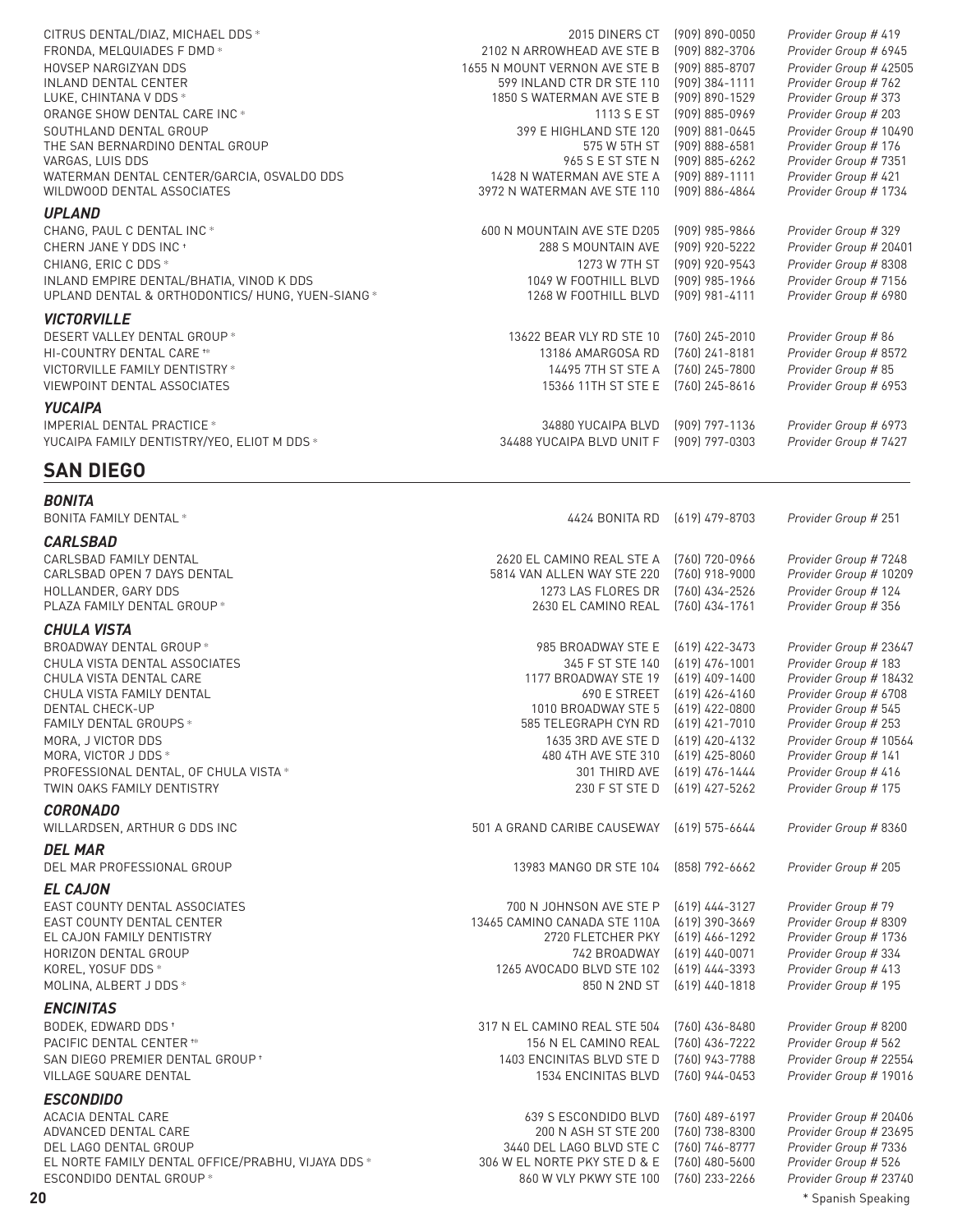| <b>FAMILYCARE DENTAL</b><br>HAPPY ANGEL DENTAL CARE *<br>KHAZIAN, JAMSHID DDS *<br>PROFESSIONAL DENTAL OF ESCONDIDO | 1114 W VALLEY PKY<br>1647 E VALLEY PKY<br>727 E GRAND AVE<br>636 N ESCONDIDO | (760) 738-1070<br>(760) 747-8777<br>(760) 738-7000<br>[760] 743-1516 | Provider Group # 182<br>Provider Group # 599<br>Provider Group # 110<br>Provider Group # 10254 |
|---------------------------------------------------------------------------------------------------------------------|------------------------------------------------------------------------------|----------------------------------------------------------------------|------------------------------------------------------------------------------------------------|
| VILLAGE DENTAL CENTER/RICKS & RICKS DDS *<br>YARI, L ALEX DDS **<br>ZAW PROFESSIONAL DENTAL CORPORATION             | 8895 LAWRENCE WELK DR<br>230 E FIFTH AVE<br>126 W EL NORTE PKY               | (760) 749-7500<br>(760) 738-9595                                     | Provider Group # 147<br>Provider Group # 463<br>Provider Group # 77                            |
|                                                                                                                     |                                                                              | (760) 741-8986                                                       |                                                                                                |
| <b>LA JOLLA</b><br>A PRIVATE DENTAL GROUP *                                                                         | 6794 LA JOLLA BLVD                                                           | (858) 729-1992                                                       | Provider Group # 24734                                                                         |
| LA JOLLA COSMETIC FAMILY DENTISTRY                                                                                  | 470 NAUTILUS ST STE 212                                                      | (858) 459-5591                                                       | Provider Group # 18083                                                                         |
| LA JOLLA DENTAL ARTS *                                                                                              | 7540 FAY AVE STE 42                                                          | (858) 729-9808                                                       | Provider Group # 9267                                                                          |
| LA JOLLA DENTAL GROUP                                                                                               | 8950 VILLA LA JOLLA STE 120B                                                 | (858) 455-9614                                                       | Provider Group # 8502                                                                          |
| UNIVERSITY TOWNE DENTAL GROUP OF LA JOLLA                                                                           | 4150 REGENTS PARK ROW STE 1130                                               | (858) 453-2070                                                       | Provider Group # 24098                                                                         |
| <b>LA MESA</b>                                                                                                      |                                                                              |                                                                      |                                                                                                |
| FLETCHER DENTAL CARE                                                                                                | 8881 FLETCHER PKWY STE 350                                                   | $(619)$ 469-4607                                                     | Provider Group # 23656                                                                         |
| GROSSMONT DENTAL GROUP                                                                                              | 5565 GROSSMONT CTR DR STE 459                                                | $(619)$ 464-3383                                                     | Provider Group # 1745                                                                          |
| LA MESA FAMILY DENTAL                                                                                               | 5652 LAKE MURRAY BLVD                                                        | $(619)$ 465-3393                                                     | Provider Group # 18251                                                                         |
| LA MESA FAMILY DENTAL *<br>SMILE HAVEN DENTAL CENTER *                                                              | 8881 FLETCHER PKWY STE 325<br>4700 SPRING ST STE 210                         | $(619) 697 - 2800$<br>$(619)$ 464-2801                               | Provider Group # 130<br>Provider Group # 497                                                   |
| VILLA, GUADALUPE DDS <sup>**</sup>                                                                                  | 5308 LAKE MURRAY STE C                                                       | $(619)$ 464-4411                                                     | Provider Group # 524                                                                           |
| <b>LAKESIDE</b>                                                                                                     |                                                                              |                                                                      |                                                                                                |
| CLOYD, JAMES A DDS **                                                                                               | 9929 CHANNEL RD                                                              | $(619)$ 561-4430                                                     | Provider Group # 211                                                                           |
| <b>LEMON GROVE</b>                                                                                                  |                                                                              |                                                                      |                                                                                                |
| <b>GROVE DENTAL GROUP</b>                                                                                           | 6963 BROADWAY                                                                | $(619)$ 464-7099                                                     | Provider Group # 7653                                                                          |
|                                                                                                                     |                                                                              |                                                                      |                                                                                                |
| <b>NATIONAL CITY</b><br>A AVENUE DENTAL *                                                                           | 705 A AVE                                                                    | $(619)$ 336-1900                                                     | Provider Group # 8601                                                                          |
| ALFONSO, ROSSANA T DDS                                                                                              | 2340 E 8TH ST STE H                                                          | $(619)$ 470-2558                                                     | Provider Group # 23670                                                                         |
| CITY DENTAL CENTER                                                                                                  | 936 HIGHLAND AVE                                                             | $(619)$ 474-6200                                                     | Provider Group # 123                                                                           |
| SOUTH BAY FAMILY DENTAL CENTER                                                                                      | 2 N EUCLID AVE STE ABC                                                       | $(619)$ 205-6363                                                     | Provider Group # 23697                                                                         |
| SOUTH BAY PLAZA DENTAL OFFICE *                                                                                     | 1210 E PLAZA BLVD STE 405                                                    | (619) 477-2787                                                       | Provider Group # 136                                                                           |
| SOUTH COAST DENTAL/DR LARIN *                                                                                       | 400 MILES OF CARS WAY STE A                                                  | $(619)$ 477-1970                                                     | Provider Group #117                                                                            |
| TOMA, THOMAS, DMD                                                                                                   | 3460 HIGHLAND AVE STE D                                                      | $(619)$ 420-1100                                                     | Provider Group # 8323                                                                          |
| <b>OCEANSIDE</b>                                                                                                    |                                                                              |                                                                      |                                                                                                |
| A + GENTLE DENTAL OF OCEANSIDE *<br>COLLEGE DENTAL GROUP                                                            | 2216 EL CAMINO REAL STE 121<br>467 COLLEGE BLVD STE 2                        | (760) 439-7800<br>$(760)$ 631-3060                                   | Provider Group # 57<br>Provider Group # 1739                                                   |
| DENTISTRY 2000 *                                                                                                    | 3529 CANNON RD STE 2G                                                        | [760] 945-7000                                                       | Provider Group # 9330                                                                          |
| MIRA COSTA DENTAL GROUP **                                                                                          | 3502 COLLEGE BLVD STE B                                                      | (760) 941-7502                                                       | Provider Group # 343                                                                           |
| SEASIDE FAMILY DENTAL *                                                                                             | 3142 VISTA WAY STE 305                                                       | [760] 722-1416                                                       | Provider Group # 10559                                                                         |
| SOUTH OCEANSIDE DENTAL GROUP *                                                                                      | 2484 VISTA WAY STE B                                                         | (760) 439-0334                                                       | Provider Group # 43113                                                                         |
| <b>POWAY</b>                                                                                                        |                                                                              |                                                                      |                                                                                                |
| A POWAY DENTAL GROUP *                                                                                              | 13422 POMERADO RD STE 201                                                    | $(858) 679 - 6660$                                                   | Provider Group # 1742                                                                          |
| ASWAD SUHIR DDS                                                                                                     | 13514 POMERADO RD STE A                                                      | (858) 486-2328                                                       | Provider Group # 25625                                                                         |
| FINK, DENNIS DDS<br>POWAY FAMILY DENTAL GROUP *                                                                     | 12620 MONTE VISTA RD STE D<br>13616 POWAY RD STE 100                         | (858) 485-8800<br>(858) 391-9300                                     | Provider Group # 501<br>Provider Group # 24893                                                 |
| POWAY FAMILY DENTISTRY                                                                                              | 15706 POMERADO RD STE 201                                                    | (858) 674-5252                                                       | Provider Group #72                                                                             |
| SORIANO, ALBERT MAS                                                                                                 | 12307 B POWAY RD                                                             | (858) 668-3390                                                       | Provider Group # 43114                                                                         |
| <b>SAN DIEGO</b>                                                                                                    |                                                                              |                                                                      |                                                                                                |
| AESTHETIC DENTAL PRACTICE *                                                                                         | 4242 CAMINO DEL RIO N STE 24                                                 | $(619) 640 - 3400$                                                   | Provider Group # 18411                                                                         |
| APPLE DENTAL                                                                                                        | 1540 FERN ST                                                                 | $(619)$ 236-8888                                                     | Provider Group # 8353                                                                          |
| ARDJMAND KAMBIZ DDS *                                                                                               | 4230 1/2 30TH ST                                                             | $(619)$ 282-1007                                                     | Provider Group # 7177                                                                          |
| BANNISTER, JEROME A DDS *                                                                                           | 4370 PALM AVE STE C                                                          | $(619)$ 428-8682                                                     | Provider Group # 750                                                                           |
| BERNARDO DENTAL OFFICE *<br><b>BLACK MOUNTAIN FAMILY DENTISTRY</b>                                                  | 16466 BERNARDO CTR STE 185<br>9484 BLACK MOUNTAIN RD                         | (858) 676-1845<br>(858) 271-9393                                     | Provider Group # 418<br>Provider Group # 25627                                                 |
| <b>BRIGHTCARE DENTAL</b>                                                                                            | 3078 UNIVERSITY AVE                                                          | (619) 295-8891                                                       | Provider Group # 9582                                                                          |
| CALIFORNIA SMILE, MISSION VALLEY LLC                                                                                | 5638 MISSION CTR RD STE 104                                                  | (619) 293-7164                                                       | Provider Group # 208                                                                           |
| CARLO, WILLIAM V DMD APDC                                                                                           | 3333 5TH AVE                                                                 | $(619)$ 299-2550                                                     | Provider Group # 1737                                                                          |
| CARMEL PLAZA DENTAL CENTER/LUBAN, MARK DDS *                                                                        | 11738 CARMEL MOUNTAIN RD                                                     | (858) 675-1180                                                       | Provider Group # 445                                                                           |
| CLAIREMONT FAMILY DENTAL GROUP<br>COMPREHENSIVE HEALTH CENTER                                                       | 3670 CLAIREMONT DR STE 14<br>3177 OCEAN VIEW BLVD                            | (858) 273-0540<br>$(619)$ 231-9300                                   | Provider Group # 189<br>Provider Group # 7004                                                  |
| DERAKSHAN, RAY DMD INC *                                                                                            | 11134 RANCHO CARMEL STE 103                                                  | $(858)$ 485-1010                                                     | Provider Group # 18418                                                                         |
| DUNNY, JAMES A DDS                                                                                                  | 11968 BERNARDO PLAZA DR                                                      | $(858)$ 451-2555                                                     | Provider Group # 118                                                                           |
| EXTREME SMILE MAKEOVER                                                                                              | 5927 BALBOA AVE                                                              | (858) 751-5733                                                       | Provider Group # 23701                                                                         |
| <b>FAMILY DENTISTRY</b>                                                                                             | 5059 EL CAJON BLVD                                                           | $(619)$ 265-2467                                                     | Provider Group # 23342                                                                         |
| GHASSEMI, A R DDS & MOJAVER, NINA DDS **<br>HILLCREST FAMILY DENTAL                                                 | 12750 CARMEL COUNTRY STE 213<br>3330 3RD AVE STE 400                         | (858) 481-8107<br>$(619)$ 291-8750                                   | Provider Group # 8553<br>Provider Group # 129                                                  |
| KATNIK, RICHARD D DDS INC                                                                                           | 7319 CLAIREMONT MESA BLVD                                                    | $(858) 569 - 9651$                                                   | Provider Group # 127                                                                           |
| LAGDA, EVELYN G DMD INC                                                                                             | 11231 CAMINO RUIZ STE E                                                      | (858) 689-9846                                                       | Provider Group # 121                                                                           |
| MESA DENTAL <sup>+</sup>                                                                                            | 7625 MESA COLLEGE DR STE 100                                                 | (858) 514-4290                                                       | Provider Group # 25624                                                                         |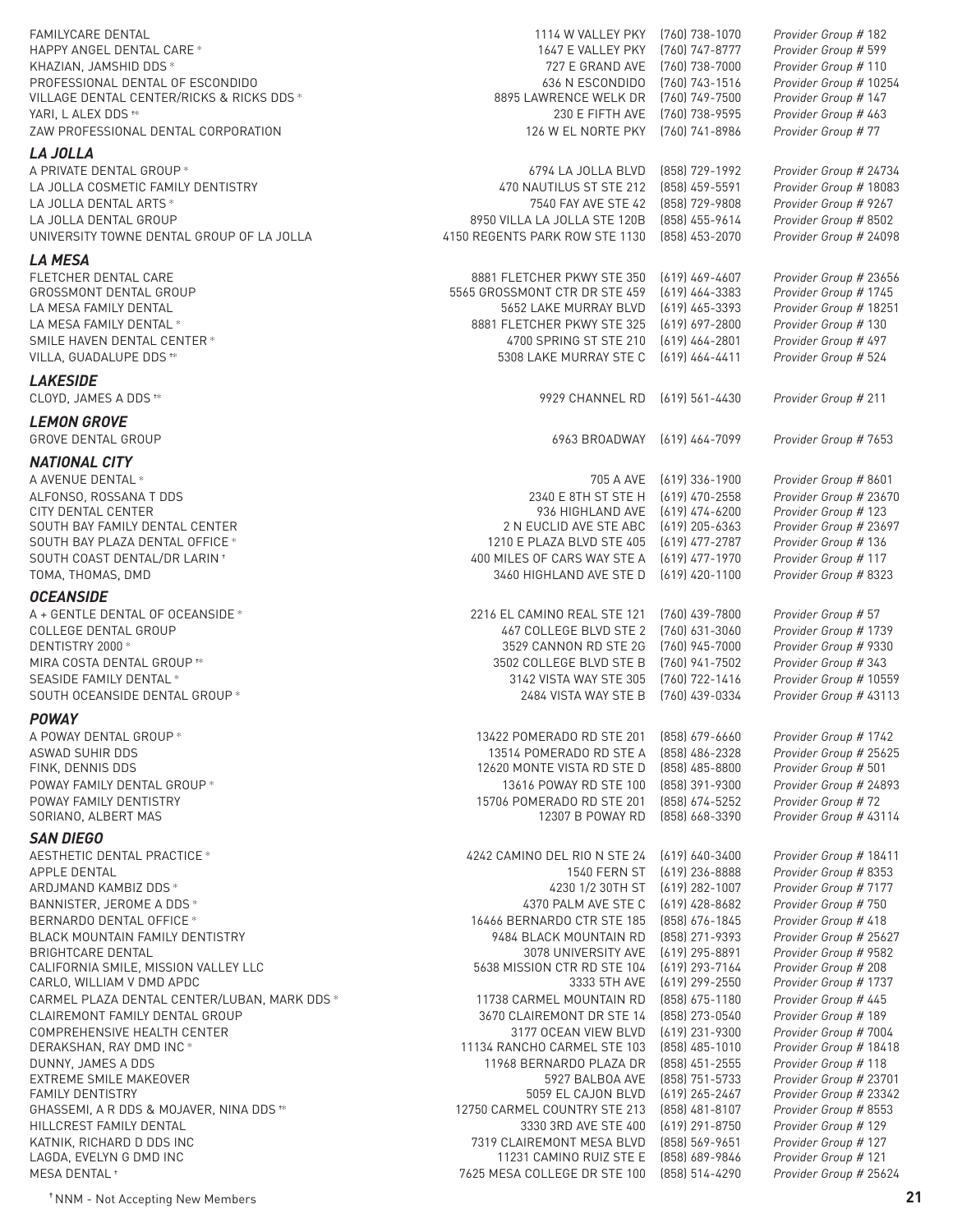| MESA FAMILY DENTAL *                                          | 5450 CLAIREMONT MESA BLVD # C   | (858) 503-6789     | Provider Group # 9037  |
|---------------------------------------------------------------|---------------------------------|--------------------|------------------------|
| MIRA MESA DENTAL CARE                                         | 6755 MIRA MESA BLVD STE 142     | (858) 457-7747     | Provider Group # 572   |
| MISSION VALLEY DENTAL GROUP *                                 | 2650 CAMINO DEL RIO N STE 102   | $(619)$ 298-0521   | Provider Group # 145   |
| MOORE, GENE P DDS *                                           | 286 N EUCLID AVE STE 201        | $(619)$ 263-6683   | Provider Group # 348   |
| ORANGE FAMILY DENTAL **                                       | 4352 ORANGE AVE                 | $(619)$ 280-4861   | Provider Group # 8539  |
| PACIFIC DENTAL                                                | 9330 MIRA MESA BLVD STE B       | (858) 693-9070     | Provider Group # 19557 |
| PENASQUITOS POINT FAMILY DENTISTRY                            | 12798 RANCHO PENASQUITOS BLVD   | (858) 484-9776     | Provider Group # 194   |
| PROFESSIONAL DENTAL OF LA JOLLA *                             | 9339 GENESEE STE 240            | (858) 552-1244     | Provider Group # 438   |
| PROFESSIONAL DENTAL OF NORTH COUNTY                           | 9855 ERMA RD STE 108            | (858) 578-9020     | Provider Group # 575   |
| RANCHO BERNARDO COSMETIC & FAMILY DENTAL CARE **              | 12405 RANCHO BERNARDO RD        | (858) 385-1838     | Provider Group # 22315 |
| RANCHO DENTAL GROUP                                           | 1442 UNIVERSITY AVE             | $(619)$ 297-6104   | Provider Group # 442   |
| <b>RGB DENTAL</b>                                             | 16471 BERNARDO CTR DR STE 200   | (858) 673-9200     | Provider Group # 11903 |
| RIEDLER, MARK J DDS                                           | 4167 OHIO ST                    | $(619)$ 281-6635   | Provider Group # 232   |
| RITE FAMILY DENTAL *                                          | 12330 CARMEL MOUNTAIN RD STE C4 | $(858)$ 485-0555   | Provider Group # 19865 |
| SCRIPPS FAMILY & COSMETIC DENTISTRY *                         | 9855 ERMA RD STE 137            | (858) 566-8516     | Provider Group # 24892 |
| SMILE ON THE BAY *                                            | 3737 MORAGA AVE STE 307 B RD    | (858) 273-1631     | Provider Group # 151   |
| <b>SOFT TOUCH DENTAL</b>                                      | 3735 CLAIREMONT MESA BLVD       | (858) 274-8200     | Provider Group # 11229 |
| SORRENTO VALLEY DENTAL ASSOC *                                | 11230 SORRENTO VLY RD STE 130   | (858) 458-9126     | Provider Group # 184   |
| SUNSHINE DENTAL OFFICE *                                      | 9888 CARMEL MOUNTAIN RD STE B   | (858) 780-8870     | Provider Group # 8784  |
| TIERRASANTA FAMILY DENTAL GROUPS<br><b>WEST VIEW DENTAL *</b> | 10645 TIERRASANTA BLVD STE B    | (858) 277-6080     | Provider Group # 415   |
|                                                               | 13350 CAMINO DEL SUR STE 6      | (858) 484-9977     | Provider Group # 24725 |
| YANG JIN DDS MS INC                                           | 4310 GENESEE AVE STE 108 B      | (858) 292-6998     | Provider Group # 23700 |
| <b>SAN MARCOS</b>                                             |                                 |                    |                        |
| DURKIN, ANNA DDS *                                            | 1344 E MISSION RD STE C         | (760) 740-0070     | Provider Group # 24122 |
| SAN MARCOS DENTAL GROUP *                                     | 709 CENTER DRIVE STE 101        | (760) 746-2045     | Provider Group # 23704 |
| <b>SAN YSIDRO</b>                                             |                                 |                    |                        |
| SAN YSIDRO DENTAL CARE *                                      | 2004 DAIRY MART RD STE 120      | $(619)$ 428-2436   | Provider Group # 9570  |
| SAN YSIDRO HEALTH CENTER                                      | 4004 BEYER BLVD                 | $(619) 662 - 4180$ | Provider Group # 8169  |
| <b>SANTEE</b>                                                 |                                 |                    |                        |
| REIDY, EDWARD T DDS                                           | 9280 MAST BLVD                  | $(619)$ 449-8530   | Provider Group # 81    |
| SANTEE COTTONWOOD DENTAL/DOMBROW, DONALD DDS                  | 9715 MISSION GORGE RD           | $(619)$ 448-7444   | Provider Group # 409   |
| TOWN CENTER DENTAL GROUP *                                    | 9862 E MISSION GORGE RD STE E   | $(619) 596 - 1600$ | Provider Group # 24097 |
|                                                               |                                 |                    |                        |
| <i><b>SOLANA BEACH</b></i>                                    |                                 |                    |                        |
| LOMAS SANTA FE DENTAL *                                       | 530 LOMAS SANTA FE DR STE 5     | (858) 755-7149     | Provider Group # 18431 |
| MAROON JOHN P DDS *                                           | 130 S SOLANO HILLS DR           | $(858)$ 259-8400   | Provider Group # 23711 |
| VERDUNA, CLAUDIO M DDS *                                      | 512 VIA DE LA VALLE             | (858) 755-4221     | Provider Group # 19907 |
| <b>SPRING VALLEY</b>                                          |                                 |                    |                        |
| CARMICHAEL, CHARLIE F DDS                                     | 8300 PARADISE VLY RD STE 122    | (619) 479-9143     | Provider Group #73     |
| <b>VISTA</b>                                                  |                                 |                    |                        |
| BREEZE HILL FAMILY DENTAL CARE                                | 610 S MELROSE DRIVE             | (760) 941-9000     | Provider Group # 499   |
| CALIFORNIA SMILE- VISTA LLC                                   | 1680 S MELROSE AVE STE 108      | (760) 727-6800     | Provider Group # 436   |
| FELLARS, DONALD DDS                                           | 1000 E VISTA WAY                | (760) 940-4266     | Provider Group # 54    |
| GARNER, RONALD R DDS **                                       | 612 E VISTA WAY                 | (760) 724-2113     | Provider Group # 521   |
| PALOMAR PARK DENTAL *                                         | 3211-A BUSINESS PARK DR         | (760) 598-8881     | Provider Group # 10231 |
| VISTA DENTAL GROUP *                                          | 435 B SOUTH MELROSE DR          | (760) 758-7580     | Provider Group # 24536 |
| VISTA FAMILY DENTAL *                                         | 985 S SANTA FE AVE STE 5        | (760) 940-8410     | Provider Group # 23668 |

### **SAN FRANCISCO**

| <b>SAN FRANCISCO</b>                    |                           |                  |                        |
|-----------------------------------------|---------------------------|------------------|------------------------|
| ALLEGRO DENTAL GROUP                    | 4585 MISSION ST           | (415) 584-8500   | Provider Group # 42388 |
| BERDICHEVSKY, MIKHAIL DDS *             | 4444 GEARY STE 303        | (415) 386-5590   | Provider Group # 7154  |
| COMMUNITY DENTAL OFFICE                 | 2494 MISSION STREET       | (415) 821-1200   | Provider Group # 2056  |
| KIISK. MAT DDS <sup>+*</sup>            | 3100 19TH AVE             | (415) 584-2537   | Provider Group # 8776  |
| MIRANDA AND MANUEL DENTAL OFFICE        | 4749 MISSION ST           | (415) 469-7444   | Provider Group # 7249  |
| MISSION PREMIER DENTAL GROUP            | 4851 MISSION ST           | (415) 841-9200   | Provider Group # 22333 |
| NORIEGA DENTAL                          | 3749 NORIEGA ST           | (415) 661-8851   | Provider Group # 9092  |
| RICHMOND DENTAL CARE                    | 4312 GEARY BLVD           | (415) 752-5605   | Provider Group # 10570 |
| SOUTH VAN NESS DENTAL GROUP *           | 240 SHOTWELL ST STE 230   | (415) 431-9797   | Provider Group # 2074  |
| SUNSET PREMIER DENTAL                   | 2415 NORIEGA ST           | (415) 682-2415   | Provider Group # 24894 |
| TAN, MERCEDES L DMD INC                 | 4318 GEARY BLVD STE 201   | (415) 751-8200   | Provider Group # 2068  |
| VAISMAN, LILYA PROFESSIONAL DENTAL CORP | 760 LA PLAYA              | (415) 221-5592   | Provider Group # 2052  |
| VAN NESS DENTAL GROUP                   | 2243 VAN NESS AVE STE 101 | $(415)$ 441-2098 | Provider Group # 2073  |

### **SAN JOAQUIN**

*LOCKEFORD*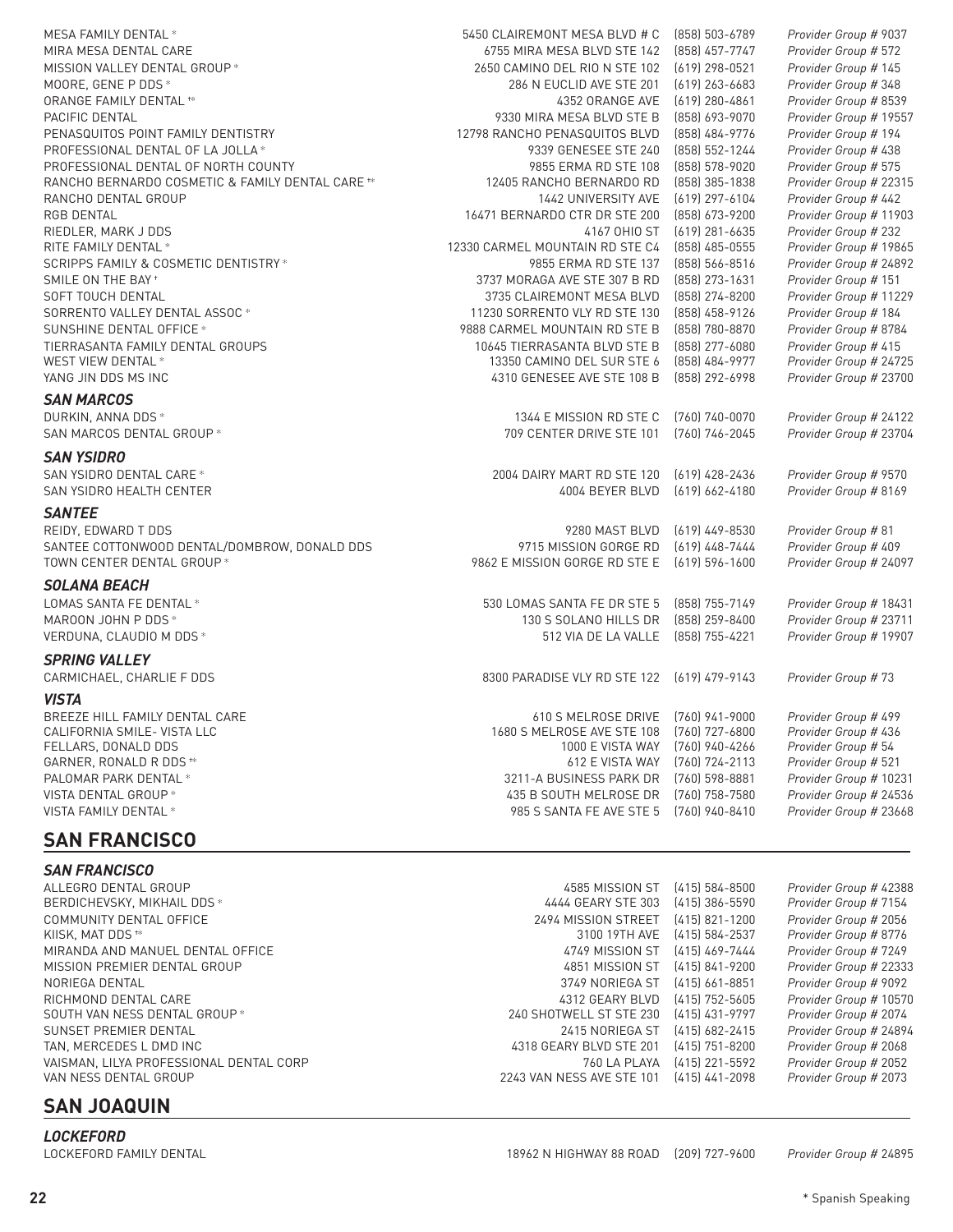### *LODI* LODI DENTAL CARE 755 S FAIRMONT AVE STE F (209) 333-3789 *Provider Group #* 24896 **STOCKTON**<br>ACCESS DENTAL CENTERS

ACCESS DENTAL CENTERS 902 E HAMMER LANE (209) 957-9500 *Provider Group #* 23738 UNIVERSAL CARE DENTAL 1036 W ROBINHOOD STE 104 (209) 956-9650 *Provider Group #* 8465

#### **SAN LUIS OBISPO**

555 W BENJAMIN HOLT DR STE 100 (209) 473-7888

| <b>GROVER BEACH</b><br>FIVE CITIES FAMILY DENTAL OFFICE *                                                   | 100 S 4TH ST                                                                | (805) 489-5545                                       | Provider Group # 7352                                                     |
|-------------------------------------------------------------------------------------------------------------|-----------------------------------------------------------------------------|------------------------------------------------------|---------------------------------------------------------------------------|
| <b>PASO ROBLES</b><br>KRILL, C DAVID DDS *                                                                  | 1920 CRESTON RD STE B                                                       | (805) 239-2146                                       | Provider Group # 7054                                                     |
| <b>SAN LUIS OBISPO</b><br>ARO DENTAL PRACTICE **<br>NELSON, PETER DDS INC<br>S L O DENTAL PRACTICE          | 1100 GROVE ST<br>1250 PEACH ST<br>21 SANTA ROSA ST STE 50                   | (805) 541-4290<br>(805) 544-1877<br>$(805)$ 547-7013 | Provider Group # 42421<br>Provider Group # 42448<br>Provider Group # 2181 |
| <b>SAN MATEO</b>                                                                                            |                                                                             |                                                      |                                                                           |
| <b>DALY CITY</b><br>AL-MAJDALANI, MOUHANNAD DDS *<br><b>GENTLE DENTAL DALY CITY</b><br>LIM, WILSON DMD INC+ | 320 WASHINGTON ST STE 105<br>2171 JUNIPERO SERRA STE 660<br>6287 MISSION ST | (650) 994-1111<br>(650) 992-0440<br>$(650)$ 991-7400 | Provider Group # 2192<br>Provider Group # 2057<br>Provider Group # 7047   |
| <b>FOSTER CITY</b><br>SOBREPENA, VICTOR DDS **                                                              | 565 PILGRIM DR STE A                                                        | (650) 525-0900                                       | Provider Group # 7818                                                     |
| <b>MILLBRAE</b><br><b>DENTAL EASE</b> *                                                                     | 1070 BROADWAY BLVD                                                          | (650) 697-3273                                       | Provider Group # 24728                                                    |
| <b>REDWOOD CITY</b><br><b>BIRCH DENTAL</b>                                                                  | 155 BIRCH ST STE 5                                                          | (650) 366-0552                                       | Provider Group # 42426                                                    |
| <b>SAN BRUNO</b><br>TOWNE CENTER DENTAL CARE/ESPIRITU, EUGENE V DMD <sup>**</sup>                           | 1230 EL CAMINO REAL STE K                                                   | (650) 875-6808                                       | Provider Group # 2109                                                     |

*SAN MATEO* DENTAL CENTER AT SEARS ✝ 40 HILLSDALE MALL (650) 356-0722 *Provider Group #* 10609 PACIFIC DENTAL CENTER ✝ 100 S EL CAMINO REAL (650) 343-4040 *Provider Group #* 2176 PENINSULA DENTAL GROUP ✻ 401 N SAN MATEO STE A (650) 344-3221 *Provider Group #* 24525 TSUEI, MARK DDS ✻ 100 S ELLSWORTH AVE STE 509 (650) 342-7028 *Provider Group #* 8585 WOLFF, GEORGE J DDS 255 N SAN MATEO DR (650) 347-7100 *Provider Group #* 7026

### **SANTA BARBARA**

| 1.0011700                                                                                                         |                                                                |                                                    |                                                                         |
|-------------------------------------------------------------------------------------------------------------------|----------------------------------------------------------------|----------------------------------------------------|-------------------------------------------------------------------------|
| <b>SANTA CLARA</b>                                                                                                |                                                                |                                                    |                                                                         |
| SANTA MARIA<br>COAST DENTAL *<br>HOME CARE DENTAL                                                                 | 1304 S MILLER<br>2528-C S BROADWAY STE C [805] 928-6776        | (805) 352-1188                                     | Provider Group # 2286<br>Provider Group # 23172                         |
| <b>SANTA BARBARA</b><br>DIERENFIELD. DENNIS DDS INC *<br>MISSION DENTAL PRACTICE **<br><b>SEA BREEZE DENTAL *</b> | 16 W MISSION STE A<br>330 STATE ST STE A<br>5168 HOLLISTER AVE | (805) 569-2338<br>(805) 963-1533<br>(805) 683-5300 | Provider Group # 2287<br>Provider Group # 7301<br>Provider Group # 8576 |
| <b>LOMPOC</b><br>HYUN, DANIEL DDS *                                                                               | 214 S H ST                                                     | (805) 736-7595                                     | Provider Group # 2051                                                   |

| 763 ALTOS OAKS DR STE 3     | (650) 948-6075 | Provider Group # 2042  |
|-----------------------------|----------------|------------------------|
| 4846 EL CAMINO REAL STE A   | (650) 964-2225 | Provider Group # 25655 |
|                             |                |                        |
| 40 N PARK VICTORIA DR STE D | (408) 263-0371 | Provider Group # 2069  |
|                             |                |                        |
| 154 COCHRANE PLAZA          | (408) 778-4838 | Provider Group # 24541 |
| 15870 MONTEREY RD           | (408) 778-6684 | Provider Group # 18416 |
|                             |                |                        |
| 1040 GRANT RD               | (650) 314-0100 | Provider Group # 18224 |
| 530 SHOWER DR STE 3         | (650) 917-8348 | Provider Group # 42415 |
| 1704 MIRAMONTE AVE STE 3    | (650) 960-7179 | Provider Group # 7238  |
|                             |                |                        |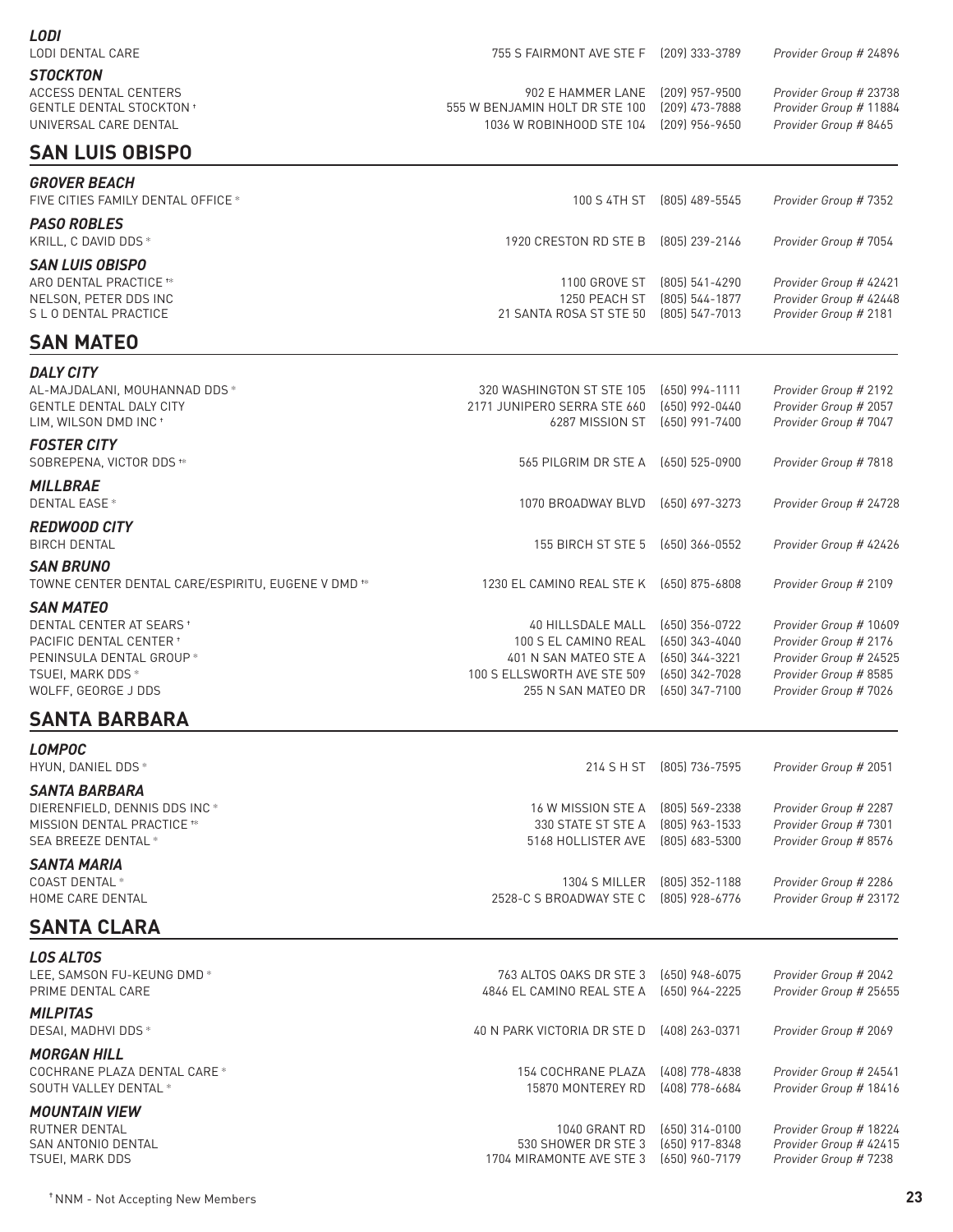| <b>PALO ALTO</b>                                                                                                                                                                                                                                                                                                                                                                                                                                                                                                                                                                                                                       | 3517 ALMA STREET [650] 855-0888                                                                                                                                                                                                                                                                                                                                                                                                                                                                                                               |                                                                                                                                                                                                                                                                                                                                                                                              |                                                                                                                                                                                                                                                                                                                                                                                                                                                                                                                                                                              |
|----------------------------------------------------------------------------------------------------------------------------------------------------------------------------------------------------------------------------------------------------------------------------------------------------------------------------------------------------------------------------------------------------------------------------------------------------------------------------------------------------------------------------------------------------------------------------------------------------------------------------------------|-----------------------------------------------------------------------------------------------------------------------------------------------------------------------------------------------------------------------------------------------------------------------------------------------------------------------------------------------------------------------------------------------------------------------------------------------------------------------------------------------------------------------------------------------|----------------------------------------------------------------------------------------------------------------------------------------------------------------------------------------------------------------------------------------------------------------------------------------------------------------------------------------------------------------------------------------------|------------------------------------------------------------------------------------------------------------------------------------------------------------------------------------------------------------------------------------------------------------------------------------------------------------------------------------------------------------------------------------------------------------------------------------------------------------------------------------------------------------------------------------------------------------------------------|
|                                                                                                                                                                                                                                                                                                                                                                                                                                                                                                                                                                                                                                        |                                                                                                                                                                                                                                                                                                                                                                                                                                                                                                                                               |                                                                                                                                                                                                                                                                                                                                                                                              |                                                                                                                                                                                                                                                                                                                                                                                                                                                                                                                                                                              |
| CHONG, STELLA, DMD *<br><b>SAN JOSE</b><br><b>CLASSIC SMILE DENTAL</b><br>COMFORT DENTAL CARE<br>COMFORT DENTAL GROUP *<br>DENTAL CONCEPTS *<br>DENTISTRY IN MOTION **<br>DUNN, JOHN DDS <sup>+*</sup><br>EVERGREEN VALLEY DENTAL OFFICE *<br><b>GENTLE DENTAL PIEDMONT HILLS</b><br>GURDIP NARULA DENTAL CORP *<br>IMAGE DENTAL <sup>**</sup><br>IMAGE DENTAL *<br>KIRK, LOUIE DDS *<br>MADANI, SIAMAK DMD INC<br>MATSUSHIMA, MELVYN Y DDS INC<br>MERIDIAN DENTAL ASSOCIATES<br>NGUYEN, TUYEN DDS<br>NORTHERN DENTAL **<br>PANNU, DALVIR DDS INC<br>RAINBOW DENTAL GROUP<br>STORY DENTAL HEALTH CENTER INC<br>WILLOW GLEN DENTAL ARTS | 6950 SANTA TERESA BLVD STE C<br>2669 A CROPLEY AVE<br>5150 GRAVES AVE STE 11E<br>165 EASTRIDGE MALL<br>2324 MONTPELIER DR STE 3<br>750 N CAPITOL AVE STE C5<br>4868 SAN FELIPE RD STE 120<br>1325 PIEDMONT ROAD<br>2850 QUIMBY RD STE 145<br>2493 ALVIN AVE<br>1705 BRANHAM STE B 4<br>5710 CAHALAN AVE STE 3 E<br>4155 MOORPARK AVE STE 18<br>1769 PARK AVE STE 240<br>1241 MERIDIAN AVE<br>634 E SANTA CLARA ST<br>4982 CHERRY AVE<br>2664 BERRYESSA RD STE 204<br>1206 N CAPITOL AVE STE 201<br>2454 STORY RD<br>1087 MERIDIAN AVE STE D30 | $(408)$ 529-1212<br>(408) 942-0469<br>(408) 249-8888<br>(408) 238-6684<br>(408) 700-7430<br>(408) 923-5310<br>(408) 528-8303<br>(408) 923-6222<br>(408) 274-5000<br>(408) 223-0988<br>(408) 264-7630<br>$(408)$ 225-6815<br>(408) 244-7674<br>(408) 286-7875<br>$(408)$ 266-6144<br>(408) 286-6156<br>(408) 269-7245<br>(408) 592-5151<br>(408) 272-1717<br>(408) 272-0888<br>(408) 264-4621 | Provider Group # 7152<br>Provider Group # 42475<br>Provider Group # 42450<br>Provider Group # 10222<br>Provider Group # 2281<br>Provider Group # 10201<br>Provider Group # 6316<br>Provider Group # 18386<br>Provider Group # 24899<br>Provider Group # 2175<br>Provider Group # 2303<br>Provider Group # 2304<br>Provider Group # 6836<br>Provider Group # 24559<br>Provider Group # 7267<br>Provider Group # 9035<br>Provider Group # 42451<br>Provider Group # 7253<br>Provider Group # 42433<br>Provider Group # 6896<br>Provider Group # 6839<br>Provider Group # 25654 |
| WILLOW GLEN DENTAL CARE                                                                                                                                                                                                                                                                                                                                                                                                                                                                                                                                                                                                                | 1645 WILLOW ST                                                                                                                                                                                                                                                                                                                                                                                                                                                                                                                                | (408) 978-0911                                                                                                                                                                                                                                                                                                                                                                               | Provider Group # 42470                                                                                                                                                                                                                                                                                                                                                                                                                                                                                                                                                       |
| <b>SANTA CLARA</b><br><b>GREEN DENTAL GROUP</b><br>MOSS, MARK DDS *<br>NORTHERN DENTAL<br>PHAM, REGINA T DDS +<br><b>STAR DENTAL</b><br><b>SARATOGA</b>                                                                                                                                                                                                                                                                                                                                                                                                                                                                                | 1171 HOMESTEAD ROAD STE 175<br>2975 BOWERS AVE STE 100<br>122 SARATOGA AVE<br>3482 EL CAMINO REAL<br>980 EL CAMINO REAL STE 250                                                                                                                                                                                                                                                                                                                                                                                                               | (408) 244-3780<br>(408) 987-0530<br>(408) 556-1333<br>(408) 249-4444<br>(408) 247-3740                                                                                                                                                                                                                                                                                                       | Provider Group # 24741<br>Provider Group # 6857<br>Provider Group # 7252<br>Provider Group # 7237<br>Provider Group # 42460                                                                                                                                                                                                                                                                                                                                                                                                                                                  |
| PROSPECT DENTAL CARE                                                                                                                                                                                                                                                                                                                                                                                                                                                                                                                                                                                                                   | 20444 PROSPECT RD STE B                                                                                                                                                                                                                                                                                                                                                                                                                                                                                                                       | $(408)$ 252-6000                                                                                                                                                                                                                                                                                                                                                                             | Provider Group # 42449                                                                                                                                                                                                                                                                                                                                                                                                                                                                                                                                                       |
| <b>SUNNYVALE</b><br><b>GENTLE DENTAL SUNNYVALE</b>                                                                                                                                                                                                                                                                                                                                                                                                                                                                                                                                                                                     | 1639 HOLLENBECK AVE [408] 732-6931                                                                                                                                                                                                                                                                                                                                                                                                                                                                                                            |                                                                                                                                                                                                                                                                                                                                                                                              | Provider Group # 2118                                                                                                                                                                                                                                                                                                                                                                                                                                                                                                                                                        |
| <b>SANTA CRUZ</b>                                                                                                                                                                                                                                                                                                                                                                                                                                                                                                                                                                                                                      |                                                                                                                                                                                                                                                                                                                                                                                                                                                                                                                                               |                                                                                                                                                                                                                                                                                                                                                                                              |                                                                                                                                                                                                                                                                                                                                                                                                                                                                                                                                                                              |
|                                                                                                                                                                                                                                                                                                                                                                                                                                                                                                                                                                                                                                        |                                                                                                                                                                                                                                                                                                                                                                                                                                                                                                                                               |                                                                                                                                                                                                                                                                                                                                                                                              |                                                                                                                                                                                                                                                                                                                                                                                                                                                                                                                                                                              |
| <b>CAPITOLA</b><br>CALLINAN, MICHAEL DDS INC<br>HALBLEIB, JESSE DDS A DENTAL CORPORATION                                                                                                                                                                                                                                                                                                                                                                                                                                                                                                                                               | 2001 40TH AVE STE G<br>4450 CAPITOLA RD STE 102 [831] 462-1612                                                                                                                                                                                                                                                                                                                                                                                                                                                                                | (831) 476-8700                                                                                                                                                                                                                                                                                                                                                                               | Provider Group # 24907<br>Provider Group # 6676                                                                                                                                                                                                                                                                                                                                                                                                                                                                                                                              |
| <b>SHASTA</b>                                                                                                                                                                                                                                                                                                                                                                                                                                                                                                                                                                                                                          |                                                                                                                                                                                                                                                                                                                                                                                                                                                                                                                                               |                                                                                                                                                                                                                                                                                                                                                                                              |                                                                                                                                                                                                                                                                                                                                                                                                                                                                                                                                                                              |
| <b>REDDING</b><br>ORLANDO, GINO DDS FAMILY DENTISTRY<br><b>SOLANO</b>                                                                                                                                                                                                                                                                                                                                                                                                                                                                                                                                                                  | 2127 AIRPARK DR [530] 241-1233                                                                                                                                                                                                                                                                                                                                                                                                                                                                                                                |                                                                                                                                                                                                                                                                                                                                                                                              | Provider Group # 6866                                                                                                                                                                                                                                                                                                                                                                                                                                                                                                                                                        |
|                                                                                                                                                                                                                                                                                                                                                                                                                                                                                                                                                                                                                                        |                                                                                                                                                                                                                                                                                                                                                                                                                                                                                                                                               |                                                                                                                                                                                                                                                                                                                                                                                              |                                                                                                                                                                                                                                                                                                                                                                                                                                                                                                                                                                              |
| <b>FAIRFIELD</b><br><b>ACCESS DENTAL CENTER</b><br>NEW MILLENNIUM DENTISTRY *                                                                                                                                                                                                                                                                                                                                                                                                                                                                                                                                                          | 1600 TRAVIS ROAD [707] 429-4000<br>1363 OLIVER RD STE A [707] 429-1708                                                                                                                                                                                                                                                                                                                                                                                                                                                                        |                                                                                                                                                                                                                                                                                                                                                                                              | Provider Group # 24076<br>Provider Group # 2120                                                                                                                                                                                                                                                                                                                                                                                                                                                                                                                              |
| <b>VACAVILLE</b><br>ALAMO FAMILY DENTAL CARE                                                                                                                                                                                                                                                                                                                                                                                                                                                                                                                                                                                           | 3000 ALAMO DR STE 203                                                                                                                                                                                                                                                                                                                                                                                                                                                                                                                         | (707) 454-3888                                                                                                                                                                                                                                                                                                                                                                               | Provider Group # 2237                                                                                                                                                                                                                                                                                                                                                                                                                                                                                                                                                        |
| <b>VALLEJO</b><br>ACCESS DENTAL CENTER                                                                                                                                                                                                                                                                                                                                                                                                                                                                                                                                                                                                 | 3400 SONOMA BLVD                                                                                                                                                                                                                                                                                                                                                                                                                                                                                                                              | (707) 554-4000                                                                                                                                                                                                                                                                                                                                                                               | Provider Group # 24085                                                                                                                                                                                                                                                                                                                                                                                                                                                                                                                                                       |
| <b>SONOMA</b>                                                                                                                                                                                                                                                                                                                                                                                                                                                                                                                                                                                                                          |                                                                                                                                                                                                                                                                                                                                                                                                                                                                                                                                               |                                                                                                                                                                                                                                                                                                                                                                                              |                                                                                                                                                                                                                                                                                                                                                                                                                                                                                                                                                                              |
| <b>SANTA ROSA</b><br><b>GENTLE DENTAL SANTA ROSA</b>                                                                                                                                                                                                                                                                                                                                                                                                                                                                                                                                                                                   | 1421 GUERNEVILLE ROAD STE 102 (707) 528-7000                                                                                                                                                                                                                                                                                                                                                                                                                                                                                                  |                                                                                                                                                                                                                                                                                                                                                                                              | Provider Group # 10408                                                                                                                                                                                                                                                                                                                                                                                                                                                                                                                                                       |
| <b>STANISLAUS</b>                                                                                                                                                                                                                                                                                                                                                                                                                                                                                                                                                                                                                      |                                                                                                                                                                                                                                                                                                                                                                                                                                                                                                                                               |                                                                                                                                                                                                                                                                                                                                                                                              |                                                                                                                                                                                                                                                                                                                                                                                                                                                                                                                                                                              |
| <b>MODESTO</b><br>COFFEE FAMILY DENTAL *<br>LIMHENGCO, GILBERT DMD                                                                                                                                                                                                                                                                                                                                                                                                                                                                                                                                                                     | 803 COFFEE RD STE 5<br>1429 COLLEGE AVE STE P                                                                                                                                                                                                                                                                                                                                                                                                                                                                                                 | $(209)$ 523-5991<br>$(209)$ 491-0777                                                                                                                                                                                                                                                                                                                                                         | Provider Group # 2298<br>Provider Group # 9591                                                                                                                                                                                                                                                                                                                                                                                                                                                                                                                               |
| <b>TURLOCK</b><br>COLORADO FAMILY DENTAL CARE *<br>FISHER, GARY H, DDS *                                                                                                                                                                                                                                                                                                                                                                                                                                                                                                                                                               | 2150 COLORADO AVE<br>875 E CANAL DR STE 8                                                                                                                                                                                                                                                                                                                                                                                                                                                                                                     | $[209] 668 - 9442$<br>$(209)$ 632-3101                                                                                                                                                                                                                                                                                                                                                       | Provider Group # 2296<br>Provider Group # 6823                                                                                                                                                                                                                                                                                                                                                                                                                                                                                                                               |

**24** \* Spanish Speaking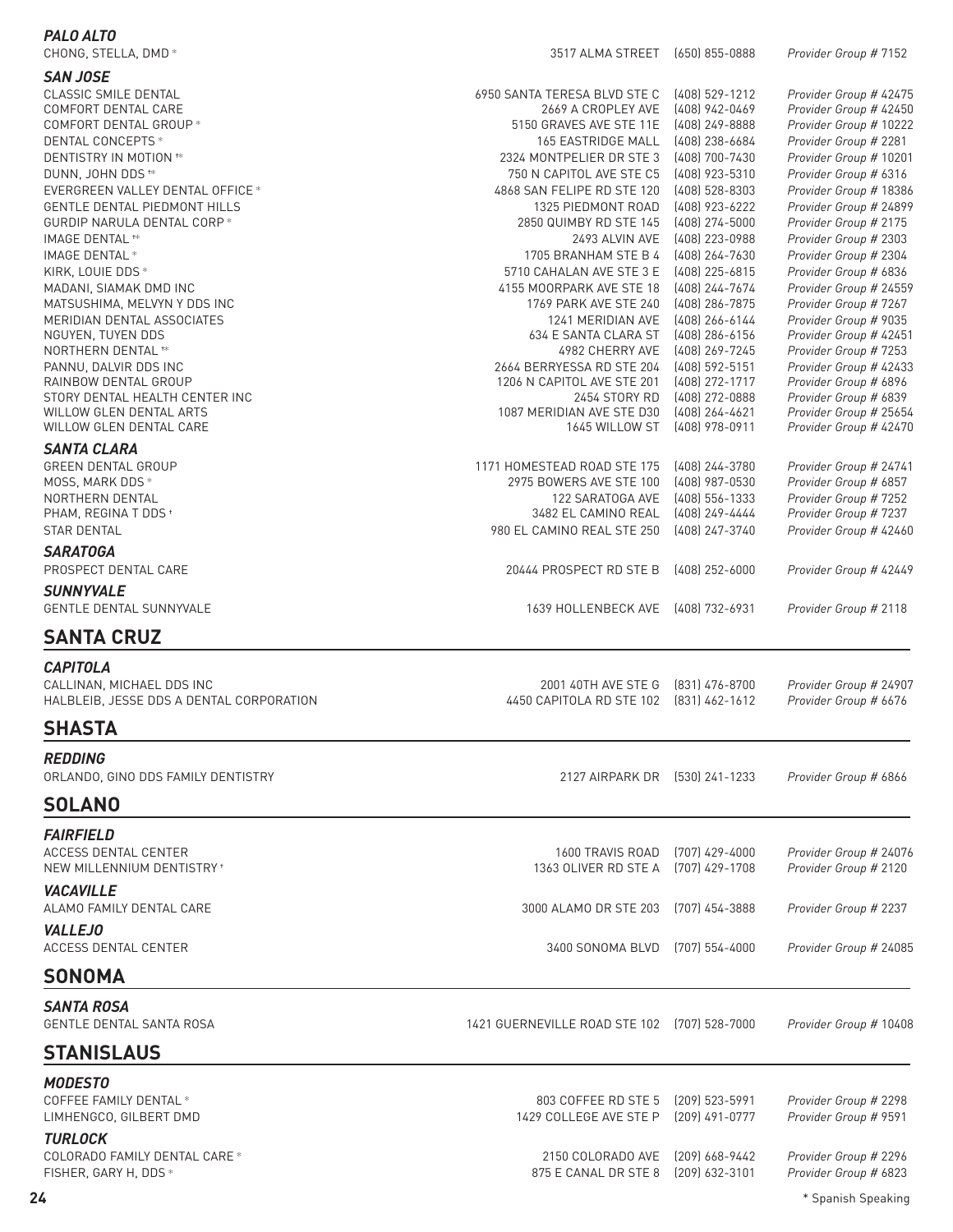### **TULARE**

| <b>LINDSAY</b><br><b>AMERICARE DENTAL *</b>                                                                                                                                                                                                                                                                              | 755 N SEQUOIA AVE [559] 562-1100                                                                                                                                                                                 |                                                                                                                                                                                        | Provider Group # 42429                                                                                                                                                                                                                                   |
|--------------------------------------------------------------------------------------------------------------------------------------------------------------------------------------------------------------------------------------------------------------------------------------------------------------------------|------------------------------------------------------------------------------------------------------------------------------------------------------------------------------------------------------------------|----------------------------------------------------------------------------------------------------------------------------------------------------------------------------------------|----------------------------------------------------------------------------------------------------------------------------------------------------------------------------------------------------------------------------------------------------------|
| <b>TULARE</b><br>AMERICARE DENTAL <sup>+</sup><br>HOME CARE DENTAL *                                                                                                                                                                                                                                                     | 1221 N CHERRY                                                                                                                                                                                                    | 224 N M ST (559) 688-7800<br>(559) 688-1940                                                                                                                                            | Provider Group # 42428<br>Provider Group # 24110                                                                                                                                                                                                         |
| <b>VISALIA</b><br>PHILLIPS, JAMES T DDS **                                                                                                                                                                                                                                                                               | 5423 W HILLSDALE DR (559) 625-2488                                                                                                                                                                               |                                                                                                                                                                                        | Provider Group # 6711                                                                                                                                                                                                                                    |
| <b>VENTURA</b>                                                                                                                                                                                                                                                                                                           |                                                                                                                                                                                                                  |                                                                                                                                                                                        |                                                                                                                                                                                                                                                          |
| <b>CAMARILLO</b>                                                                                                                                                                                                                                                                                                         |                                                                                                                                                                                                                  |                                                                                                                                                                                        |                                                                                                                                                                                                                                                          |
| CAMARILLO DENTAL GROUP *<br>CAMARILLO SPRINGS DENTAL CARE *<br>JOSEPH, JOSEPH M DDS *<br>LAS POSAS DENTAL CARE LIM, TOM DDS INC *<br>MANSOURIAN, PEZHMAN DDS<br>SEHATI, FARID DDS *<br>TORGERSEN, GINA DDS *                                                                                                             | 2380 E LAS POSAS RD STE A<br>816 CAMARILLO SPRINGS RD STE L<br>266 MOBIL AVE STE 103<br>3901 LAS POSAS RD STE 209<br>2083 VENTURA BLVD<br>484 MOBIL AVE STE 33<br>484 MOBIL AVE STE 31                           | (805) 388-9110<br>(805) 388-3008<br>(805) 484-0405<br>(805) 383-6745<br>(805) 987-2701<br>(805) 482-9568<br>(805) 484-1221                                                             | Provider Group # 9334<br>Provider Group # 2300<br>Provider Group # 7331<br>Provider Group # 18426<br>Provider Group # 25663<br>Provider Group # 2045<br>Provider Group # 6878                                                                            |
| <b>FILLMORE</b><br>SANCHEZ, GUILLERMO DDS                                                                                                                                                                                                                                                                                | 567 SESPE AVE STE B                                                                                                                                                                                              | $(805)$ 524-4448                                                                                                                                                                       | Provider Group # 10399                                                                                                                                                                                                                                   |
| <b>MOORPARK</b><br><b>CARE DENTAL *</b>                                                                                                                                                                                                                                                                                  | 55 W LOS ANGELES AVE                                                                                                                                                                                             | (805) 523-3216                                                                                                                                                                         | Provider Group # 2121                                                                                                                                                                                                                                    |
| <b>NEWBURY PARK</b>                                                                                                                                                                                                                                                                                                      |                                                                                                                                                                                                                  |                                                                                                                                                                                        |                                                                                                                                                                                                                                                          |
| NEWBURY PARK COMMUNITY DENTAL CENTER *                                                                                                                                                                                                                                                                                   | 587 N VENTU PARK RD STE C                                                                                                                                                                                        | $(805)$ 499-1253                                                                                                                                                                       | Provider Group # 2275                                                                                                                                                                                                                                    |
| <b>OXNARD</b><br>D S DENTAL GROUP **<br>DENTAL CARE OF OXNARD<br>FAMILY DENTAL CENTER<br>FREMONT SQUARE FAMILY DENTAL/ASAAD, MAHER DDS *<br>ISLAND PLAZA DENTAL GROUP<br>MARINA DENTAL *<br>OXNARD DENTAL PRACTICE *<br>PACIFIC DENTAL GROUP & ORTHODONTICS *<br>PLEASANT VALLEY FAMILY DENTAL *<br>PURI, SHALABH DDS ** | 1804 SAVIERS RD STE B<br>1350 W GONZALES RD 2ND FL<br>1901 N SOLAR DR STE 205<br>712 N VENTURA RD<br>2500 SAVIERS RD<br>3611 W FIFTH ST STE A<br>2409 SAVIERS RD<br>2150 N ROSE AVE<br>4938 S C ST<br>139 N A ST | (805) 385-4888<br>(805) 988-5888<br>(805) 988-2250<br>(805) 988-4540<br>(805) 486-4896<br>(805) 985-1800<br>(805) 487-0487<br>$(805) 604 - 0449$<br>$(805)$ 483-0421<br>(805) 483-9537 | Provider Group # 2184<br>Provider Group # 7203<br>Provider Group # 2046<br>Provider Group # 2189<br>Provider Group # 6899<br>Provider Group # 19575<br>Provider Group # 9581<br>Provider Group # 19558<br>Provider Group # 2306<br>Provider Group # 7020 |
| <b>PORT HUENEME</b>                                                                                                                                                                                                                                                                                                      |                                                                                                                                                                                                                  |                                                                                                                                                                                        |                                                                                                                                                                                                                                                          |
| HERNANDEZ-CARR, ANA DDS                                                                                                                                                                                                                                                                                                  | 2480 VICTORIA AVE STE 204                                                                                                                                                                                        | $(805)$ 985-1159                                                                                                                                                                       | Provider Group # 6845                                                                                                                                                                                                                                    |
| <b>SANTA PAULA</b><br>SANTA PAULA DENTAL CARE/TAYLOR, ALBERTO DDS **                                                                                                                                                                                                                                                     | 251 W HARVARD BLVD                                                                                                                                                                                               | (805) 525-3375                                                                                                                                                                         | Provider Group # 7270                                                                                                                                                                                                                                    |
| <b>SIMI VALLEY</b><br>CHAFFEE, TED N DDS *<br>DENTAL CENTER OF SIMI VALLEY *<br>DR ZAK FAMILY DENTISTRY *<br><b>FAMILY DENTAL CARE</b><br>SIMI VALLEY DENTAL GROUP                                                                                                                                                       | 2950 N SYCAMORE DR STE 103<br>4210 E LOS ANGELES STE F<br>4537 ALAMO ST STE A<br>495 E LOS ANGELES AVE<br>2410 SYCAMORE DR STE A                                                                                 | $(805) 527 - 6400$<br>$(805)$ 579-0600<br>(805) 520-1100<br>$(805)$ 584-2228<br>(805) 522-2600                                                                                         | Provider Group # 2102<br>Provider Group # 42422<br>Provider Group # 7056<br>Provider Group # 2040<br>Provider Group # 43013                                                                                                                              |
| <b>THOUSAND OAKS</b><br>HASHEMI, MOJGAN DDS *<br>KOSDON, LEON DDS *<br>LOMBARD DENTAL *<br>SABOLCH, PETER DMD*<br>THOUSAND OAKS DENTAL GROUP *                                                                                                                                                                           | 313 S MOORPARK RD<br>319 S MOORPARK RD<br>390 LOMBARD ST<br>1459 THOUSAND OAKS BLVD BLDG D<br>1760 E AVENIDA DE LOS ARBOLES STE A                                                                                | (805) 449-9952<br>(818) 763-9353<br>(805) 494-4234<br>(805) 379-5222<br>(805) 493-5200                                                                                                 | Provider Group # 7402<br>Provider Group # 6964<br>Provider Group # 6967<br>Provider Group # 6886<br>Provider Group # 24534                                                                                                                               |
| <b>VENTURA</b><br>AMERIDENT GROUP<br>ASHWOOD DENTAL OFFICE *<br><b>CEDARS DENTISTRY</b><br>MISSION DENTAL GROUP<br>PATEL, M B DDS +<br>STRATFORD-JONES, JEFFREY A DDS<br>VENTURA DENTAL GROUP *<br>WOODSIDE DENTAL CARE                                                                                                  | 6555 E TELEPHONE RD STE 8<br>176 N ASHWOOD<br>3037 MARTHA DR<br>26 S GARDEN ST STE I<br>4080 LOMA VISTA RD STE C<br>3585 TELEGRAPH RD STE C<br>1001 PARTIDGE RD STE 210<br>10883 TELEGRAPH RD                    | (805) 642-2790<br>$(805) 654 - 0880$<br>(805) 656-6911<br>$(805)$ 648-1090<br>$(805)$ 642-5808<br>$(805)$ 676-1611<br>(805) 644-9501<br>(805) 647-1322                                 | Provider Group # 2127<br>Provider Group # 19564<br>Provider Group # 24903<br>Provider Group # 2186<br>Provider Group # 2107<br>Provider Group # 6858<br>Provider Group # 6862<br>Provider Group # 18370                                                  |
| <b>WESTLAKE VILLAGE</b><br>GHOTANIAN, RENE DDS *                                                                                                                                                                                                                                                                         | 870 HAMPSHIRE RD STE C                                                                                                                                                                                           | (805) 497-2260                                                                                                                                                                         | Provider Group # 19566                                                                                                                                                                                                                                   |